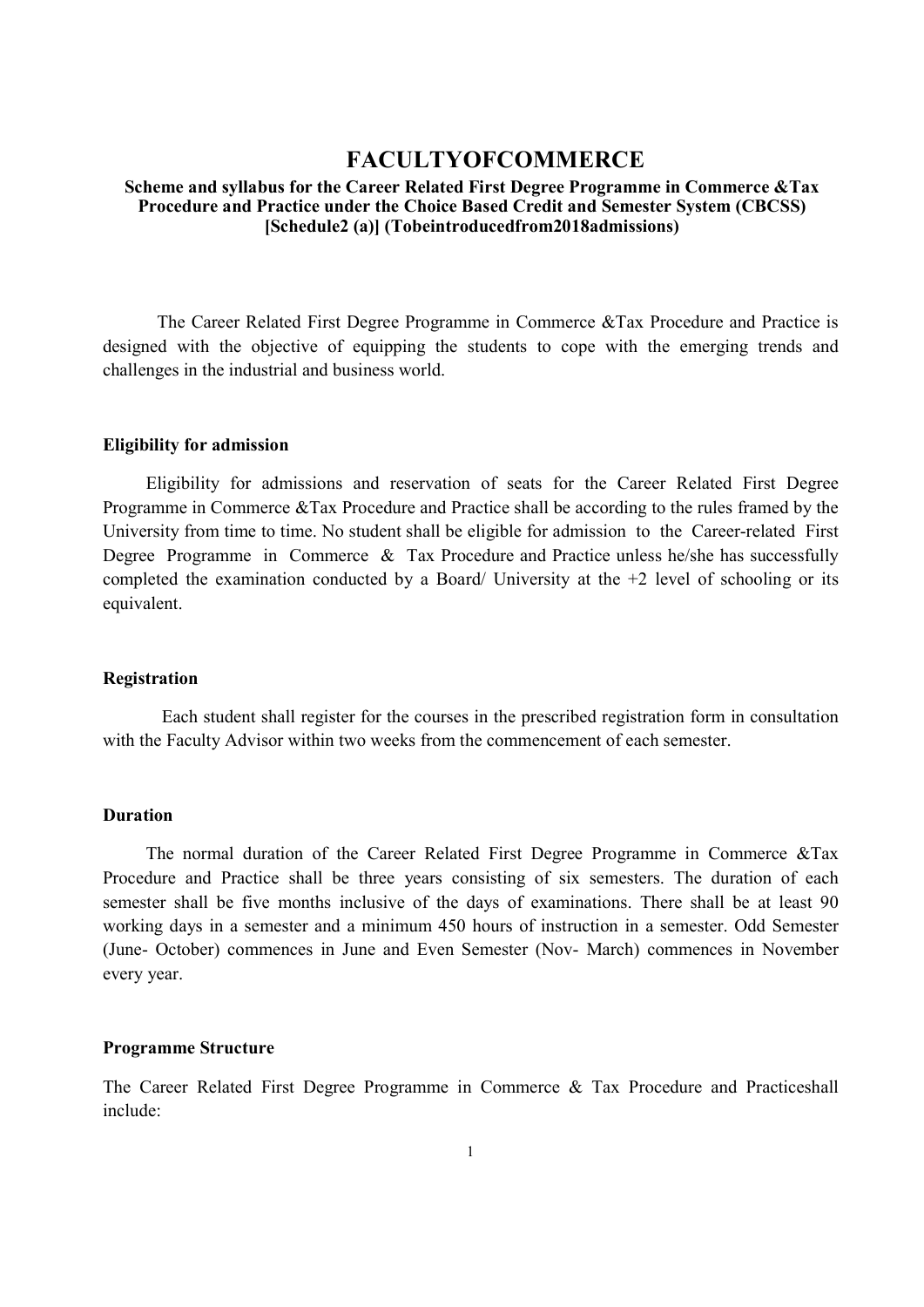- 1. Language courses
- 2. Foundation courses
- 3. Core courses
- 4. Vocational Courses
- 5. Complementary courses
- 6. Open Courses
- 7. Project

Language courses include 4 common courses in English and 2 courses in an additional language chosen by the student. The student shall choose any one of the following additional languages offered in the college: Malayalam, Hindi, Tamil, French, German, Russian, and Arabic. Foundation courses include 2 courses which are compulsory basic courses. Foundation course I aims at providing an awareness on the methodology of business education and foundation II aims at providing basic education on general informatics and cyber laws. Core courses include 12 compulsory courses in the major subject, Vocational courses include 10 courses in Vocational subject and Complementary courses include 4 courses in the allied subjects. There shall be two open courses. The students attached to the Department of Commerce can opt one course from their Department and another from any one of the other Departments in the college. The open course (1) in the 5th semester is a non-major elective open to all students except to the students from the Department of Commerce and the open course (2) in the 6th semester is an elective course in the major subject offered to the students of the Department of Commerce.

#### Project Work:

 Every student is required to undertake a project either individually or in a group of not more than 5 under the supervision of a teacher and a report of the same have to be submitted at least 15 days before the commencement of  $6<sup>th</sup>$  end semester examination. The project work may commence in the  $5<sup>th</sup>$  semester. The topics shall either be allotted by the supervising teacher or be selected by the students in consultation with the supervising teacher.

The project work shall have the following stages:

- a. Project proposal presentation and preliminary study- $5<sup>th</sup>$  semester
- b. Field work and data analysis -6<sup>th</sup>Semester
- c. Report writing, presentation and Final report Submission–6<sup>th</sup> Semester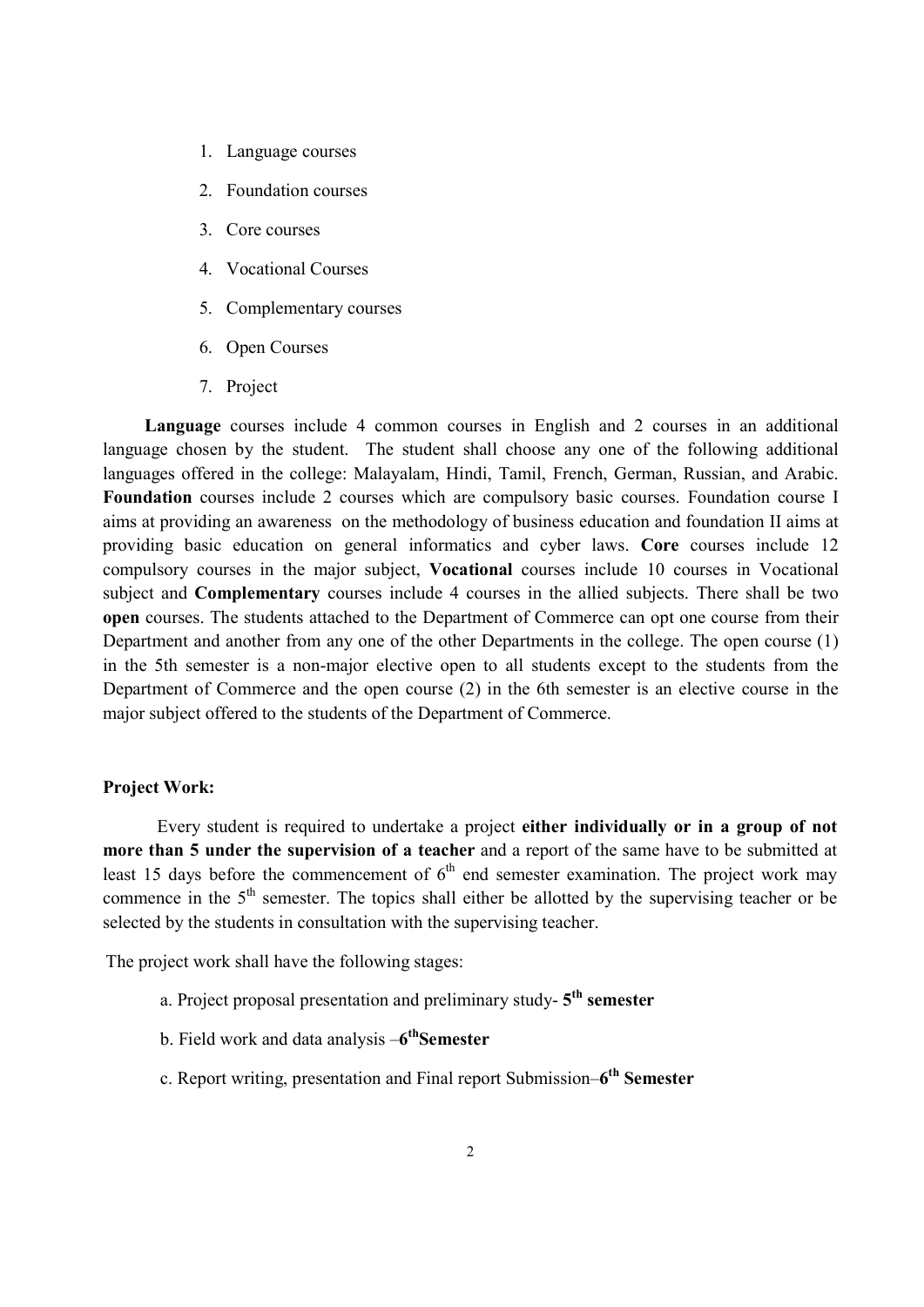The Report shall be printed and spiral bound with not less than 50 A4 size pages. The layout of the report is

Font : Times New Roman; Size : 12; Line Space : 1.5

Margin : Left – 1.25, Right – 1, Top – 1, Bottom – 1 (all in inches)

Structure of the Report

- 1. Title Pages
- 2. Certificate of Supervising Teacher with signature and counter signed by Head of the Department
- 3. Contents
- 4. List of Tables and Charts
- 5. Chapter I Introduction, Review of Literature, Statement of the Problem, Need and Significance of the study, Objectives, Methodology and Chapterisation scheme (5-8 pages)
- 6. Chapter II Theoretical Background and Secondary data (10-15 pages)
- 7. Chapter III Data analysis and Interpretation
- 8. Chapter IV Summary of Findings, Suggestions and Conclusion
- 9. Appendix Questionnaire, Specimen copy of forms, other exhibits etc.
- 10. Bibliography Source of secondary data Books, Journals, Websites etc.

The student secures the credits assigned to a course on successful completion of the course. The student shall be required to earn a minimum of 120 credits including credits for language courses, foundation courses, core courses, vocational courses, complementary courses (as the case may be), project and open/ elective courses within a minimum period of six semesters for the award of the Degree excluding credits required for social service/ extension activities. The minimum credits required for different courses are given below:

| Courses                        | Credits |
|--------------------------------|---------|
| Language courses               | 18      |
| <b>Foundation courses</b>      | 5       |
| Core courses including project | 42      |
| <b>Vocational Courses</b>      | 35      |
| Complementary courses          | 16      |
| Open/ elective courses         |         |
|                                |         |

Social Service/ Extension activities 1

======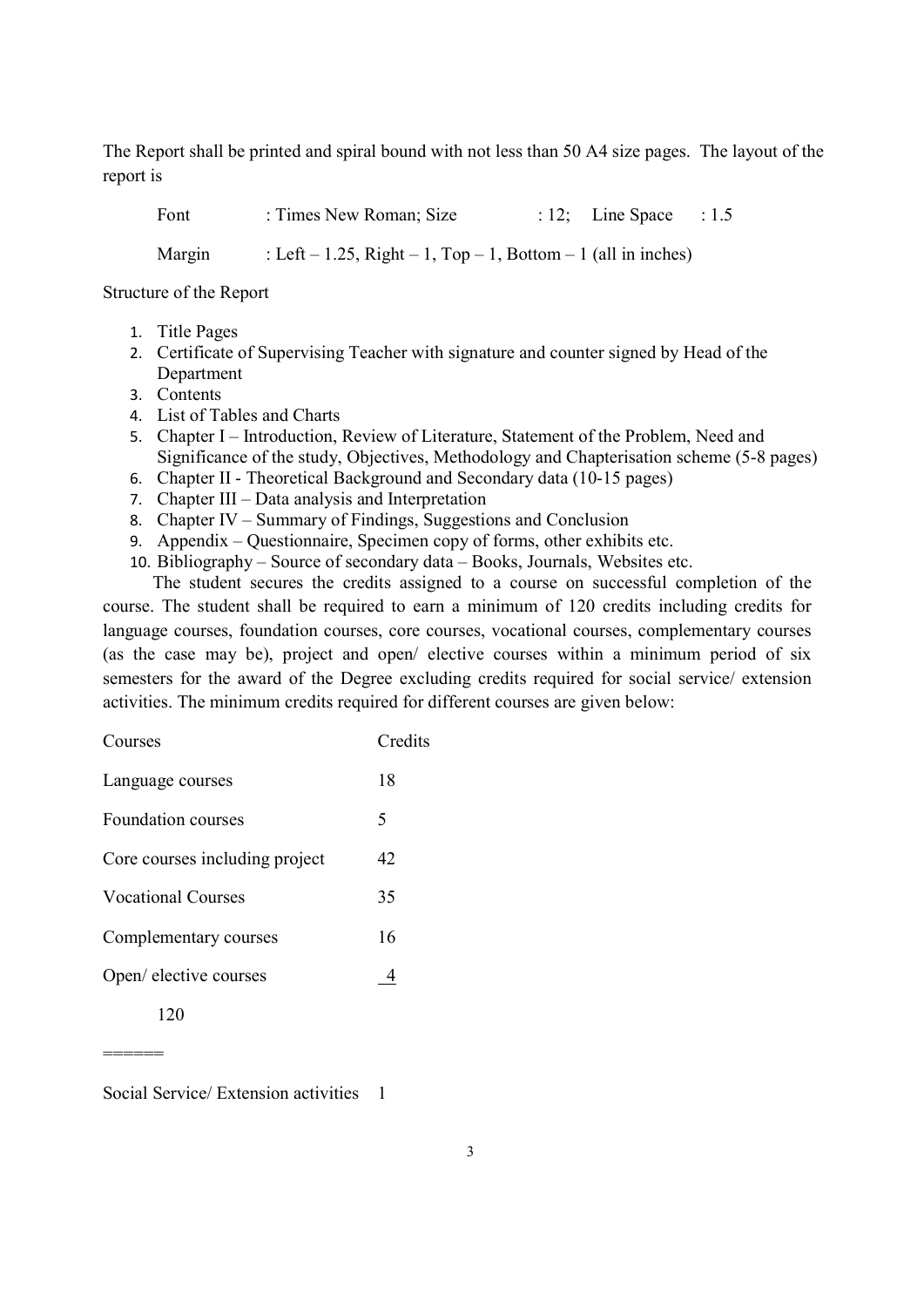|                   |                                                |                                    |                |                                 | Evaluation |                         |                  |  |
|-------------------|------------------------------------------------|------------------------------------|----------------|---------------------------------|------------|-------------------------|------------------|--|
| Sem<br>No.        | Courses                                        | Instructional<br>Hours Per<br>Week | Credits        | Uty Exam<br>Duration<br>(Hours) | Internal   | End<br>Semester<br>Exam | Total<br>credits |  |
|                   | Language Course I (English I)                  | 5                                  | $\overline{3}$ | $\overline{3}$                  | 20%        | $80\%$                  |                  |  |
|                   | Language Course II (Additional<br>Language I)  | $\overline{4}$                     | $\overline{3}$ | $\overline{3}$                  | 20%        | 80%                     |                  |  |
| SEMESTER I        | Foundation Course I                            | 4                                  | 2              | 3                               | 20%        | 80%                     | 18               |  |
|                   | Core Course I                                  | 4                                  | 3              | 3                               | 20%        | 80%                     |                  |  |
|                   | Vocational Course I                            | 4                                  | $\overline{3}$ | $\mathfrak{Z}$                  | 20%        | 80%                     |                  |  |
|                   | Complementary Course I                         | 4                                  | $\overline{4}$ | $\overline{3}$                  | 20%        | $80\%$                  |                  |  |
|                   | Language Course III (English II)               | 5                                  | 3              | $\overline{3}$                  | 20%        | $80\%$                  |                  |  |
|                   | Language Course IV (Additional<br>Language II) | 4                                  | $\overline{3}$ | $\overline{3}$                  | 20%        | 80%                     |                  |  |
| SEMESTER II       | Foundation Course II                           | 4                                  | $\overline{3}$ | $\mathfrak{Z}$                  | 20%        | 80%                     | 19               |  |
|                   | Core Course II                                 | 4                                  | 3              | 3                               | 20%        | 80%                     |                  |  |
|                   | Vocational Course II                           | 4                                  | 3              | 3                               | 20%        | 80%                     |                  |  |
|                   | Complementary Course II                        | 4                                  | $\overline{4}$ | 3                               | 20%        | 80%                     |                  |  |
|                   | Language Course V (English III)                | 3                                  | 3              | 3                               | 20%        | 80%                     |                  |  |
|                   | Core Course III                                | 4                                  | 3              | 3                               | 20%        | $80\%$                  |                  |  |
| <b>MESTER III</b> | Core Course IV                                 | 5                                  | $\overline{3}$ | $\overline{3}$                  | 20%        | 80%                     |                  |  |
|                   | <b>Vocational Course III</b>                   | 5                                  | $\overline{4}$ | 3                               | 20%        | 80%                     | 20               |  |
| 55                | Vocational Course IV                           | 4                                  | 3              | 3                               | 20%        | $80\%$                  |                  |  |
|                   | Complementary Course III                       | 4                                  | $\overline{4}$ | 3                               | 20%        | $80\%$                  |                  |  |
|                   | Language Course VI (English IV)                | 3                                  | 3              | 3                               | 20%        | $80\%$                  |                  |  |
|                   | Core Course V                                  | $\overline{4}$                     | $\mathfrak{Z}$ | $\mathfrak{Z}$                  | 20%        | $80\%$                  |                  |  |
| SEMESTER IV       | Core Course VI                                 | 4                                  | $\overline{3}$ | 3                               | 20%        | $80\%$                  | 21               |  |
|                   | Vocational Course V                            | 5                                  | $\overline{4}$ | $\mathfrak{Z}$                  | 20%        | $80\%$                  |                  |  |

The course structure for the Career-related First Degree Programme in Commerce & Tax Procedure and Practice is given below: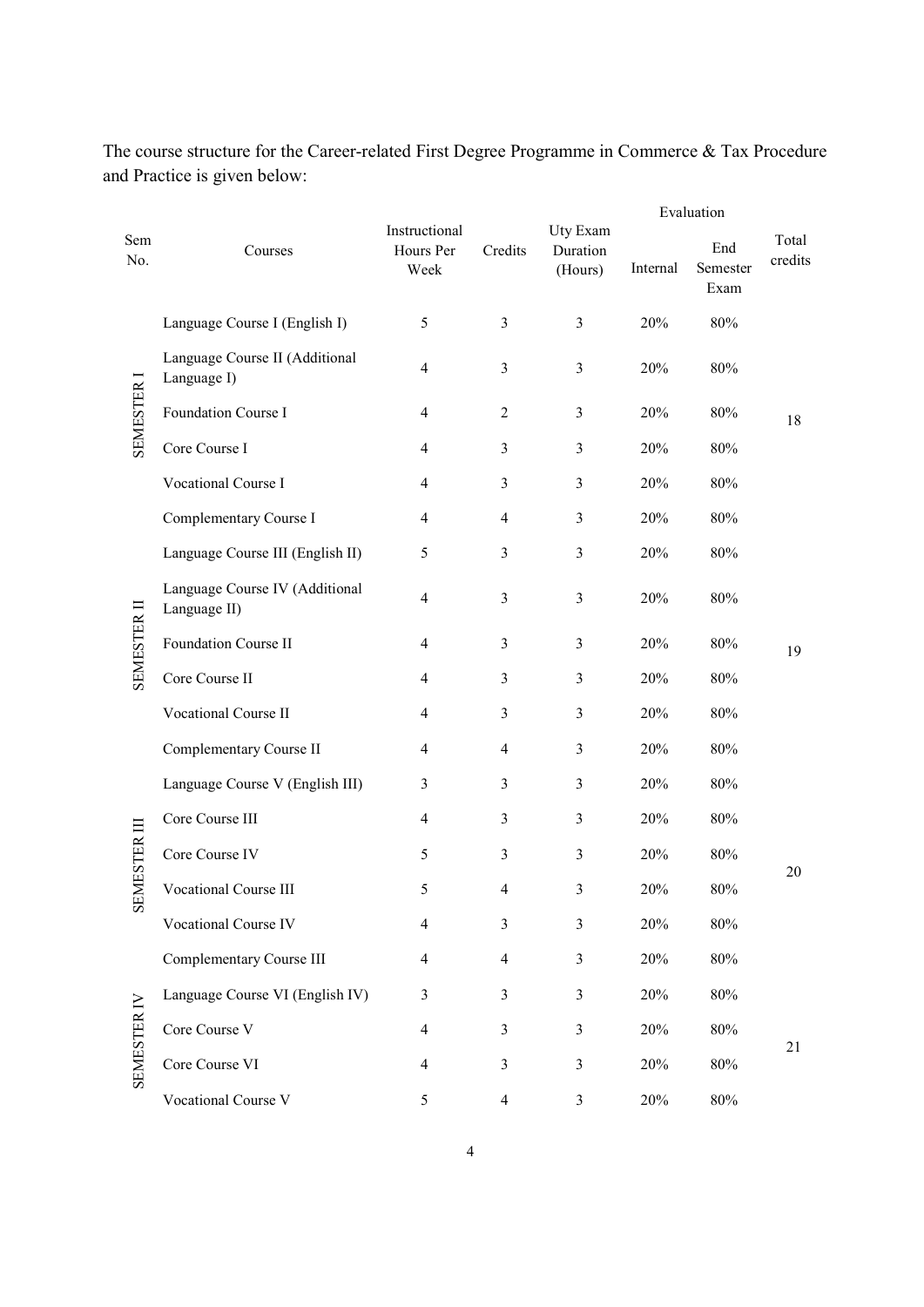|             | Vocational Course VI    | 5                        | $\overline{\mathcal{A}}$ | $\overline{3}$ | 20% | $80\%$  |    |
|-------------|-------------------------|--------------------------|--------------------------|----------------|-----|---------|----|
|             | Complementary Course IV | 4                        | $\overline{4}$           | 3              | 20% | 80%     |    |
|             | Core Course VII         | 4                        | 3                        | 3              | 20% | 80%     |    |
|             | Core Course VIII        | $\overline{4}$           | $\overline{3}$           | $\overline{3}$ | 20% | 80%     |    |
|             | Core Course IX          | $\overline{4}$           | $\overline{4}$           | $\overline{3}$ | 20% | 80%     |    |
| SEMESTER V  | Open Course I           | $\mathfrak{Z}$           | $\overline{2}$           | $\overline{3}$ | 20% | 80%     | 19 |
|             | Vocational Course VII   | $\overline{4}$           | $\overline{3}$           | 3              | 20% | 80%     |    |
|             | Vocational Course VIII  | 3                        | $\overline{4}$           | $\overline{3}$ | 20% | 80%     |    |
|             | Project                 | $\overline{3}$           |                          |                |     |         |    |
|             | Core Course X           | $\overline{\mathcal{A}}$ | $\overline{3}$           | 3              | 20% | 80%     |    |
|             | Core Course XI          | 5                        | $\overline{4}$           | 3              | 20% | 80%     |    |
|             | Core Course XII         | 4                        | 3                        | 3              | 20% | 80%     |    |
| SEMESTER VI | Open Course II          | $\overline{3}$           | $\overline{2}$           | 3              | 20% | 80%     | 23 |
|             | Vocational Course IX    | $\overline{3}$           | $\overline{\mathbf{4}}$  | $\overline{3}$ | 20% | $80\%$  |    |
|             | Vocational Course X     | 3                        | 3                        | 3              | 20% | 80%     |    |
|             | Project                 | $\mathfrak{Z}$           | 4                        |                |     | $100\%$ |    |

5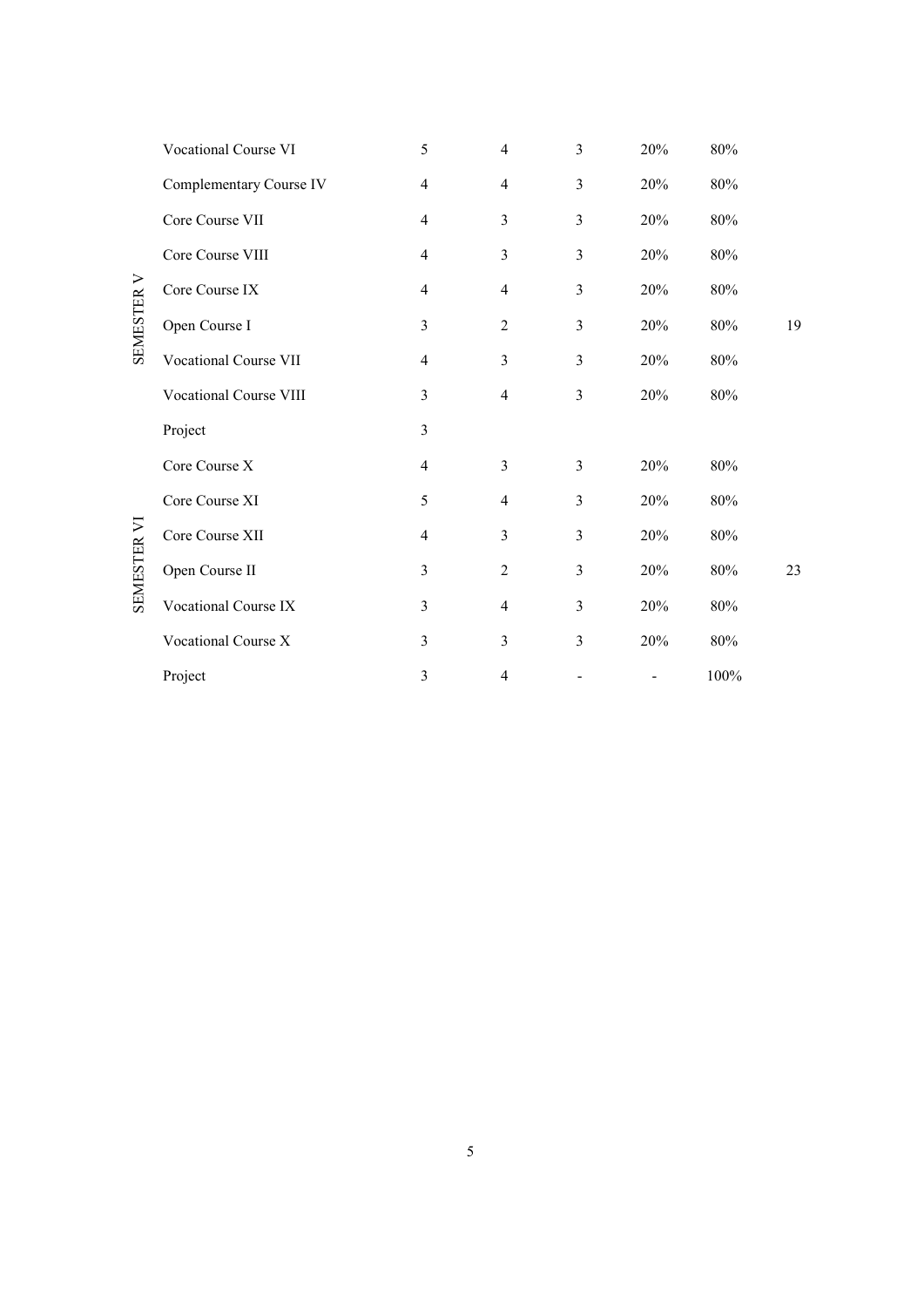# CAREER RELATED FIRST DEGREE PROGRAMME IN COMMERCE & TAX PROCEDURE AND PRACTICE PROGRAMME STRUCTURE

| Courses              | Course<br>Code | Course Title                                                     |                | Instructional<br>Hours Per Week   |   | <b>End Semester</b><br>Exam Hours | Credit                      |
|----------------------|----------------|------------------------------------------------------------------|----------------|-----------------------------------|---|-----------------------------------|-----------------------------|
|                      |                |                                                                  |                | Theory Practical Theory Practical |   |                                   |                             |
| Language Course I    | EN 1111        | English I                                                        | 5              |                                   | 3 |                                   | 3                           |
| Language Course II   | 1111           | Additional Language I                                            | $\overline{4}$ |                                   | 3 |                                   | 3                           |
| Foundation Course I  |                | Methodology and<br>CX 1121 Perspectives of Business<br>Education | $\overline{4}$ |                                   | 3 |                                   | $\mathcal{D}_{\mathcal{L}}$ |
| Core Course I        |                | CX 1141 Environmental studies                                    | $\overline{4}$ |                                   | 3 |                                   | 4                           |
| Vocational Course II | CX 1171        | Principles of Taxation                                           | 4              |                                   | 3 |                                   | 3                           |
|                      |                | Complementary Course I CX 1131 Managerial Economics              | $\overline{4}$ |                                   | 3 |                                   | 4                           |
|                      | Total          |                                                                  | 25             |                                   |   |                                   | 19                          |

# SEMESTER – I

# SEMESTER II

| Courses                         | Course<br>Code | Course Title                       | Instructional<br>Hours Per Week |                                   | <b>End Semester</b><br>Exam Hours |                | Credit |
|---------------------------------|----------------|------------------------------------|---------------------------------|-----------------------------------|-----------------------------------|----------------|--------|
|                                 |                |                                    |                                 | Theory Practical Theory Practical |                                   |                |        |
| Language Course III             | EN 1211        | English II                         | 5                               |                                   | 3                                 |                | 3      |
| Language Course IV              | 1211           | Additional Language II             | $\overline{4}$                  |                                   | 3                                 |                | 3      |
| Foundation Course II            |                | CX 1221 Informatics and Cyber Laws | 4                               |                                   | 3                                 |                | 3      |
| Core Course II                  | CX 1241        | Financial Accounting               | $\overline{4}$                  |                                   | 3                                 | $\blacksquare$ | 3      |
| Vocational Course II            | CX 1271        | Income Tax Law & Practice          | $\overline{4}$                  |                                   | 3                                 |                | 3      |
| Complementary Course II CX 1231 |                | <b>Business Mathematics</b>        | 4                               |                                   | 3                                 |                | 4      |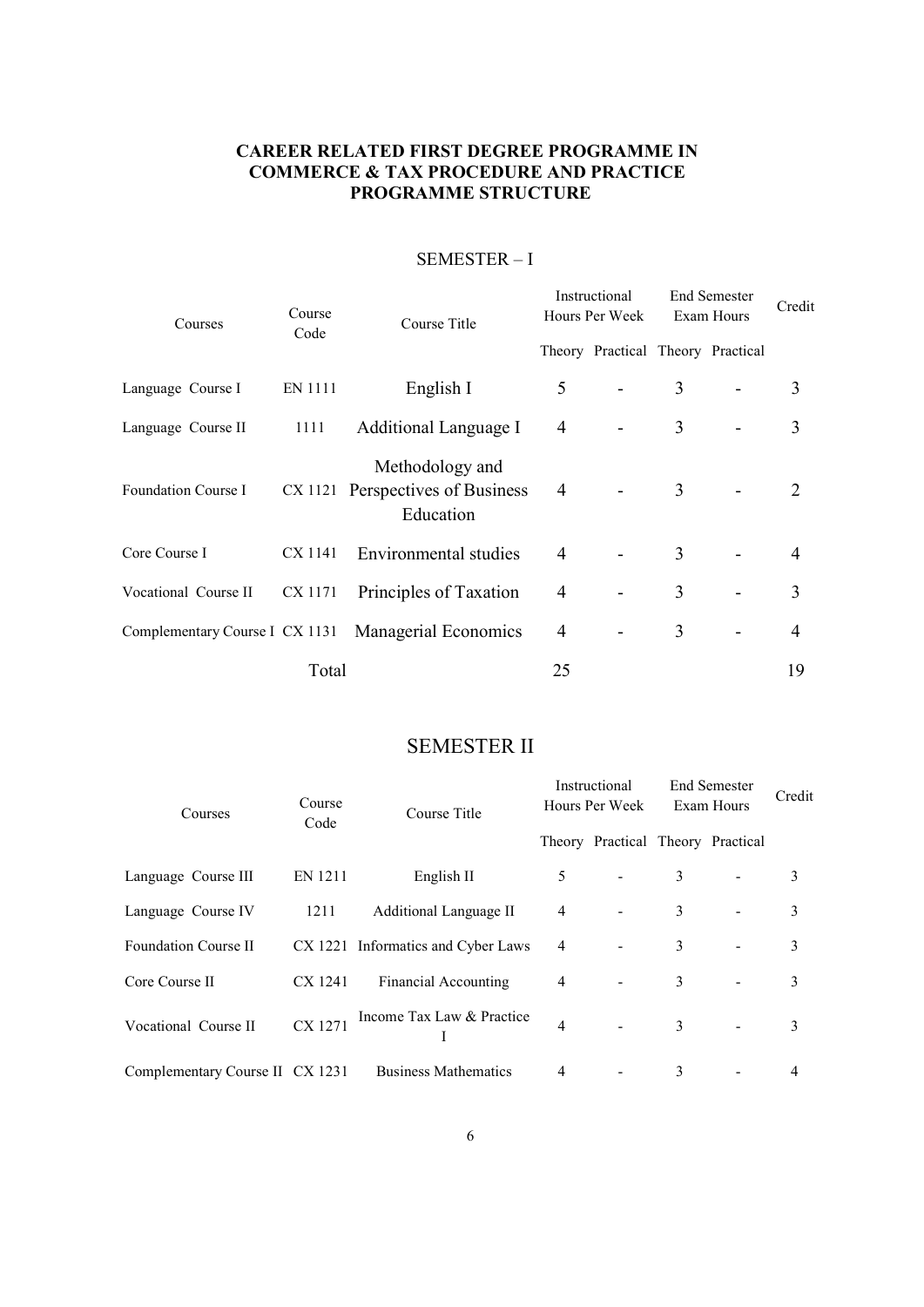# SEMESTER – III

| Courses                      | Course<br>Code | Course Title                               | Instructional<br>Hours Per Week |                                   | <b>End Semester</b><br>Exam Hours |  | Credit |  |
|------------------------------|----------------|--------------------------------------------|---------------------------------|-----------------------------------|-----------------------------------|--|--------|--|
|                              |                |                                            |                                 | Theory Practical Theory Practical |                                   |  |        |  |
| Language Course V            | EN 1311        | English III                                | 3                               |                                   | 3                                 |  | 3      |  |
| Core Course III              | CX 1341        | <b>Management Concepts</b><br>and Thoughts | $\overline{4}$                  |                                   | 3                                 |  | 3      |  |
| Core Course IV               | CX 1342        | <b>Advanced Financial</b><br>Accounting    | 5                               |                                   | 3                                 |  | 3      |  |
| <b>Vocational Course III</b> | CX 1371        | Income Tax Law &<br>Practice II            | 4                               |                                   | 3                                 |  | 3      |  |
| Vocational Course IV CX 1372 |                | Recovery and Refund of<br>Income Tax       | 5                               |                                   | 3                                 |  | 4      |  |
| Complementary<br>Course III  | CX 1331        | E-Business                                 | 4                               |                                   | 3                                 |  | 4      |  |
|                              | Total          |                                            | 25                              |                                   |                                   |  | 20     |  |

# SEMESTER IV

| Courses             | Course<br>Course Title<br>Code |                                         | Instructional<br>Hours Per Week |  | <b>End Semester</b><br>Exam Hours |                                   | Credit |
|---------------------|--------------------------------|-----------------------------------------|---------------------------------|--|-----------------------------------|-----------------------------------|--------|
|                     |                                |                                         |                                 |  |                                   | Theory Practical Theory Practical |        |
| Language Course VI  | EN 1411                        | English IV                              | 3                               |  | 3                                 |                                   |        |
| Core Course V       | CX1441                         | <b>Business Regulatory</b><br>Framework | $\overline{4}$                  |  | 3                                 |                                   |        |
| Core Course VI      | CX 1442                        | Banking and Insurance                   | 4                               |  | 3                                 | $\overline{\phantom{a}}$          |        |
| Vocational Course V | CX 1471                        | Income Tax Assessment I                 | 5                               |  | 3                                 |                                   |        |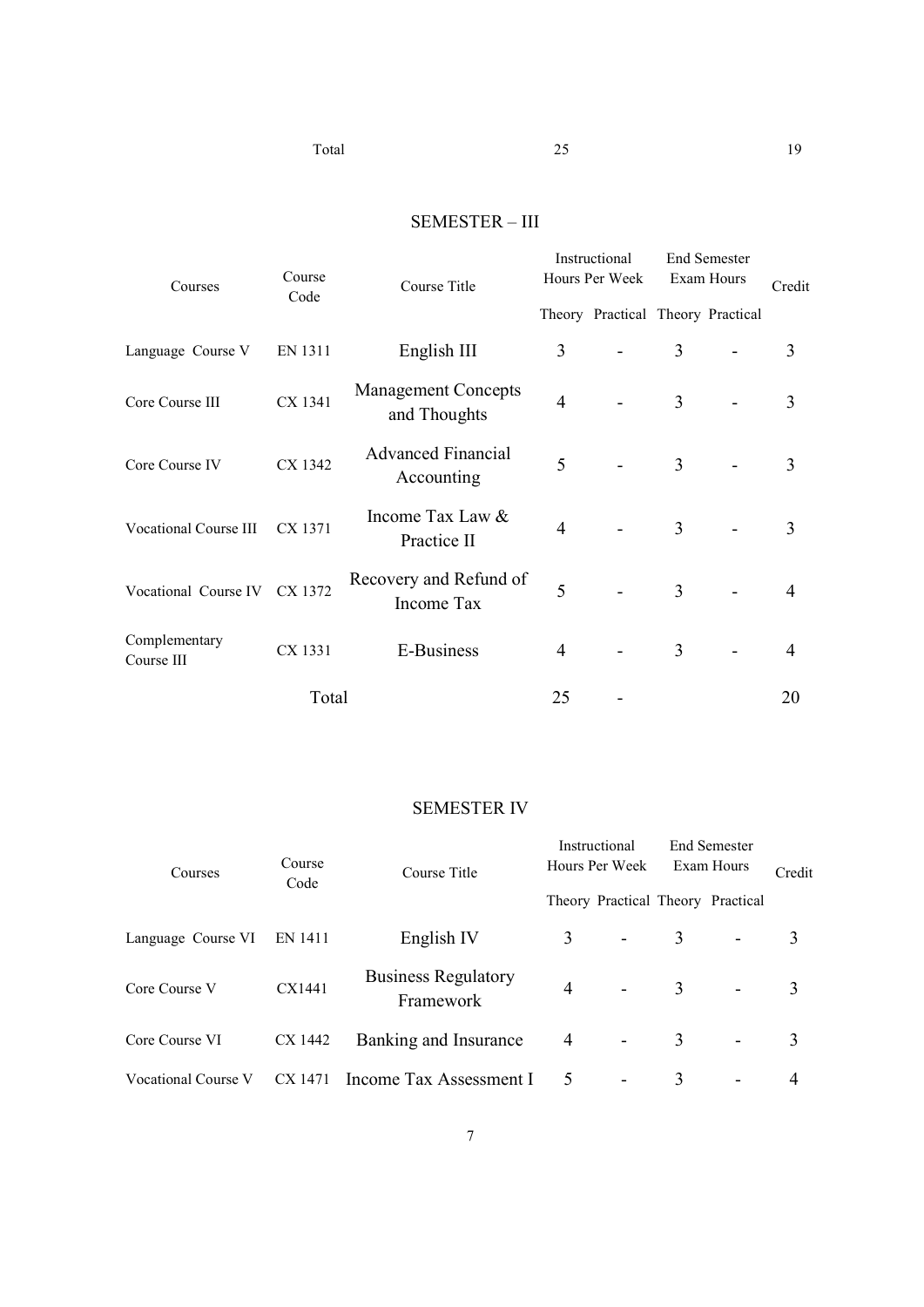|                            |       | Vocational Course VI $\alpha$ CX 1472 Income Tax Assessment II $\beta$ $\beta$ $\beta$ $\beta$ |    |           | $\overline{\phantom{a}}$ |  |
|----------------------------|-------|------------------------------------------------------------------------------------------------|----|-----------|--------------------------|--|
| Complementary<br>Course IV |       | CX 1431 Business Statistics                                                                    |    | $4 - 3 -$ |                          |  |
|                            | Total |                                                                                                | つく |           |                          |  |

# SEMESTER V

| Courses                        | Course<br>Code | Course Title                    | Instructional<br>Hours Per Week |                                   | <b>End Semester</b><br>Exam Hours |  | Credit         |
|--------------------------------|----------------|---------------------------------|---------------------------------|-----------------------------------|-----------------------------------|--|----------------|
|                                |                |                                 |                                 | Theory Practical Theory Practical |                                   |  |                |
| Core Course VII                | CX 1541        | Entrepreneurship<br>Development | $\overline{4}$                  |                                   | 3                                 |  | 3              |
| Core Course VIII               | CX 1542        | Cost Accounting                 | 4                               |                                   | 3                                 |  | $\overline{4}$ |
| Core Course IX                 |                | CX 1543 Marketing Management    | 4                               |                                   | 3                                 |  | 3              |
| Open Course I                  | CX 1551        | Open Course $-1/2/3$            | 3                               |                                   | 3                                 |  | 2              |
| Vocational Course VII CX 1571  |                | Income Tax<br>Administration    | 4                               |                                   | 3                                 |  | 4              |
| Vocational Course VIII CX 1572 |                | Customs $Duty - An$<br>Overview | 3                               |                                   | 3                                 |  | 3              |
| Project                        |                | Project                         | 3                               |                                   |                                   |  |                |
|                                | Total          |                                 | 25                              |                                   |                                   |  | 19             |

# SEMESTER VI

| Courses          | Instructional<br>Course<br>Hours Per Week<br>Course Title<br>Code<br>Theory Practical Theory Practical |                               | <b>End Semester</b><br>Exam Hours | Credit                   |  |                          |   |
|------------------|--------------------------------------------------------------------------------------------------------|-------------------------------|-----------------------------------|--------------------------|--|--------------------------|---|
|                  |                                                                                                        |                               |                                   |                          |  |                          |   |
| Core Course X    | CX 1641                                                                                                | Auditing                      | 4                                 |                          |  | $\overline{\phantom{a}}$ | 3 |
| Core Course XI   | CX 1642                                                                                                | <b>Applied Costing</b>        | 4                                 | $\blacksquare$           |  |                          |   |
| Core Course XIII |                                                                                                        | CX 1643 Management Accounting | 4                                 | $\overline{\phantom{a}}$ |  | $\overline{\phantom{0}}$ |   |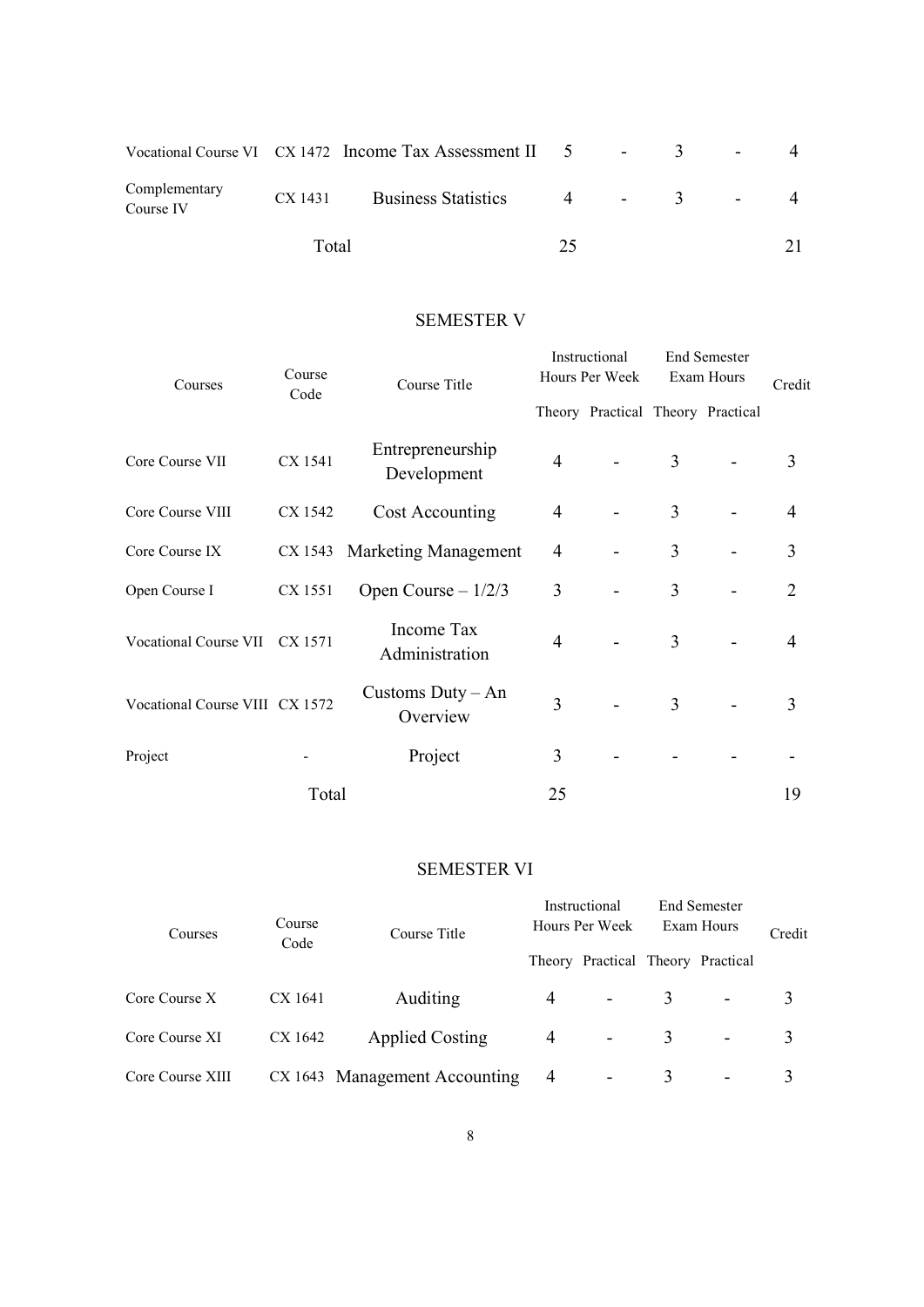| Open Course II               | CX 1651 | Open Course $-1/2/3$                               | 3  | 3 |     |
|------------------------------|---------|----------------------------------------------------|----|---|-----|
| Vocational Course IX CX 1671 |         | Income Tax Planning and<br>Management              |    | 3 |     |
|                              |         | Vocational Course X CX 1672 Goods and Services Act | 3  | 3 |     |
| Project                      | CX 1644 | Project                                            | 3  |   |     |
|                              | Total   |                                                    | 25 |   | 22  |
|                              |         | Grand Total (SI+SII+SIII+SIV+SV+SVI)               |    |   | 120 |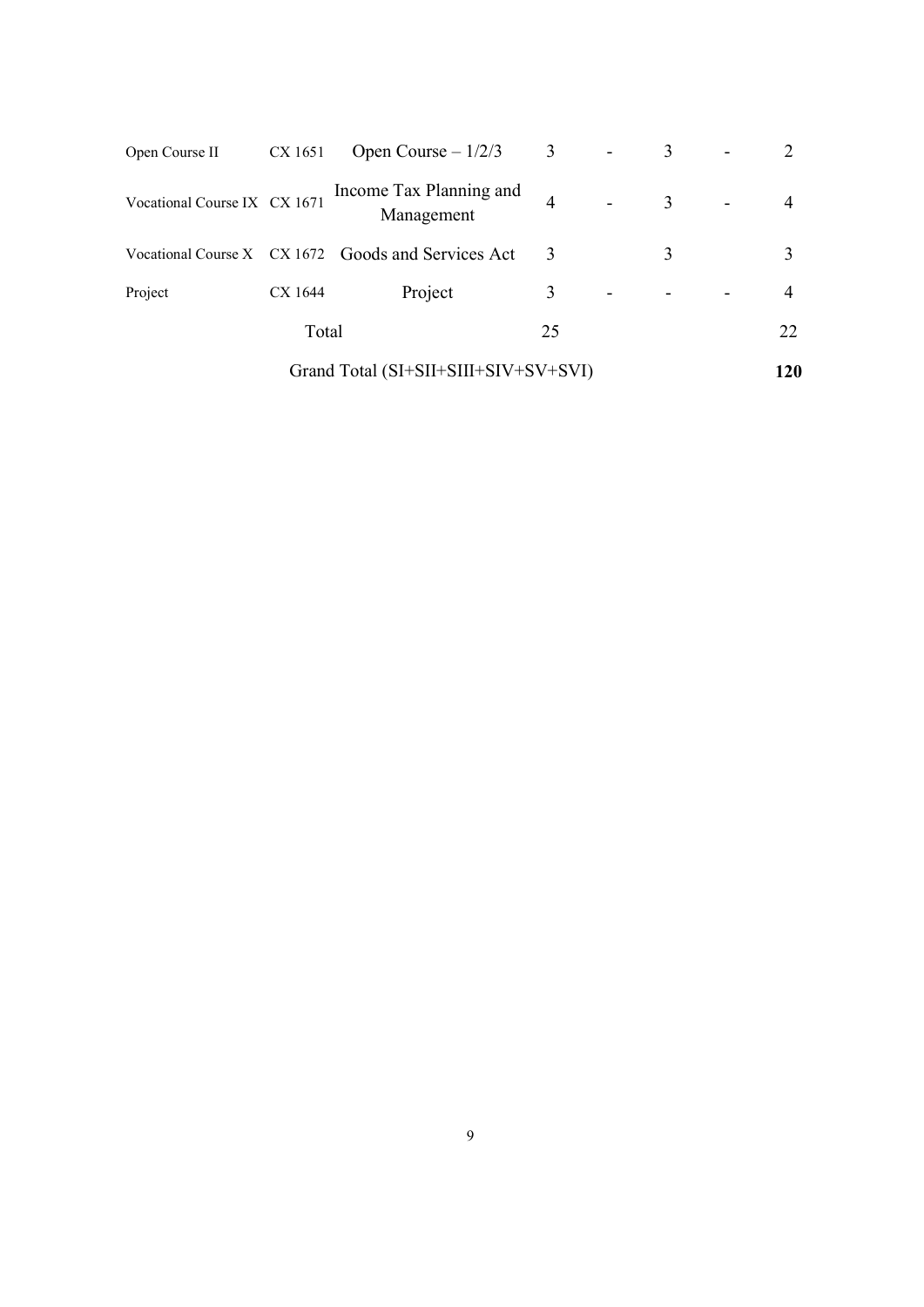| <b>OPENCOURSES</b>                  |                    |                                            |  |  |  |  |
|-------------------------------------|--------------------|--------------------------------------------|--|--|--|--|
| <b>Semester</b>                     | <b>Course Code</b> | <b>Course Title</b>                        |  |  |  |  |
| V                                   | CX1551.1           | <b>Fundamental of Financial Accounting</b> |  |  |  |  |
| (for Students from the              | CX1551.2           | Principles of Management                   |  |  |  |  |
| disciplines other than<br>commerce) | CX1551.3           | Capital Market Operations                  |  |  |  |  |
| VI                                  | CX1651.1           | <b>Practical Accounting</b>                |  |  |  |  |
| (for students from the              | CX1651.2           | Management of Foreign Trade                |  |  |  |  |
| department of<br>commerce)          | CX1651.3           | Strategic Management                       |  |  |  |  |

#### Notes:

1.The open course offered in the fifth semester is an elective course for students from the Disciplines other than Commerce. He/ She can choose any one among the courses offered in that group as part of his/ her course of study.

2.The open course offered in the sixth semester is an elective course for students from the Department of Commerce and each student has to choose any one among the courses offered in that group as part of his/ her course of study.

All courses included under Foundation Courses, Core Courses, Vocational Course, Complementary Courses, Open and Elective Courses shall be handled by teachers in Commerce.

## V. Practical Sessions

 Practical sessions are included for all Core and Elective Courses of B. Com Programme. This shall be on a module basis and needs to be included for at least one module where learning through experiencing has maximum relevance. Evaluation will be done internally.

### **Objectives**

1. To impart knowledge and skills on the applications of the concepts learnt in a given context.

- 2. To learn by experiencing and observing
- 3. To document and reflect upon learnings

4. To develop exhibits of case studies undertaken, analysis made, exercises done and factfinding missions.

#### Process

1. Identify concepts in the module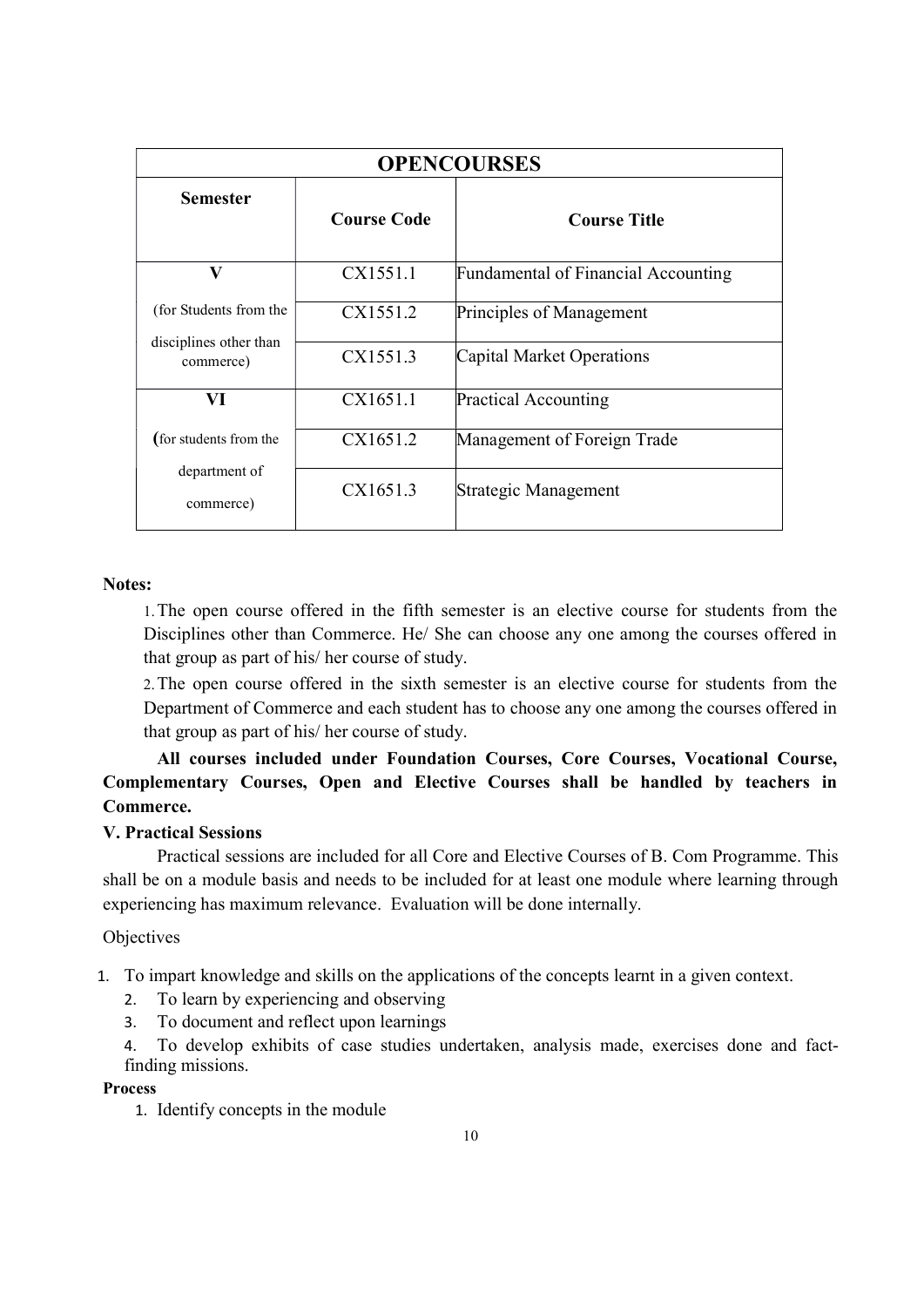- 2. Identify real life cases/ situations/ illustrations where they find application
- 3. Ascertain steps to link 1 to 2
- Collection of instruments/Vouchers/ Documents/ Annual reports/ Products/ Advertisements/ Pictures/ Charts.
- Identify Parties involved with their functions and processes.
- Record learning with supportive collections in a Commerce Lab Record
- 4. Presentations of Findings

The findings will be recorded in the Commerce Lab Record (CLR) along with the learning as the final outcomes. Based on this further assessment may be made in the form of supportive assignments, seminars, group discussions, quizzes etc. This would hammer the learning and strengthen the presentation skills of the learner.

### VI. Industrial Visit - cum Study Tour

 Study tour to be mandatory for the B.Com Programme. It should cover an organization where functional applications of concepts/ theories covered in the Programme are being practiced. The visit should be pre- planned with an objective to learn identified applications like:-

- Accounting processes (Computerized, Digitalized operations)
- Capital Market Operations
- Auditing Practices
- Integrated Financial Services
- Payroll Management
- Production/ Marketing/ Distribution/ Logistic Management

The total time to be devoted in the organization is one day out of five days set aside for the tour. The outcome of the visit to be documented in a report with the following forma

# Student Tour Dairy

- 1. Name of the College
- 2. Name of the Student
- 3. B.Com Programme ……..Semester
- 4. Name of the Organisation
- 5. Date of Visit
- 6. Learning Objectives
	- To Observe applications of

……………………..

………………

To Understand processes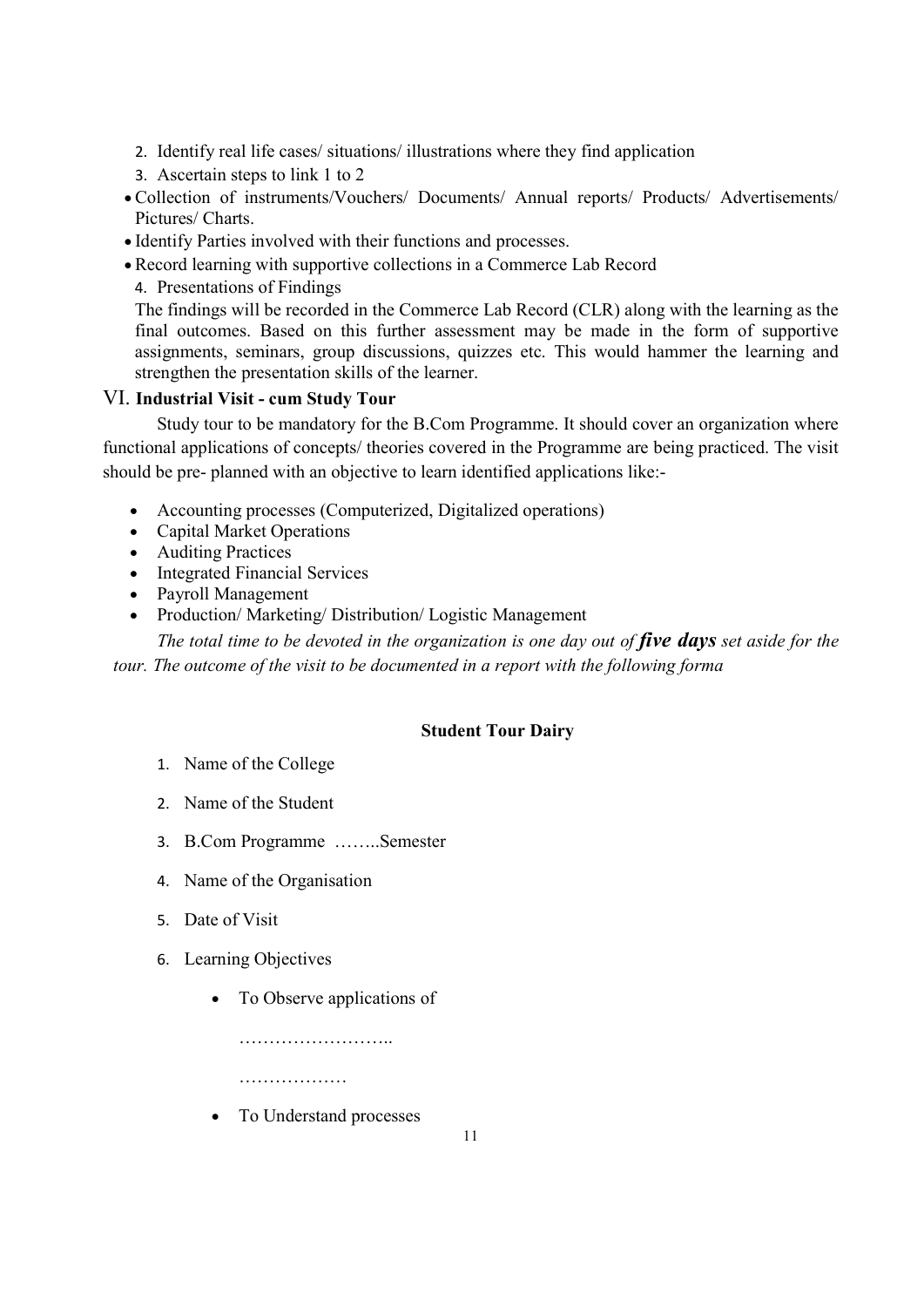……………………..

……………….

7. Interactions held

…………………

8. Outcome in the form of learnings

……………………………

9. Observations (along with pictures, citations, illustrations)

Counter Signed by HoD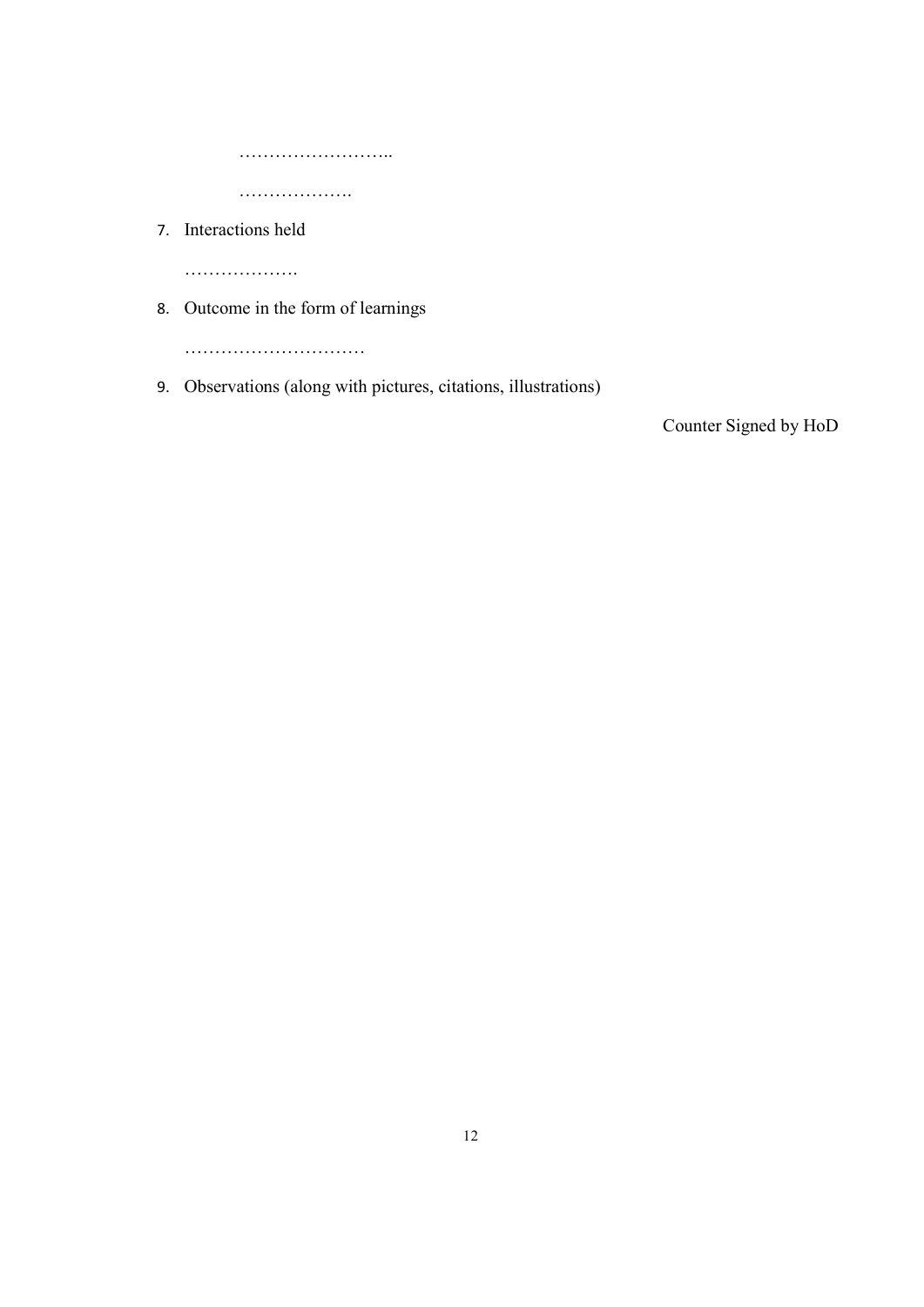#### Social Service/Extension activities

 Students are to participate in Extension/NSS/NCC or other specified social service, sports, literary and cultural activities during  $3^{rd}/4^{th}$  semester. These activities have to be carried out out side the instructional hours and will fetch the required one credit extra over and above the minimum prescribed 120 credits.

#### Audit courses (zero credit)

 The students are free to do additional courses (skill based, vocational courses) prescribed by the University outside the 25 hour weekly instructional period. These courses may be taken as zero credit courses.

#### Attendance

The minimum number of hours of lectures, seminars or practical's which a student shall be required to attend for eligibility to appear at the end semester examination shall not be less than 75 per cent of the total number of lectures, seminars or practical sessions.

#### Evaluation

 There shall be Continuous Evaluation (CE) and End Semester Evaluation(ESE) for each course. CE is based on specific components viz., attendance, tests, assignments and seminars. The CE shall be for 20 marks and ESE shall be for 80 marks. The marks of each component of CE shall be: Attendance – 5, assignment / seminar – 5 and test paper -10. The teacher shall define the expected quality of an assignment in terms of structure, content, presentation etc. and inform the same to the students. Due weight may be given for punctuality in submission. Seminar shall be graded in terms of structure, content, presentation, interaction etc.

The allotment of marks for attendance shall be as follows:

Attendance less than 51% - 0 mark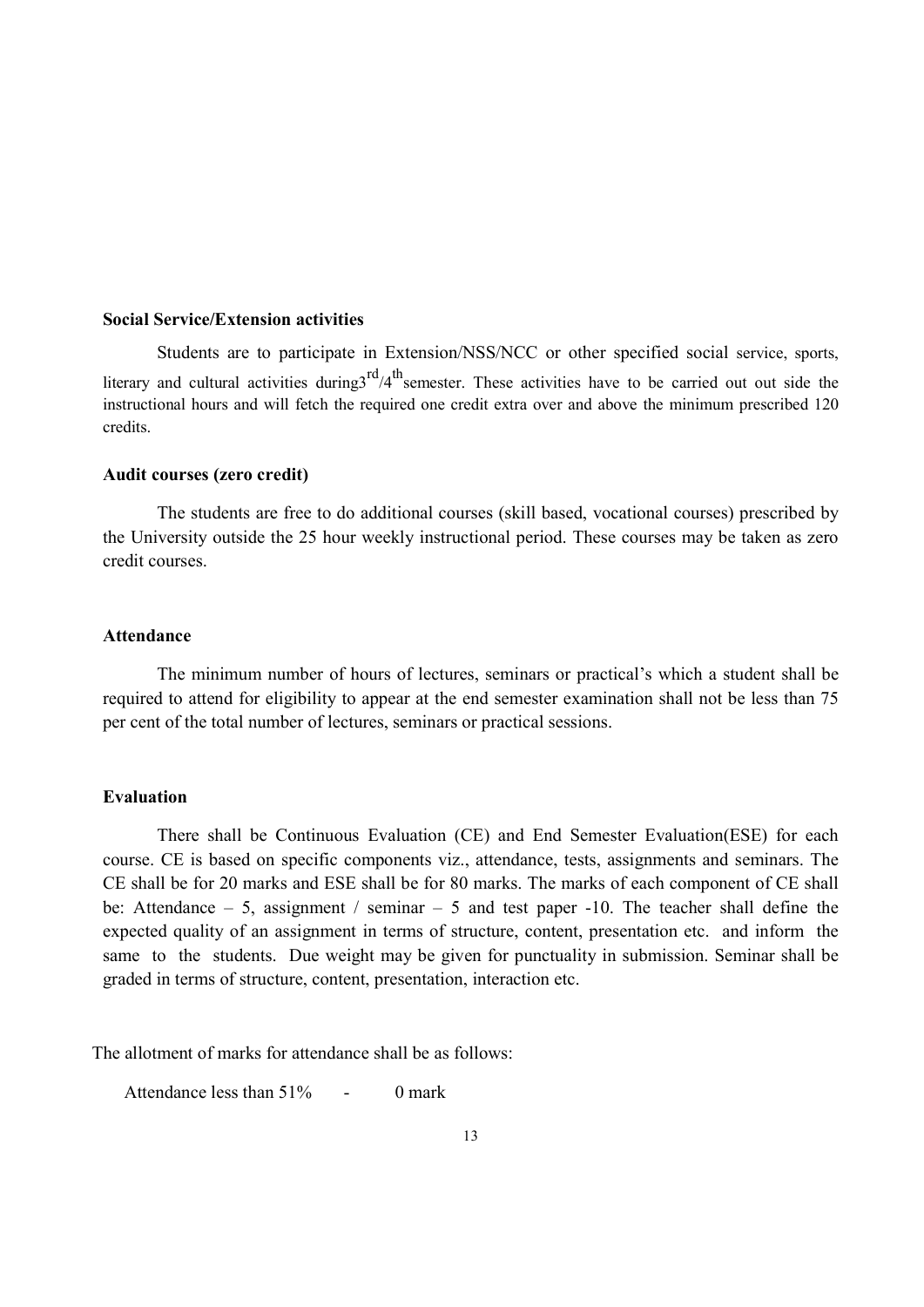| $51\% - 60\%$    | 1 mark  |
|------------------|---------|
| $61\% - 70\%$    | 2 marks |
| $71\% - 80\%$    | 3 marks |
| $81\% - 90\%$    | 4 marks |
| $91\%$ and above | 5 marks |

#### Assignments/ Seminars

 Each student shall be required to do one assignment or one seminar for each course. The seminars shall be organized by the teacher / teachers in charge of CE and the same shall be assessed by a group of teachers including the teacher / teachers in charge of that course.

# **Tests**

 For each course there shall be at least one class test during a semester. Valued answer scripts shall be made available to the students for perusal within 10 days from the date of the test.

#### End Semester Evaluation (ESE)

 End Semester Examination of all the courses in all semesters shall be conducted by theUniversity. The duration of examination of all courses shall be 3 hours.

#### Evaluation of Project

 The report of the project shall be submitted to the Department in duplicate before the completion of the sixth semester. There shall be no CE for project work. A Board of two examiners appointed by the University shall evaluate the report of the project work. The viva – voce based on the project report shall be conducted individually. The maximum marks for evaluation of the project shall be 100, distributed among the following components of project evaluation.

|  | (i) Statement of the problem and significance of the study |  | 10 |
|--|------------------------------------------------------------|--|----|
|--|------------------------------------------------------------|--|----|

(ii) Objectives of the study - 5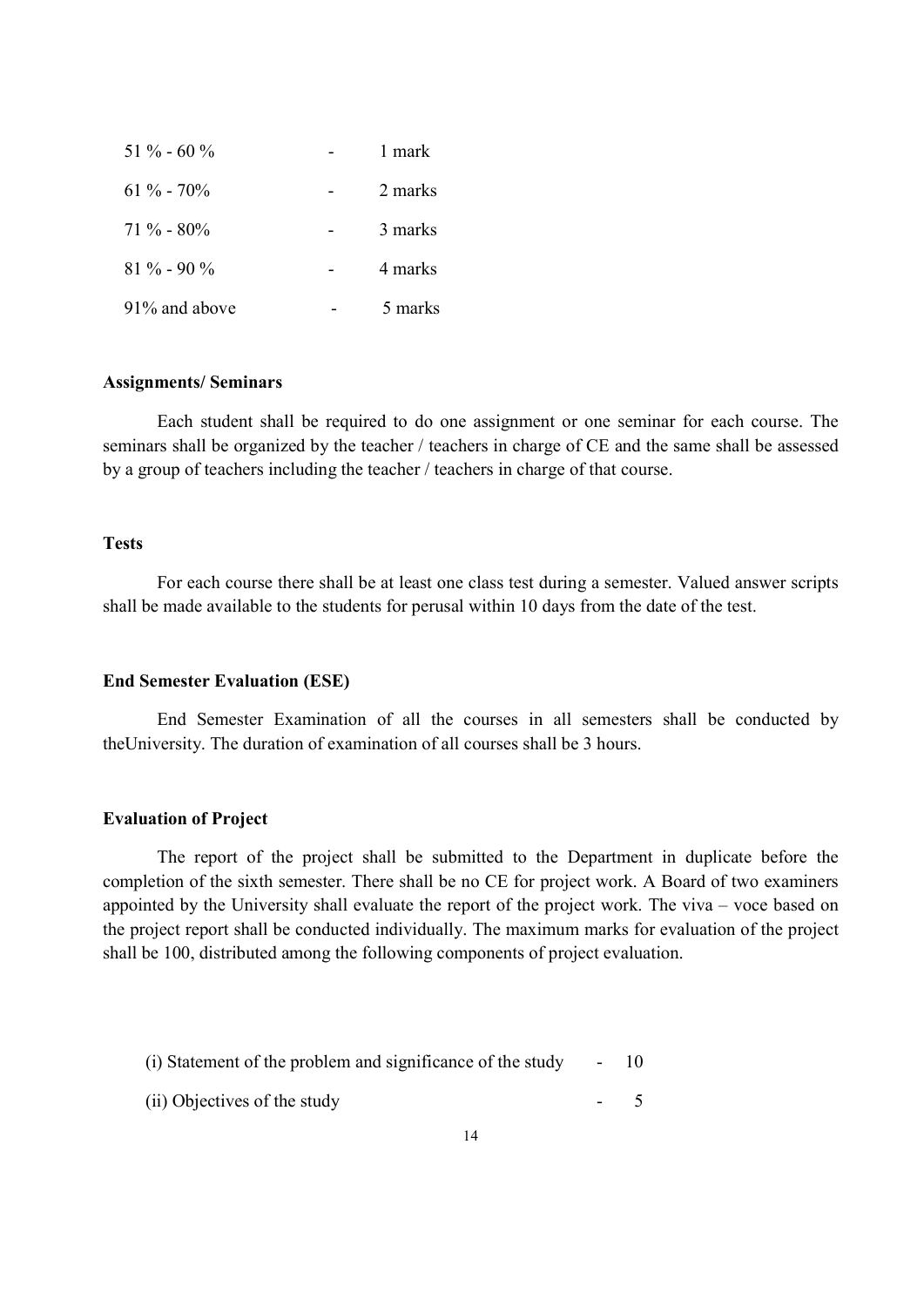| (iii) Review of literature      |       |    |
|---------------------------------|-------|----|
| (iv) Methodology                |       | 15 |
| (v) Analysis and interpretation | $-15$ |    |
| (vi) Presentation of the report | $-10$ |    |
| (vii) Findings and suggestions  | $-10$ |    |
| (Viii) Bibliography             | $-5$  |    |
| $(ix)$ Viva-voce                | 25    |    |

# Promotion to Higher Semesters

Students who complete the semester by securing the minimum required attendance and by registering for the End Semester Examination of each semester conducted by the University alone shall be promoted to the next higher semester.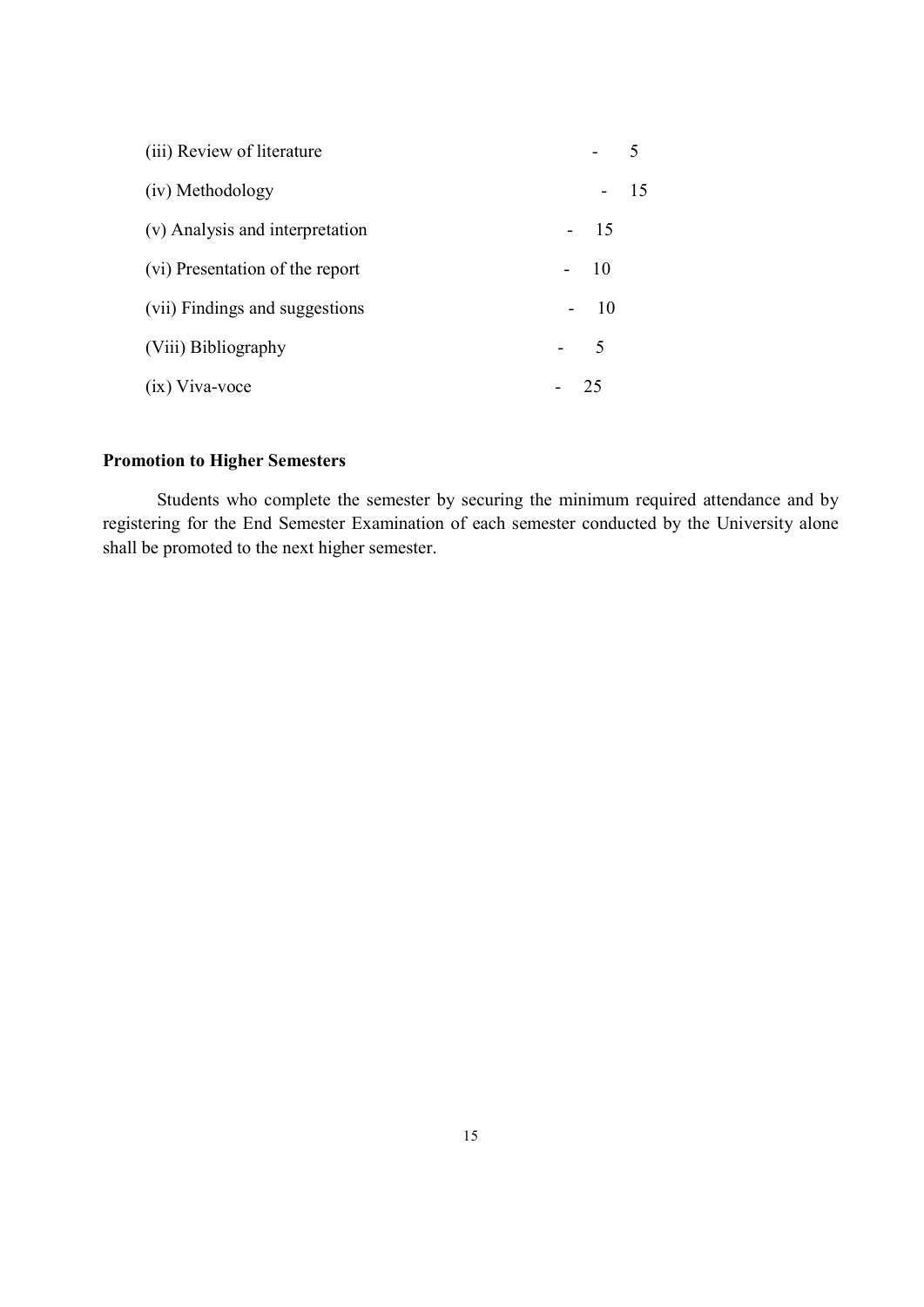# SEMESTER–I

# Foundation Course I: CX1121– METHODOLOGY AND PERSPECTIVES OF BUSINESS EDUCATION

No of instructional hours per week: 4 No of credits: 2

Aim of the course: To provide the methodology for pursuing the teaching learning process with a perspective of higher learning in business education.

#### Course Objectives:

1. To create a basic awareness about the business environment and the role of business in economic development.

2. To provide a holistic, comprehensive and integrated perspective to business education

3. To give a fundamental understanding about ethical practices in business.

Module I: - Meaning of business information- learning business information - methods and techniques of collecting and learning business information- business linkages between business and different economic systems- meaning of economic systems - their functioning - different economic systems and their features - capitalism, socialism, communism and mixed economy. Different forms of business organizations - individual and organized, family and corporate, business for profit and business not for profit. Business entities - Individual, partnerships, co-operatives, trusts, undivided families, joint stock companies, Joint ventures –MNCs. (Basic concepts only) (15 Hours)

Module II: - Economic sectors of the Economy: An Overview – primary sector, secondary sector, tertiary sector - business examples in different sectors. Emerging areas in Service sector- Tourism, IT, Healthcare, KPO, BPO, Event Management etc. (A brief study only) (10 Hours)

Module III: - Business – objectives -economic - social. Establishing business - steps - environmental analysis: legal, physical, financial, social, economic, technical etc. - idea generation- mobilization of financial resources – sources- savings –loans and advances – shares.Role of entrepreneur. Payment to government – taxes, direct and indirect.( a brief study only) Economic development- meaning, measures of economic development- role of business in economic development - company, industry and economy interrelationship. Role of business (public sector and private sector) in economic development. New Economic Policy - Liberalization, Privatization and Globalization - merits and demerits. Managerialism- features. Infrastructure for industrialization and economic growth of an economy. (20 Hours)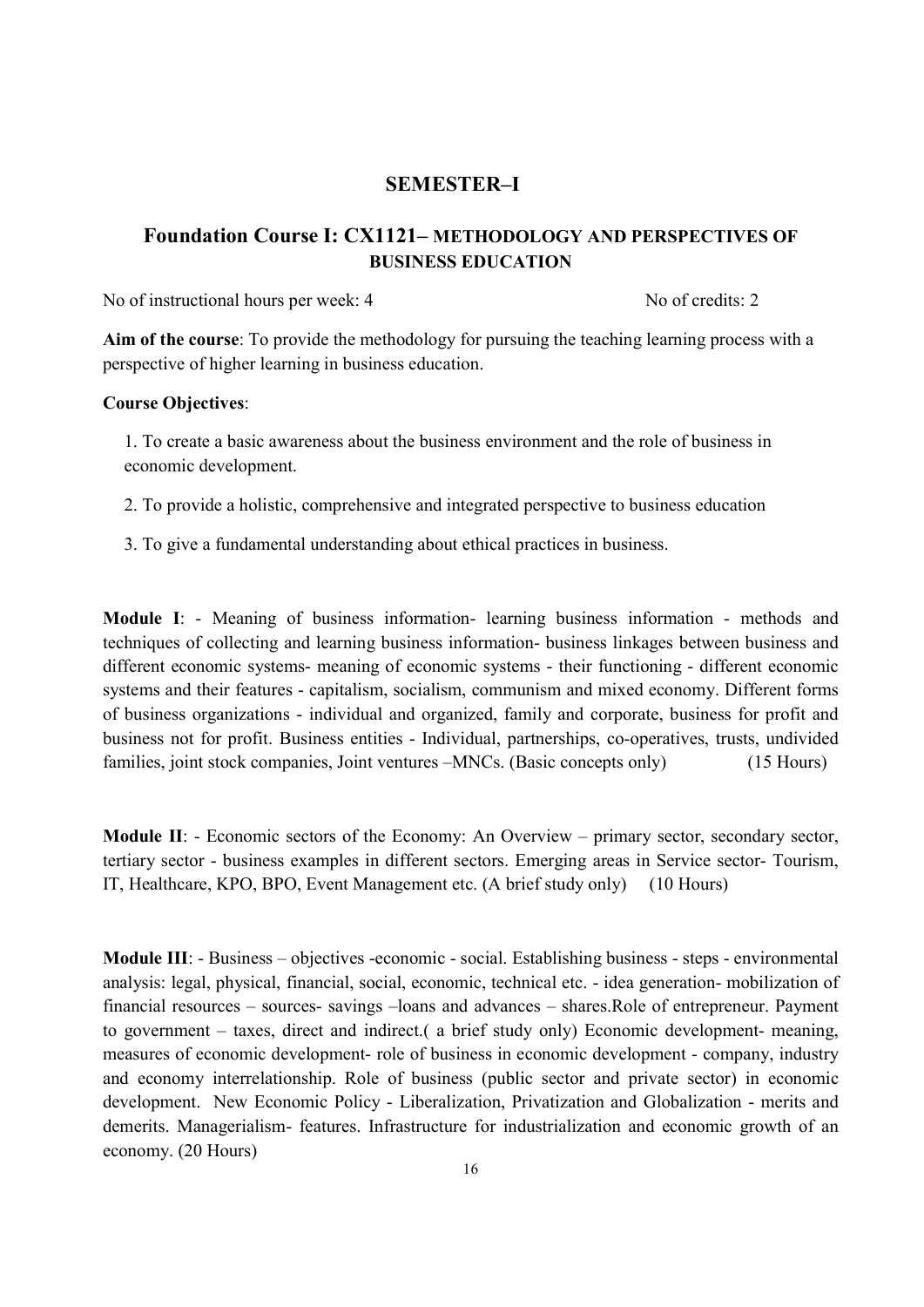Module IV: - Trained manpower for quality enhancement- role of trained manpower for quality at individual level, family level, organizational level and national level - Human Capital Management concept, importance and benefits. Quality of life and Quality of Work Life - Quality circle. Management problems in small, medium and large organizations. Use of technology in business (a brief study only).

Business ethics - concept, need and importance.

Social ethics, social responsibility and social service – role of NCC and NSS in promoting social values among students. (a brief study only) (15 Hours)

Module V: - Individual and team presentations by observation, reading techniques - listening to lectures, note taking- seminars and workshops - conferences and symposiums, field studies, case studies and project reports ( a brief study only) (12 Hours)

Note:

- 1. A field study on how far privatisation and globalisation enhance the quality of manpower.
- 2. Students are to be organised into groups of five and should be required to present papers on topics relating to the role of business in economic development and ethical practices in business. The assignments are to be based on the presentations made in the specified areas.

#### Books recommended:-

1. Keith Davis and William Frederic. C. Business and Society: Management, Public policy, Ethics, International student Edition McGraw- Hill Book Co New Delhi

2. Cherunilam Francis: Business Environment - Himalaya Publishing House, New Delhi. 3. C.B.Gupta: Business Organisations and Management- Sultan Chand , 8th Edition 2013 4. Murthy CSV: Business Ethics and Corporate Governance, Himalaya Publishing House 5. N.M.Khandelwal :Indian Ethos and Values for Managers 6. R. R. Gaur, R. Sanghal, G. P. Bagaria; Human Values and Professional Ethics. 7. Andrew Crane: Business Ethics: Managing Corporate Citizenship and Sustainability in the Age of Globalization, DIRIC Matteu Oxford University Press, New Delhi. 8. Aswathappa, K: Essentials of Business Environment, Himalaya Publishing House, New Delhi.

9. Dutt R. and Sundharam K.P.M.: Indian Economy, S. Chand, Delhi.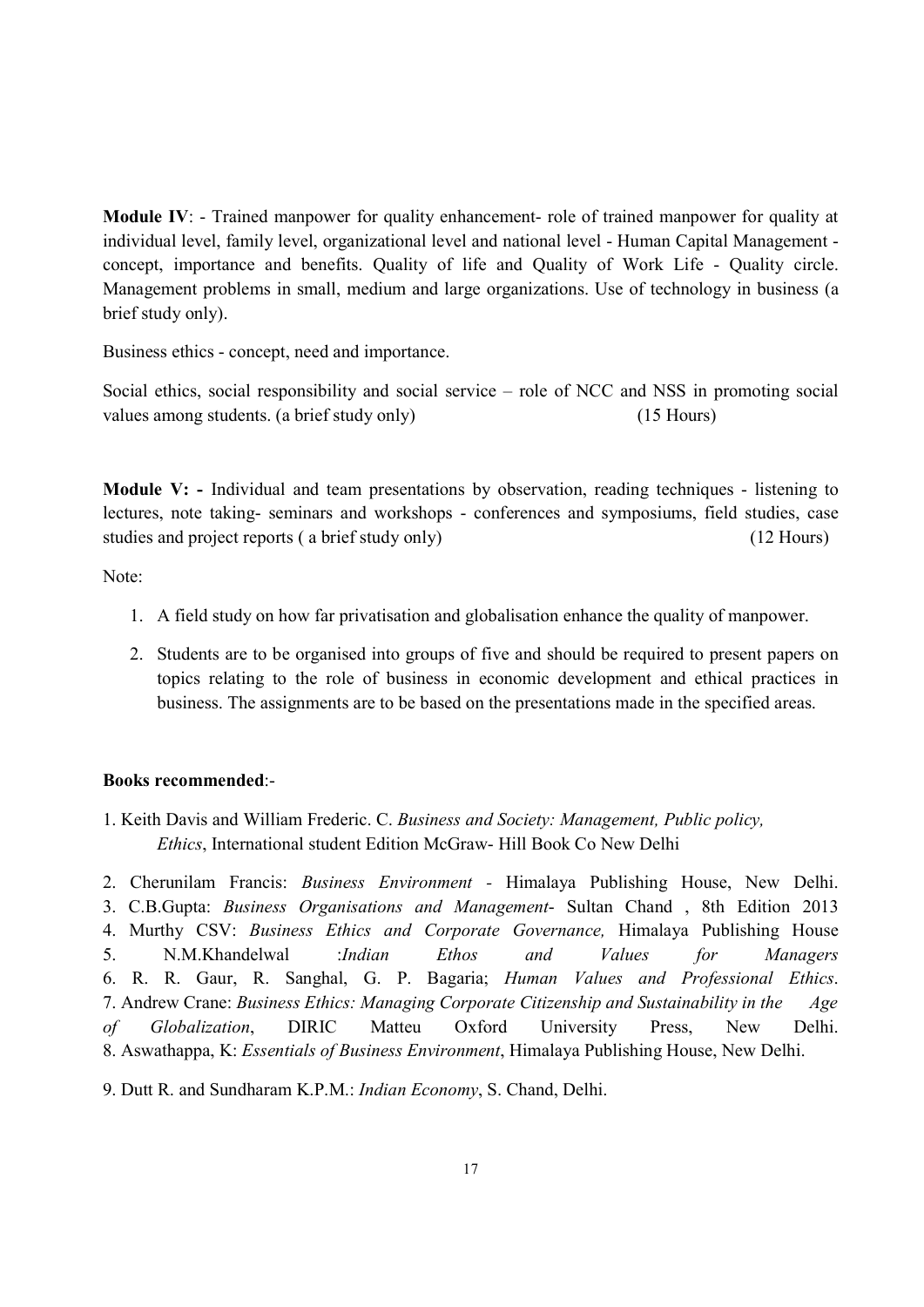10. DuttRuddar: Economic Reforms in India-A Critique; S. Chand, New Delhi. 11. Misra S.K. and Puri V.K.: Indian Economy- Himalaya Publishing House, New Delhi.

# Core Course I: CX 1141-ENVIRONMENTALSTUDIES

#### No.of instructionalhoursperweek:4 No.of Credits:3

# Aim of the course: To develop knowledge and understanding of the environment and enable the students to contribute towards maintaining and improving the quality of the environment.

#### Course objectives:

1.

Toenablethestudentstoacquirebasicideasaboutenvironmentandemergingissuesaboutenvironme ntalproblems.

2. To give awareness about the need and importance of environmental protection

Module I: Environmental studies–meaning–scope–importance (4hrs)

Module II: Ecology and Ecosystems, Biodiversity and its Conservation and Natural resources–meaning of ecology–structure and function of an ecosystem–producers– consumers– decomposers–energyflowintheecosystem–ecologicalsuccession- food chain

–foodwebsandecologicalpyramids.Ecosystem–concept–typesofecosystems–structure and functions of forest ecosystem, grass land ecosystem- desert ecosystem, aquatic ecosystem. Biodiversity and its conservation- introduction- definition- genetic, species and ecosystem diversity- value of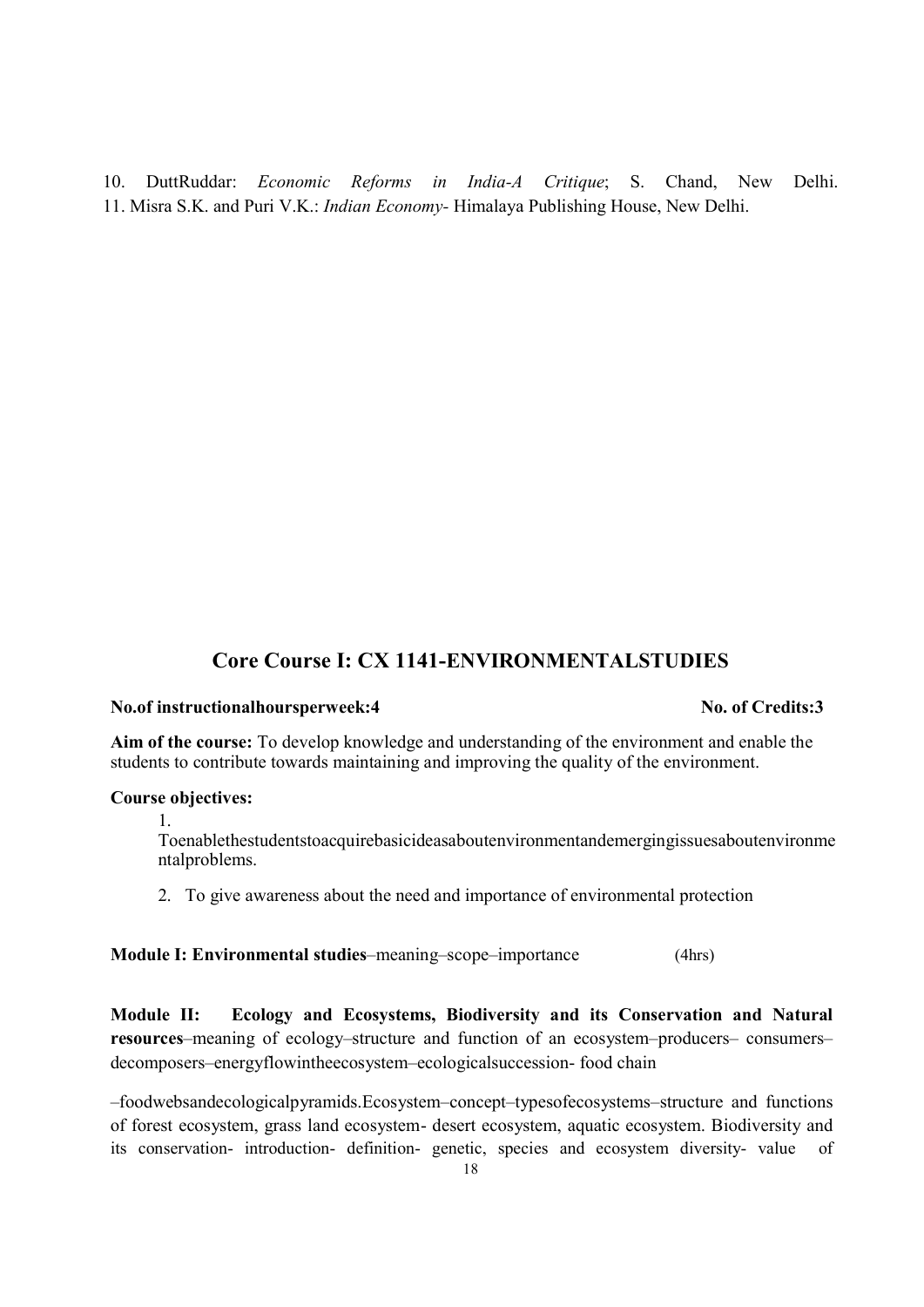biodiversity–biodiversityatglobal,nationalandlocallevels–Indiaasa mega-diversitynation–hotspotsofdiversity–threatstodiversity–conservationofdiversityin situ,ex-citu. Natural resources- featuresair resources, forest resources, water resources, mineral resources, food resources-energy resources, land resources- over exploitation of natural resources-consequences- conservation of natural resources- role of an individual in conservation of natural resources (25hrs)

Module III: Industry and environment - pollution - environmental pollution-soil pollutionairpollution–waterpollution–thermalpollution–noisepollution–causes, effectandcontrolmeasures– wastemanagement–wasteminimisationthroughcleaner technologies–reuse and recycling-solid waste management. (18hrs)

Module IV: Social issues and environment–Unsustainable to sustainable development– urban problems related to energy–water conservation – water harvesting–resettlement and rehabilitationofpeople–environmentethics–wastelandreclamation–consumerismand waste products.(15hrs)

Module V: Human Population and environment–population growth–variation among nations– population explosion – environment and human health –human rights – value education–Women and child welfare. (10hrs)

Note :: All students must visit a local area to document environmental issues and prepare a briefreportonthesameidentifyingissuesinvolvedandsuggestingremedies.

Books recommended Misra.S.PandPandey.S.N.EssentialEnvironmentalStudies,AneBooksIndia,New

Delhi.

KiranB.Chokkasandothers.UnderstandingEnvironment,SagePublicationsNewDelhi.Arumugam N.andKumaresanV.

EnvironmentalStudies,SarasPublications,Kanyakumari.BennyJoseph.EnvironmentalStudies,Tat aMcGraw-HillPublishingCo.Ltd.,NewDelhi.

# Vocational Course - I: CX 1171 - PRINCIPLES OF TAXATION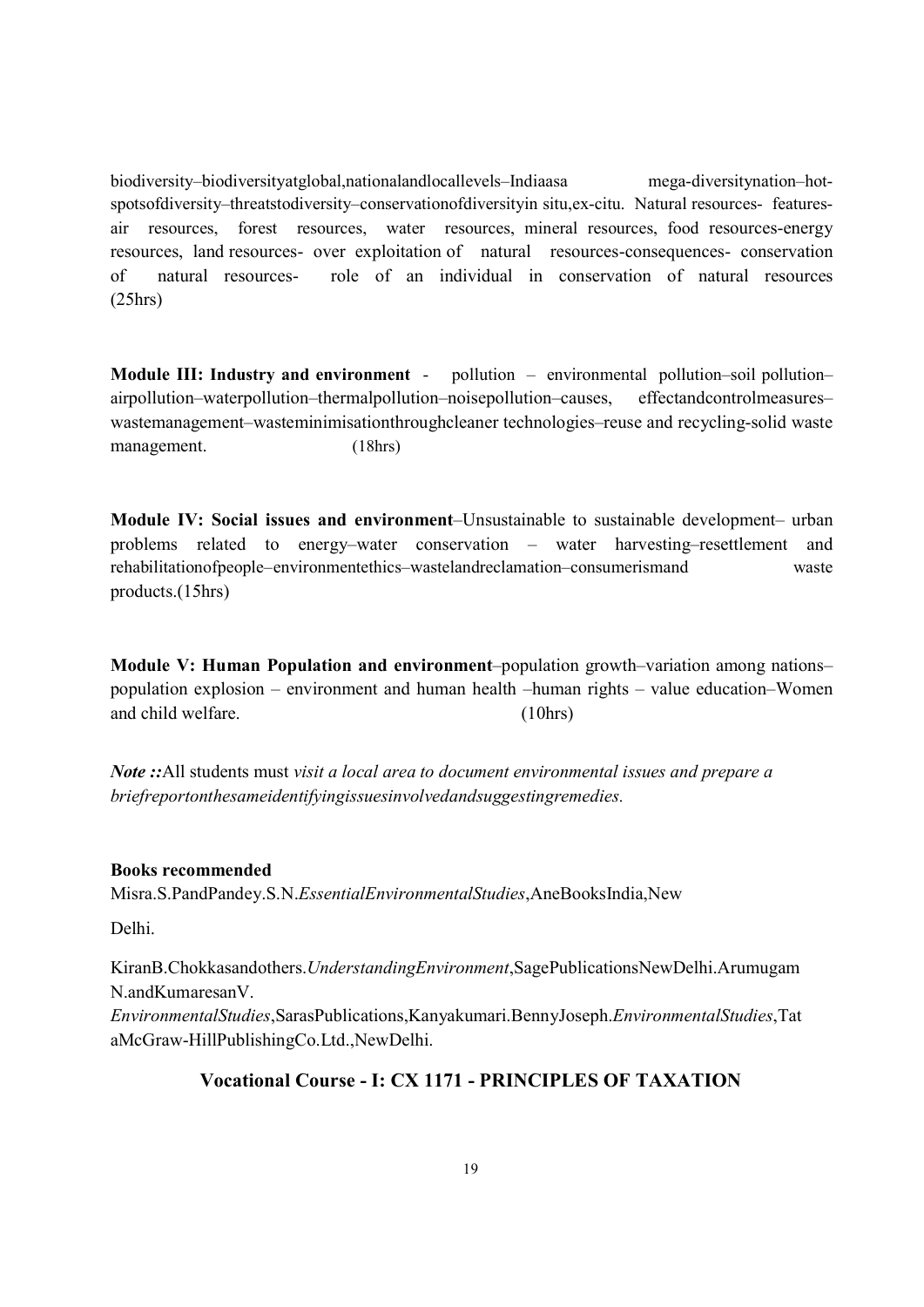#### No. of instructional hours per week: 4 No. of credits: 3

–Present system of taxation in India-Income Tax Act 1961

Aim of the course: To expose the students to the basic principles of taxation in India.

#### Course objectives:

- 1. To provide a conceptual understanding on sources of public revenue and Indian tax system.
- 2. To provide a basic knowledge on the role of tax laws in constitution and different classification of taxes.

#### Module I

Module II

Public Revenue - Meaning – Sources of public revenue – Tax revenue and Non Tax revenue Different Terms used – Tax, Price, Fees, Fine, Penalty, Gift, Grants.

Indian Tax system – Introduction – History of Taxation -Taxes in ancient India -Taxes during Mughal period- Pre-independence tax system——Taxes during British rule – The Income tax Act, 1922

(10 Hrs)

# (12 hrs)

### Module III

Principles of Taxes -Objectives of Taxation –Principles related to taxation system-Characteristics of good tax system -Effects of Taxation on Production, Distribution and Employment - Taxable capacity – Absolute and Relative Capacity- Factors determining Taxable Capacity.

(15 hrs)

### Module IV

Taxation under Constitution - Union list (List I) relevant to taxation – Entry No. 82 to Entry No. 97 - State list (List II) relevant to taxation – Entry No.46 to Entry No. 54 - Concurrent list (List III)- Provisions Related to Distribution of Revenue - Article 268 to 272- Constitutional Validity of Tax Laws.

(20 hrs)

#### Module V

Classification of Taxes – Direct and Indirect Taxes - Meaning of direct tax –– Basic Concepts : Assessee – Assessment Year - Previous Year – Person – Income - Gross Total Income - Total Income. Meaning of Indirect Taxes – Features – Advantages – Disadvantages Distinction between Direct and Indirect Taxes. - Central Indirect Tax Laws - Indirect Tax Laws of the States – convergence of indirect taxes –Movement to GST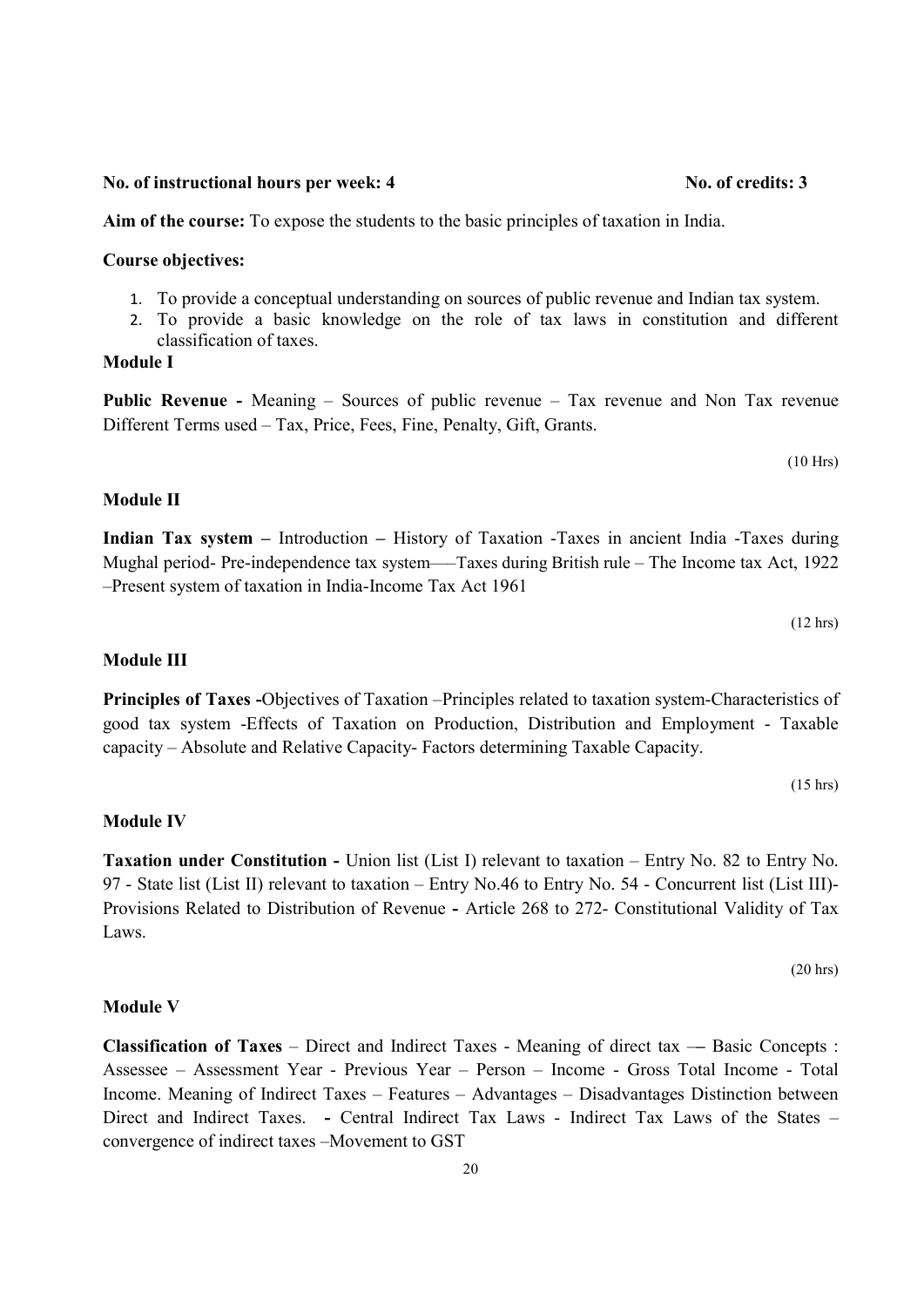#### Books Recommended:

- 1. Tyagi. B.P, "Public Finance", Jai PrakashNath& Co, Meerat
- 2. Datey, V.S "Indirect Taxes", Taxmann Publications Pvt. Ltd, New Delhi.
- 3. Dr. Sanjeev Kumar "Indirect Taxes ", Bharat Law House Pvt. Ltd, New Delhi
- 4. Balachandran. V, "Indirect Taxation", Sultan Chand & Sons, New Delhi
- 5. Suey, M.M (ed), Taxation in India: History, Policies Trends and Outlook, IndianTax Foundation, New Delhi

### Complementary Course I: CX1131–MANAGERIALECONOMICS

#### No. of instructional hours per week:4 No. of Credits:4

Aim of the course: To Acquaint the students with the application of economics in the context of managerial decision making.

#### Course objectives:

1. To familiarize the students with the economic principles and theories under lying various business decisions.

2. To equip the students to apply the economic theories in different business situations.

Module I: Introduction – Economics– managerial economics–distinction between managerial economics and traditional economics – characteristics of managerial economics –scope of managerial economics–use of managerial economics– role and responsibility of a managerial economist. (12hrs)

Module II: Demand Estimation –Demand– elasticity of demand–price–income– advertisementcross–uses–measurement. Demand forecasting– short term and Long term forecasting–methods of forecasting–forecasting the demand for new products. (15hrs)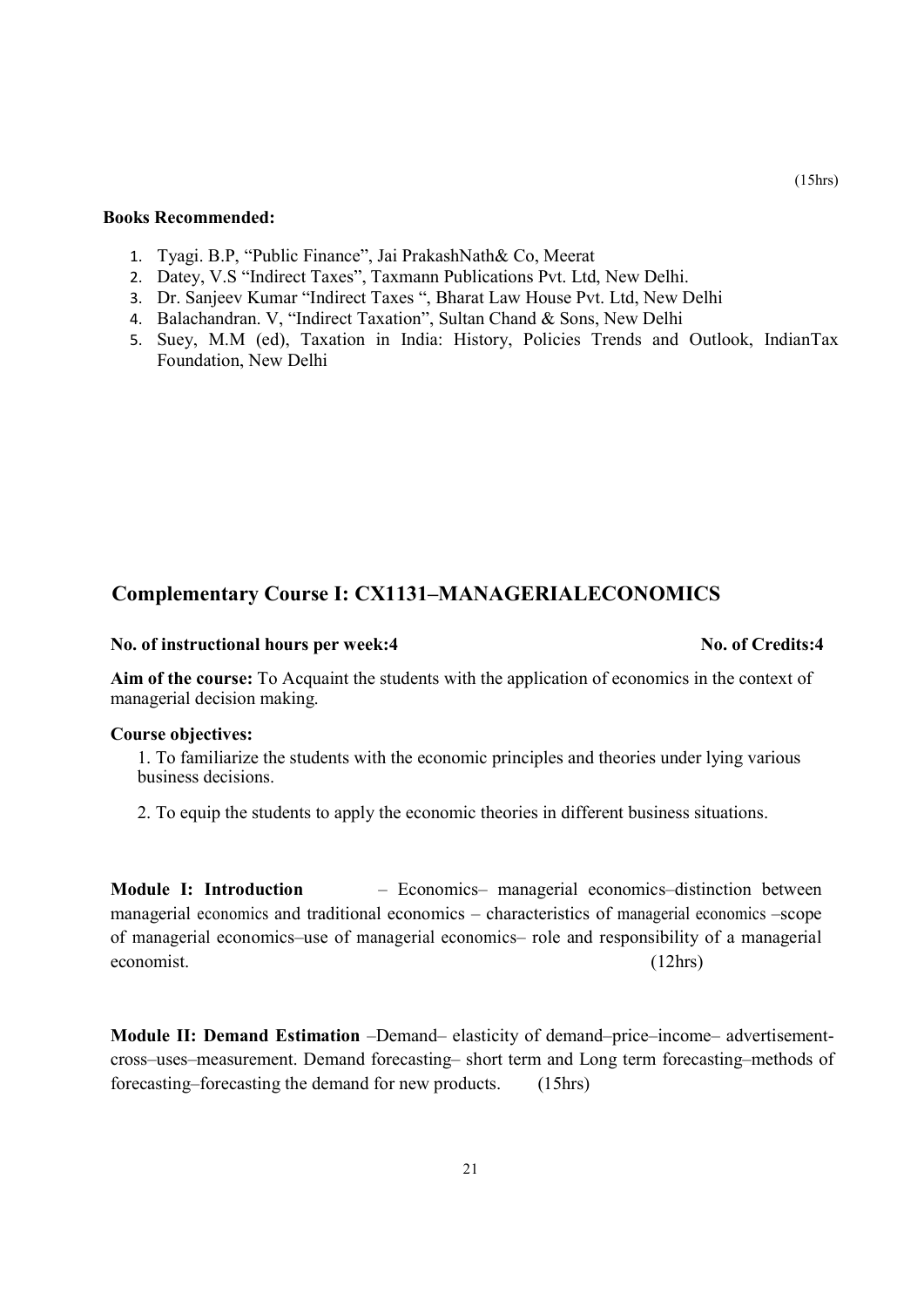Module III: Theory of Production–Production function–Cobb Dougl as Production function– Laws of production – Law of Diminishing Returns – Law of returns to scale– Economies and dis economies of scale –Isoquantcurve–Isocostcurve–optimum combination of inputs.

(15hrs)

Module IV: Pricing Policy and Practices – objectives – role of cost in pricing–demand factorinpricing–factorstobeconsideredwhenformulatingapricingpolicy–costplus pricing– marginalcostpricing–goingratepricing–Breakevenpointpricing–Product Line pricing–Pricing of a new product – Pricing over the life cycle of a product. (15hrs)

Module V: Business Cycles– Introduction–phases of a business cycle –causes and indicators– Theories of business cycles–control of business cycles. (15hrs)

Notes: (a) Conceive a new product idea, fix a suitable price and justify it. The students may develop the various aspects regarding product features, product content, pricing and promotional strategies. (for module IV) (b) Study the growth stage of a company–its origin– vision and mission statement – objectives –market access – expansion and diversification.(for module  $V$ )

#### Books Recommended:

- 1. Maheswari.K.LandVarshney:ManagerialEconomics
- 2. Samuel,MoteandPaul:ManagerialEconomics
- 3. GuptaG.S:ManagerialEconomics
- 4. Dwivedi.N.D:ManagerialEconomics
- 5. ReddyP.Nand Appanniah.H.R:PrinciplesofBusinessEconomics

# SEMESTER-II Foundation Course II: CX1221-INFORMATICSANDCYBERLAWS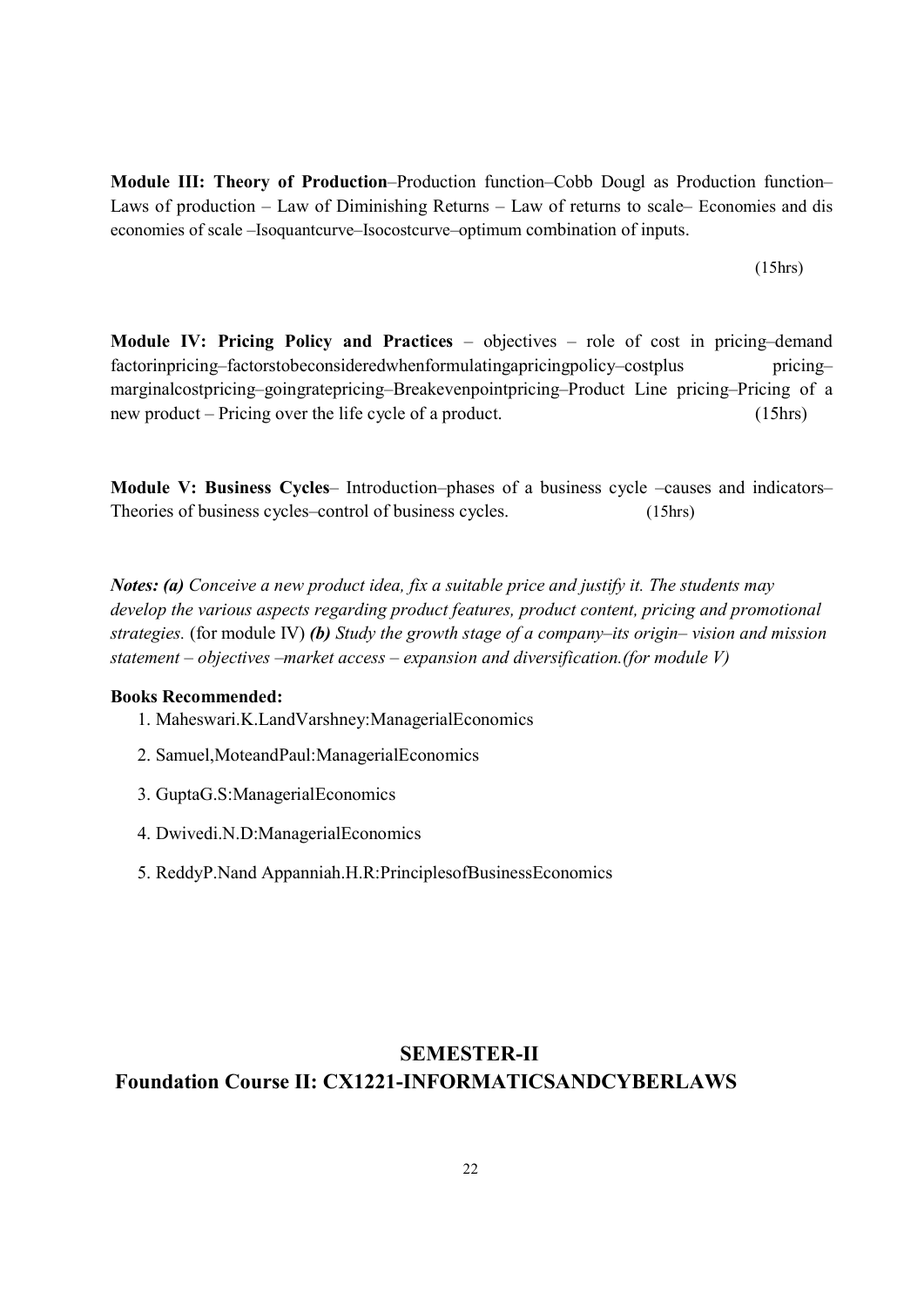#### No. of instructional hours per week:4 No. of credits:3

Aim of the course: To update and expand informatics skills and attitudes relevant to the emerging knowledge society and to equip the students to effectively utilize the digital knowledgeresourcesforbusinessstudies.

#### Course objectives:

1. To review the basic concepts and fundamental knowledge in the field of informatics.

2. To create awareness about the nature of the emerging digital knowledge society and the impact of informatics on business decisions.

3. To create an awareness about the cyber world and cyber regulations.

Module I: Overview of Informatics- meaning, feature and importance - Computer networks & Internet, wireless technology, cellular wireless networks, introduction to mobile phone technology, Purchase of technology, license, guarantee, and warranty. New development in informatics (12hrs)

Module II: Knowledge Skills for Higher Education- Data, information and knowledge, knowledge management, Internet access methods –Dial-up, DSL, Cable, ISDN, Wi-Fi. Internet as a knowledge repository, academic search techniques, creating cyber presence. Academic websites, open access initiatives, opens access publishing models, Introduction to use of IT in teaching and learning - Educational software, Academic services – INFLIBNET, NICNET, BRNET. (15hrs)

Module III: Social Informatics- IT & Society- issues and concerns- digital divide, IT & development, IT for national integration, overview of IT application in medicine, healthcare, business, commerce, industry, defence, law, crime detection, publishing, communication, resource management, weather forecasting, education, film and media, IT in service of disabled, Futuristic IT – artificial intelligence, Virtual reality, bio computing. Health issues – guide lines for proper usage of computers, internet and mobile phones E-wastes and green computing, impact of IT on language & culture-localization issues (18hrs)

Module IV: CYBER WORLD - Cyber space, information overload, cyber ethics, cyber addictions, cybercrimes – categories – person, property, Government – types - stalking, harassment, threats, security & privacy issues, (12 hrs.)

Module V: CYBER REGULATIONS – Scope of cyber laws, - Provisions under IT Act2000, cyber related Provisions under IPC (15 hrs.)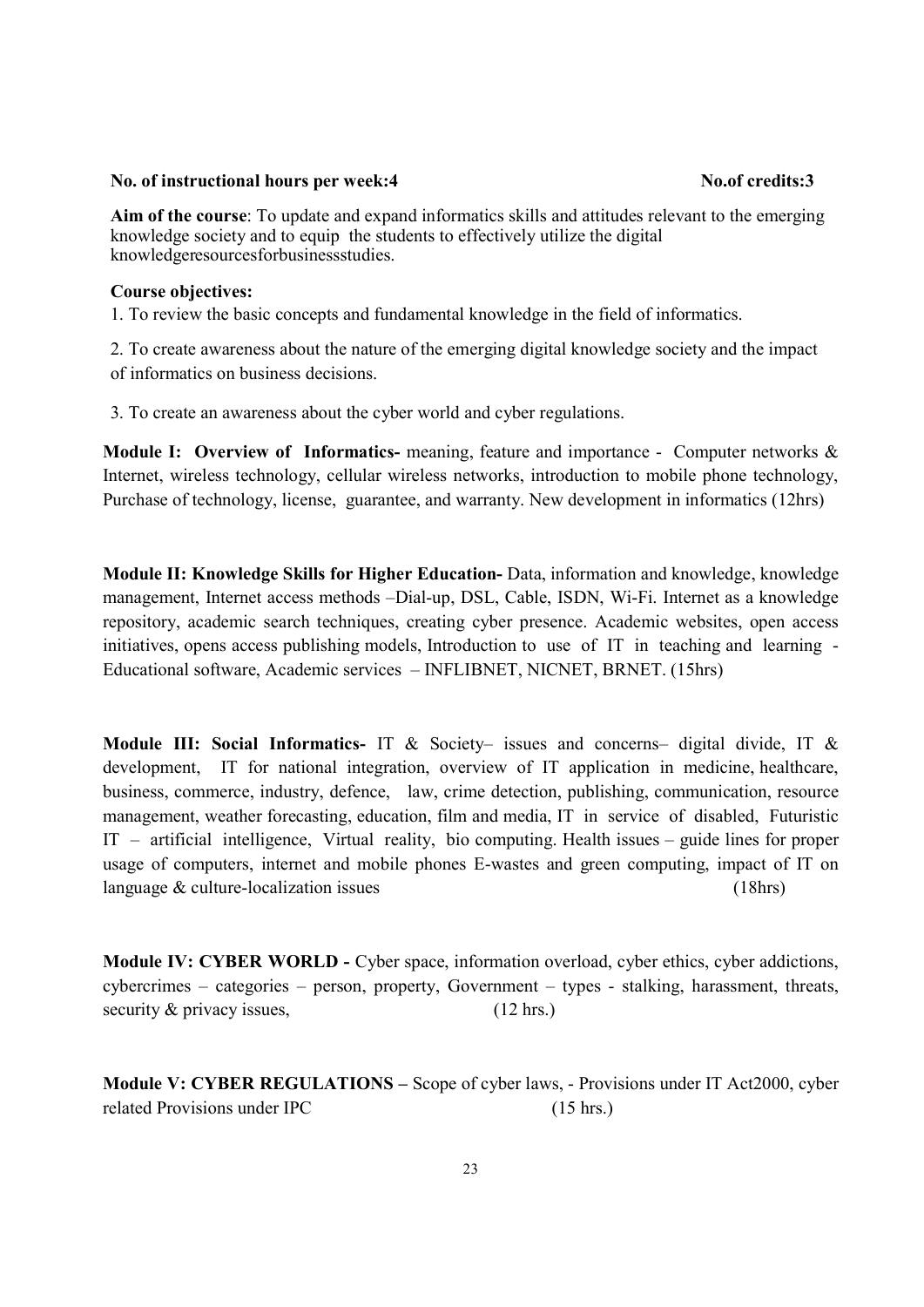#### Books Recommended:

- 1. Ramesh Bangia. Learning Computer Fundamentals, Khanna Publishers, NewDelhi.
- 2. Rajaraman, Introduction to information Technology, PHI, New Delhi.

3. Alexis Leon & Mathews Leon. Fundamentals of Information Technology, VikasPublishing House, New Delhi.

4. Barbara Wilson. Information Technology: The Basics, Thomson Learning.

5. Ramachandran et. Al. Informatics and Cyber laws, Green Tech Books, Thiruvananthapuram

- 6. George Beekman, Eugene Rathswohl. Computer Confluence, Pearson Education, New Delhi.
- 7. IT Act 2000,
- 8. Rohas Nagpal, IPR & Cyberspace Indian Perspective.

# Core Course II: CX 1241-FINANCIAL ACCOUNTING

No. of instructional hours per week: 4 No. of credits: 3

#### Course Objectives

- 1. To familiarize the students with different methods of depreciation.
- 2. To equip the students to prepare the accounts of specialized business enterprises.

Module1-Introduction to accounting. Review of Financial Accounting- Concepts- Principles-Preparation of Accounts for sole trader.

Depreciation Accounting- Meaning -Fixed and reducing balance methods with adjustments – Annuity method – Depreciation fund method – insurance policy method - Revaluation methodestimated life and estimated resale value as per AS 6 Depreciation. (20 hrs)

Module 2- Accounts of Hire Purchase and Installment purchase system- Meaning – difference between Hire Purchase and Installment- Accounting entries in the books of purchaser and vendor-Default in payment- Complete and partial repossession – Installment system – Entries in the books purchaser and seller. (15 hrs)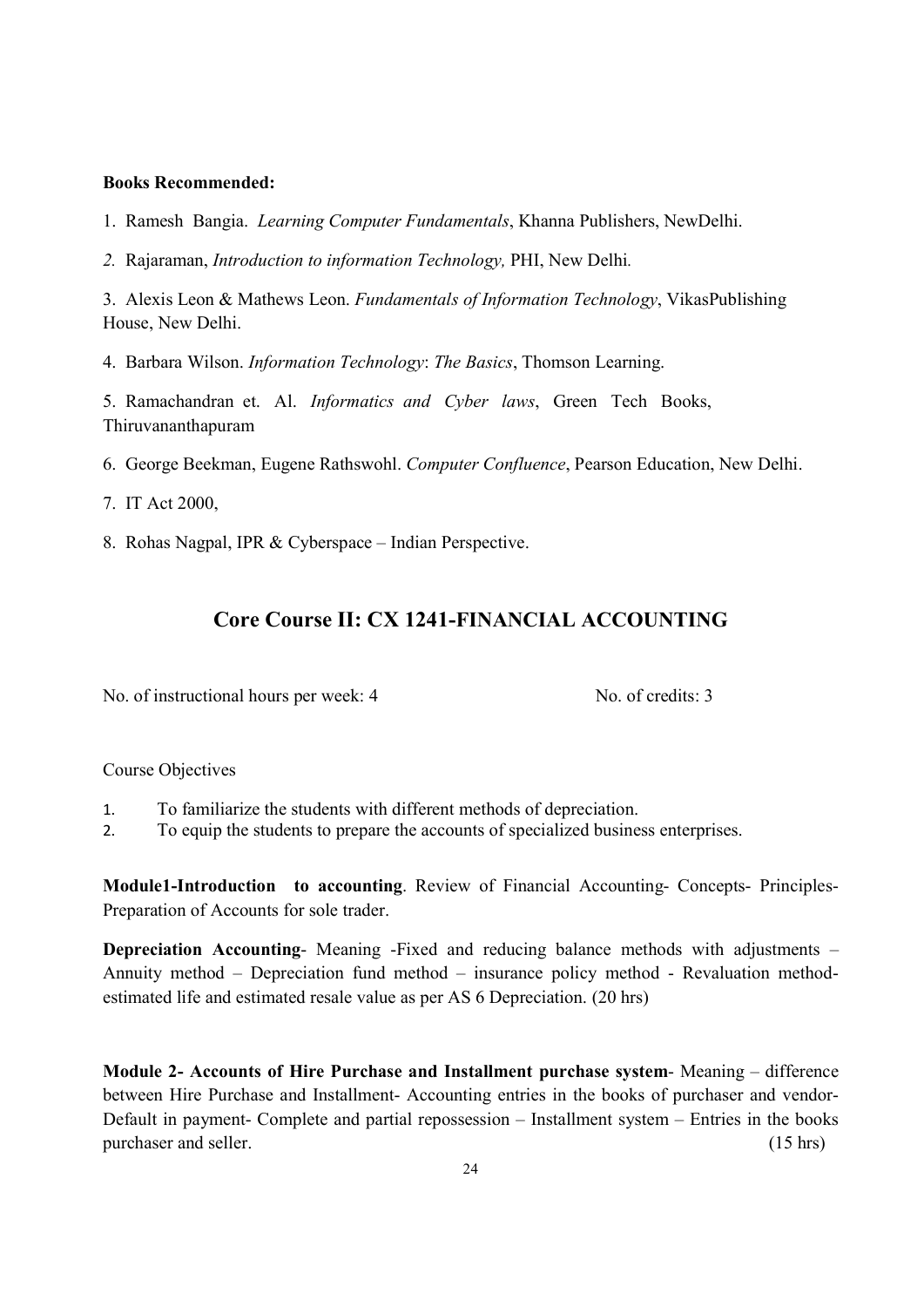Module 3- Voyage, Packages and containers accounts –Voyage Accounts Meaning- Advantages-Preparation of voyage accounts- Voyage in progress – Accounting for packages and containers – Accounting treatment – Containers trading account- Containers provision account. (12 hrs)

Module 4- Investment Accounts- Fixed income bearing securities- Variable income bearing securities- Purpose of Investment ledger-Cum Interest- Ex Interest- Difference- Columnar Investment Accounts- Adjustment for Equity shares Investment accounts- Dividend received-Bonus share- Right Shares. (12 Hrs)

Module5- Insurance Claims- Types of risks- preparation of statement to ascertain value of stock on the date of fire – Treatment of salvage – valuation of stocks prior to date of fire –– Treatment of Average Clause, Treatment of Abnormal items Claims for loss of stock- Average Clause- Journal entries- calculation of Amount of Claim- Loss of Profits on insurance (13Hrs)

Recommended Structure of questions for ESE:-. Theory 30% Problem 70%

#### Recommended Practicals:

1. Collection of details of Repossessed Assets which were sold on hire purchase system and making a presentation on their actual accounting treatment.

2. Collection and evaluation of the statements from insurance companies to ascertain the value of stock at the date of fire and to understand the settlement.

#### Books Recommended

1. Gupta R. L. and Radhaswamy .M. Advanced Accounting, Sultan Chand & Sons, New Delhi.

2. Shukla M. C .Grewal .T. S. and S.C. Gupta. Advanced Accounts S. Chand & Co. Ltd. New Delhi.

3. Jain S.P. and Narang K. L. Financial Accounting , Kalyani Publishers , New Delhi.

4. NaseemAhmed ,Nawab Ali Khan and Gupta . M. L. Fundamentals of Financial Accounting Theory and Practice ,Ane Books Pvt . L td.New Delhi.

5. A Mukharjee and M Hanif , Modern Accountancy, TATA McGraw Hill Publishing Company Ltd. New Delhi.

#### Vocational Course - II: CX 1271: INCOME TAX LAW ANDPRACTICE – I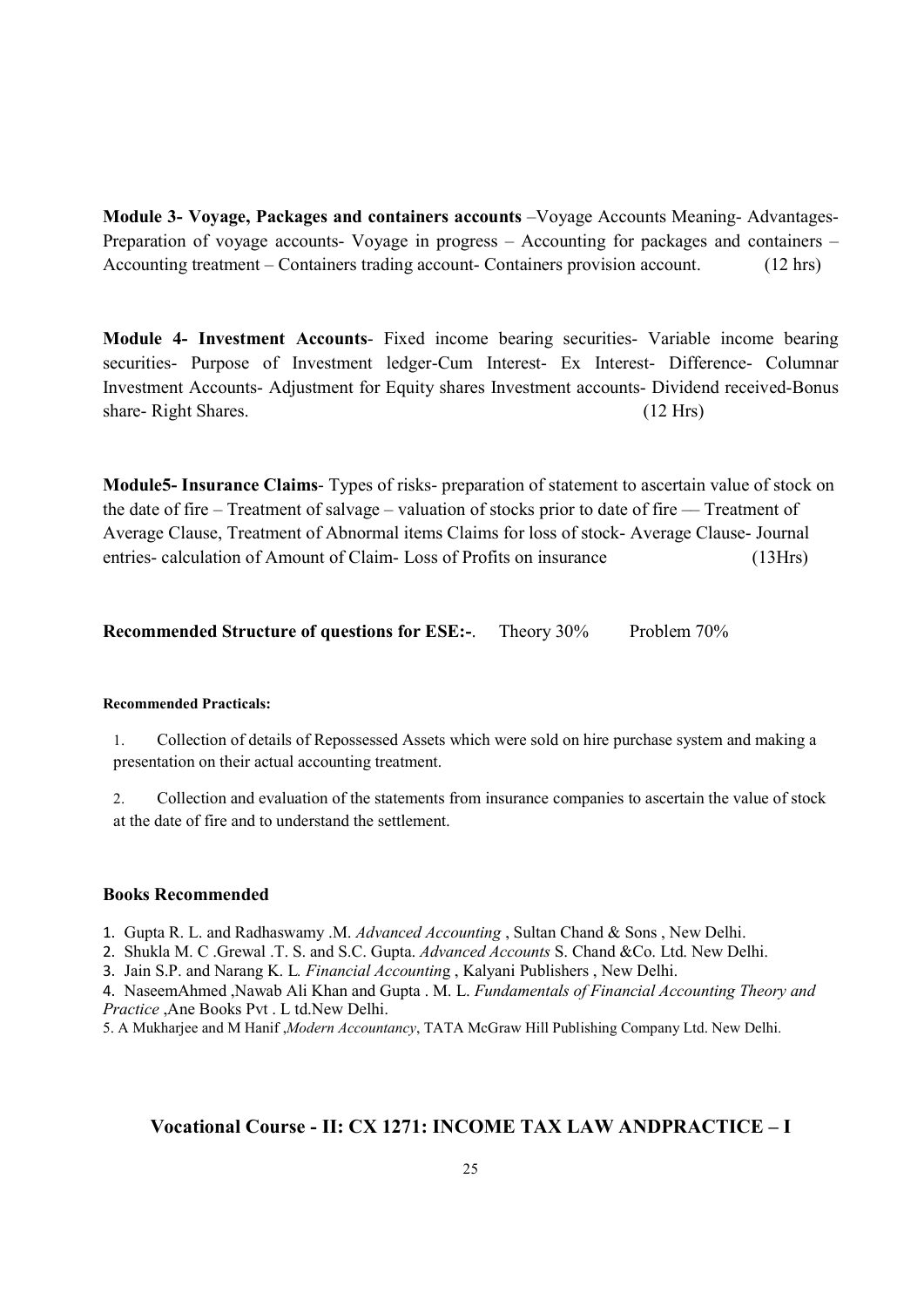No. of instructional hours per week:4 No. of credits: 3

Aim of the course: To provide knowledge of the various provisions of Income Tax Act1961.

#### Course objectives:

- 1. To give awareness about the scope of Total Income as per the provisions of Income Tax Act 1961.
- 2. To equip the students with the computation of taxable income under the head Salaries, Income from House Property and Profits and Gains of Business or Profession

#### Module I

Introduction to Income tax –Basis of Charge- Rates of Tax -Residential Statusof Individual, HUF, Firm, Company, AOP/BOI, Local Authority, – Practical problems on determination of residential status and incidence of tax – Scope of total income

$$
(10Hrs)
$$

#### Module II

Incomes Exempt from Tax - Different categories of Exempted Income – Incomes which are neither included in Total Income nor Income Tax is payable – Incomes which are included in Total Income but no income Tax is payable.

$$
(8Hrs)
$$

#### Module III

Income from Salaries - Basis of Charge – Different Forms of Salary – Treatment of provident fund - Allowances – Perquisites – treatment of other items included in salary - Profit-in-lieu of Salary

(16Hrs)

#### Module IV

Gratuity – Pension and Commuted pension – Encashment of earned leave –Retrenchment compensation - Provident Fund – Types of provident fund and tax treatment - Deductions – Computation of Income from Salary.

(12Hrs)

#### Module V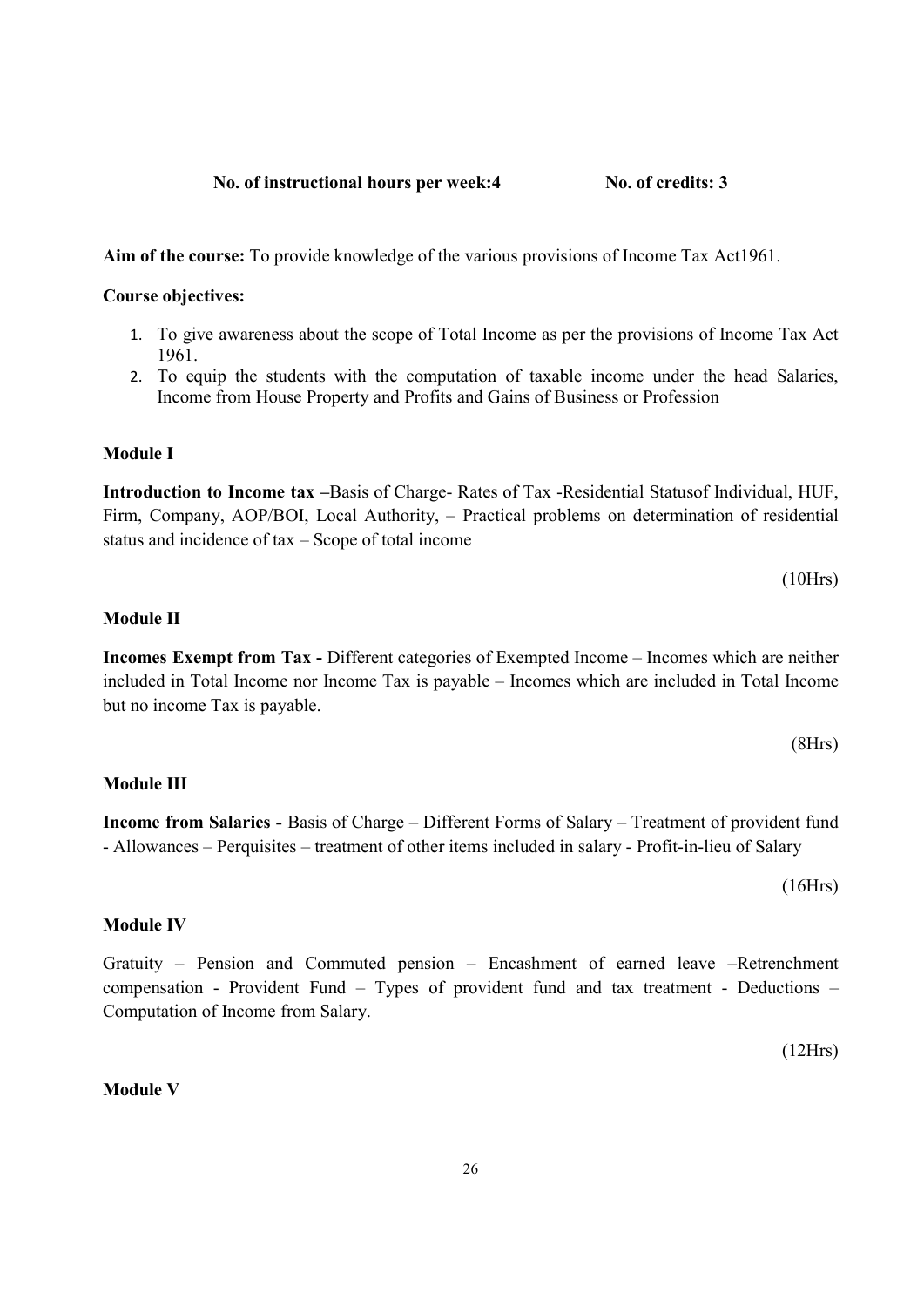Income from House Property - Basis of Charge – Annual Value – Determination of Annual Value under different situations –Exemptions regarding income from house property –Deductions from annual value –Computation of Income from House Property

(8Hrs)

#### Books Recommended:

- 1. Systematic Approach to Income Tax, GirishAhuja& Ravi Gupta, Bharat LawHouse Pvt. Ltd, New Delhi.
- 2. Income Tax, Vinod K. Sinhania& Monica Sinhania, Taxmann Publications Pvt.Ltd, New Delhi.
- 3. Taxation Law & Practice, Mehtrotra&Goyal, Sahitya Bhavan Publication, Agra.
- 4. Direct Taxes, Lal B.B, Konark Publishing House, New Delhi.

### Complementary Course II:CX 1231-BUSINESS MATHEMATICS

No. of instructional hours per week: 4 No. of Credits: 4

Aim of the Study: To enable students to acquire knowledge in applying basic mathematical tools in practical business decisions.

#### Objectives:

- 1. To familiarise the students with the basic mathematical tools.
- 2. To impart skills in applying mathematical tools in business practice

Module1:- Number sense:- fractions and mixed numbers and their operations, percentage, comparing and ordering fractions and decimals, changing from decimals to percentage and decimals to fractions, calculating and converting percentages, fractions and decimals, unit conversions, order of operations in Mathematics, bar diagram and pie diagram, interpreting graphical representations. Permutations and Combinations (an overview).(12 hours)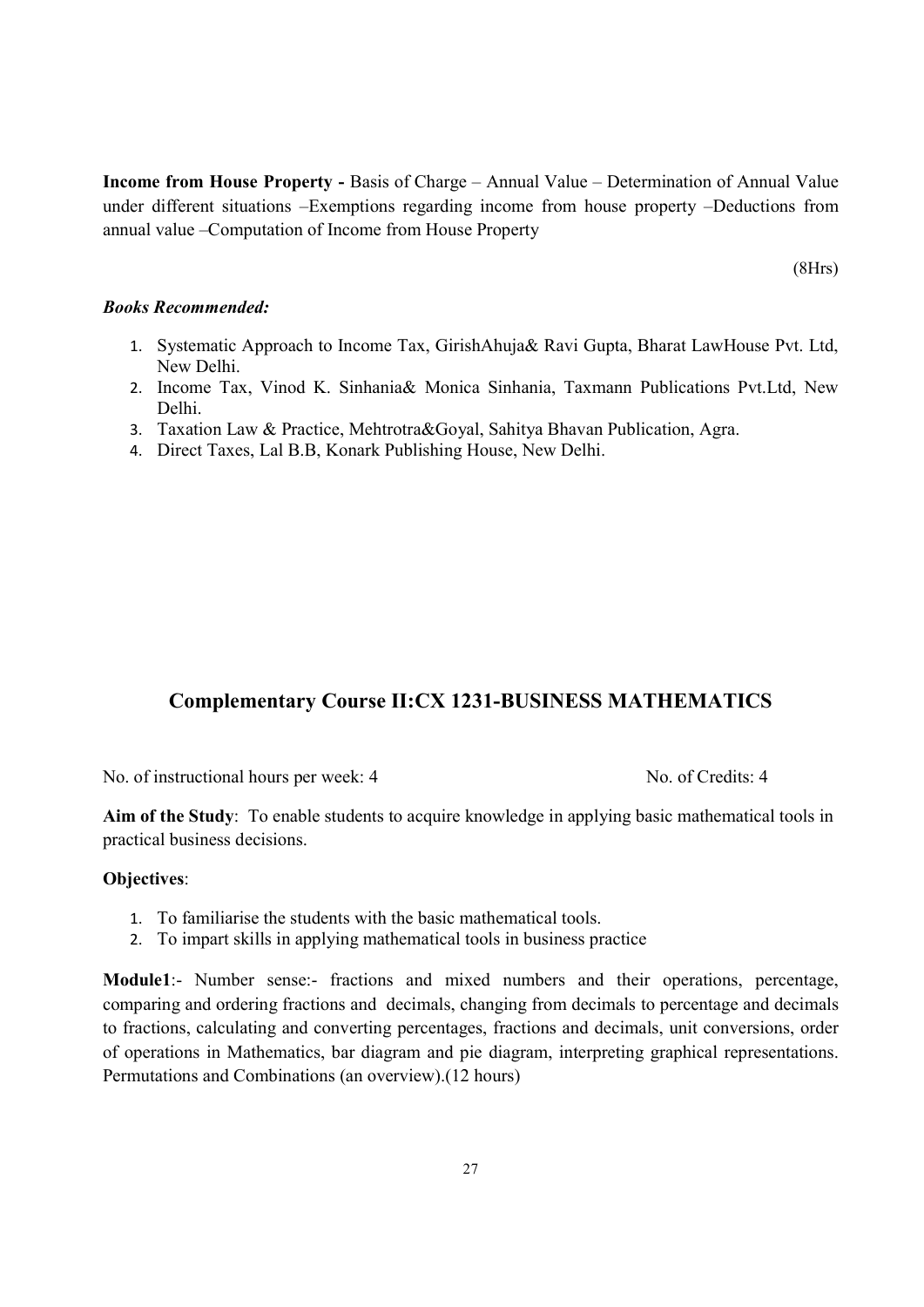Module 2: Matrix: - Matrices– Matrix operations ( addition, subtraction, constant multiplication and multiplication)- Determinants-Minors and cofactors-ad joint -Inverse of a Matrix, solving linear equation with matrix using Cramer's Rule and Inverse- Set theory: definition-Null set- Subset-Power set-Equal set-Union, Intersection etc. (15 hours)

Module 3: - Basic Algebra: Linear equation- simultaneous linear equations, extrapolation & interpolation with line graphs. Quadratic equations, quadratic equation by factoring, polynomial problems.Calculus: Concept and rules of differentiation-Partial Differentiation- Integration – Standard equations (Simple Problems only) (18 hours)

Module 4: - Mathematical application in business: -Depreciation- methods of depreciation, partial year depreciation and changes in estimates, accelerated depreciation methods. Payroll cost calculations, Property tax calculations, exchange rates and currency conversion. (12 hours)

Module 5: - Mathematics for Financial Analysis: - Present and Future Value: Calculating the time value of money; Value of an Annuity and Present value of an annuity; pricing cost: markup and break-even pricing; financial ratio-calculation and analysis; dividend and interest calculation on investments. (15 hours)

Reference Books:

1. Mathematics for Economics and Finance: Martin Anthony, Norman Biggs, Cambridge lowprice editions, 2000.

2. Business Mathematics: D.C. Sancheti, V.K. Kapoor, Sultan Chand & Sons Publications, 2006.

3. Business Mathematics, J.K. Singh, Himalaya Publishing House.

4. Mathematics for Business and Economics: J.D. Gupta, P.K. Gupta, Man Mohan, Tata McGraw Hill Publishing Company Ltd.

5. Mathematics of Finance : 2<sup>nd</sup> Edition Schaum's Outline Series Peter Zima, Robert Brows Tata McGraw Hill Publishing Company Ltd

6. Business Mathematics : Dr. AmarnathDikshit& Dr. Jinendra Kumar Jain.

7. Business Mathematics: Bari – New Literature publishing company, Mumbai

8. Mathematics for Economics and Business: RS Bhardwaj, 2010,Excel Books

9. Business Mathematics:Zameerudin, Qazi, V.K. Khanna & S.K. Bhambri, Vikas Publishing House Pvt. Ltd, New Delhi.

# SEMESTER–III

# Core Course III:CX 1341– MANAGEMENT CONCEPTS AND THOUGHT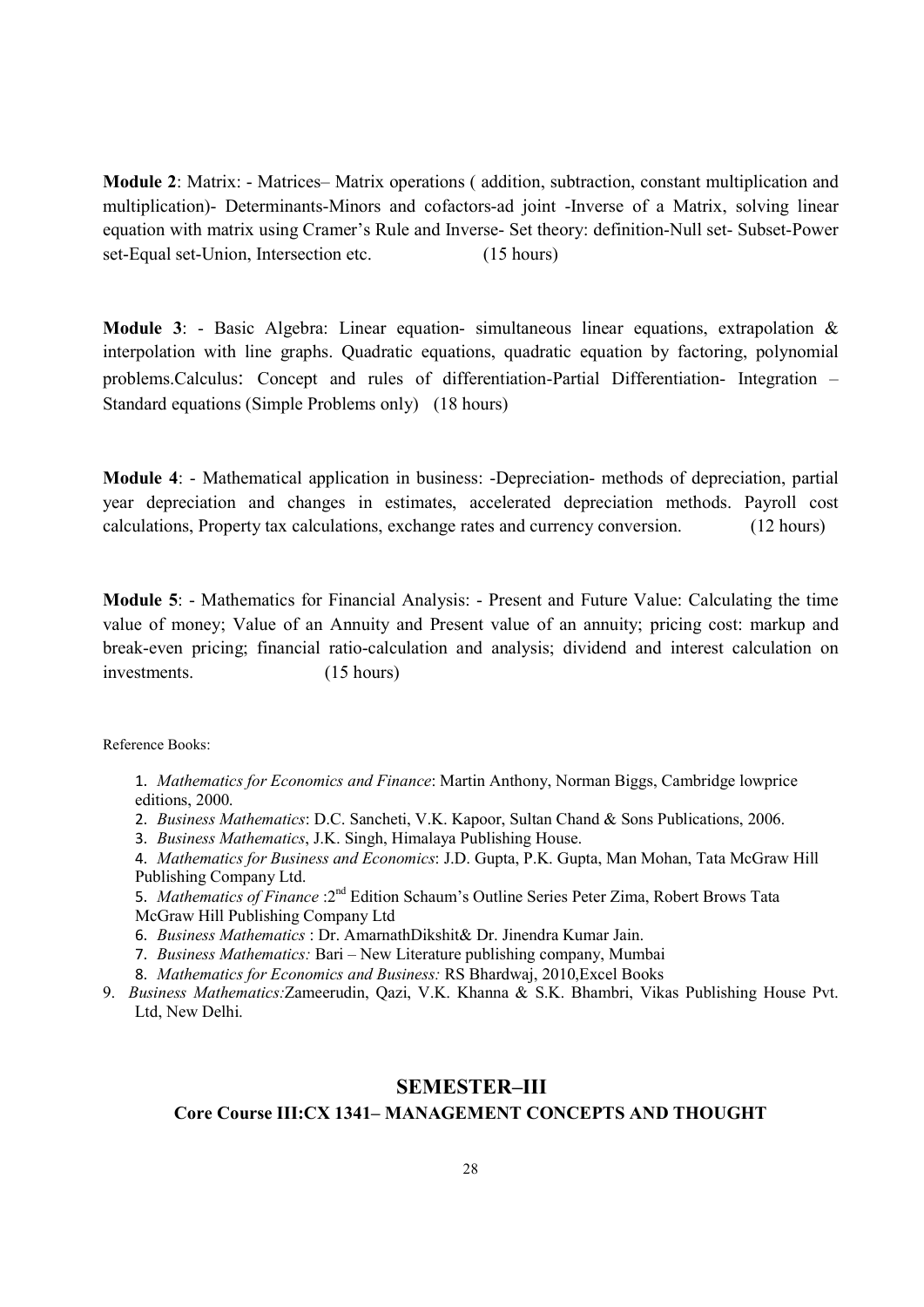No: of instructional hours per week: 4No: of credits: 3

Aim of the course: To provide a comprehensive perspective on management theory and practice

Course objectives:

 1) To equip learners with knowledge of management concepts and their application in contemporary organizations

2) To facilitate overall understanding of the different dimensions of the management process.

MODULE-I: Nature and Evolution of Modern Management Meaning and Definition of Management-Effective Management- Concept and Need-Qualities and styles of an effective manager-Empowerment style, Participation style, Guidance style -Management skills-Technical, Interpersonal, Conceptual, Diagnostic and Political skills- Mintzberg's Managerial roles- Schools of Management Thought-The Classical School -Human Relations School and the Hawthorne Studies-Behavioural Science School-The Systems School- The Contingency School -Contemporary management Thought-Drucker, Porter, Prahlad, Hamel and Tom Peters (15hrs)

MODULE-II: Overview of the Management Process Planning: Meaning – Definition –Importance-Organizing: Meaning and Definition- Concepts of Authority, Responsibility and Accountability – Delegation and Decentralization - Organization Culture-Types of Organisational Culture-Staffing - Significance of Staffing- Staffing Process(overview only) Directing-Concept-Elements of the Direction function - Controlling-Steps in the Process of Controlling (15 hrs)

MODULE-III: Leadership - Meaning - Leadership Qualities- Leadership Styles-Leadership Theories-Trait Theory – Charismatic Leadership Approach - Managerial Grid Theory -Contingency Theory- Fiedler's Model- Situational Leadership Theory -Transactional and Transformational Leadership. (12 hrs)

MODULE-IV: Motivation and Communication - Motivation-Meaning and Importance, Intrinsic and Extrinsic motivation, Positive and negative motivation; Motivational Theory-Carrot and stick theory, Maslow's Hierarchy of Human Needs Herzberg's Two Factor theory, Alderfer's ERG theory, Vroom's-Expectancy theory, David McClelland's Need based Motivational Models-Factors determining motivational policy. Communication- Meaning, Need, Process, Types-Verbal, Nonverbal, Visual, Internal, External, Formal, Informal; Barriers to Communication-Physical, psychological, Attitudinal, Semantic, Cross-cultural, Gender; Guidelines for effective communication. (21 hrs)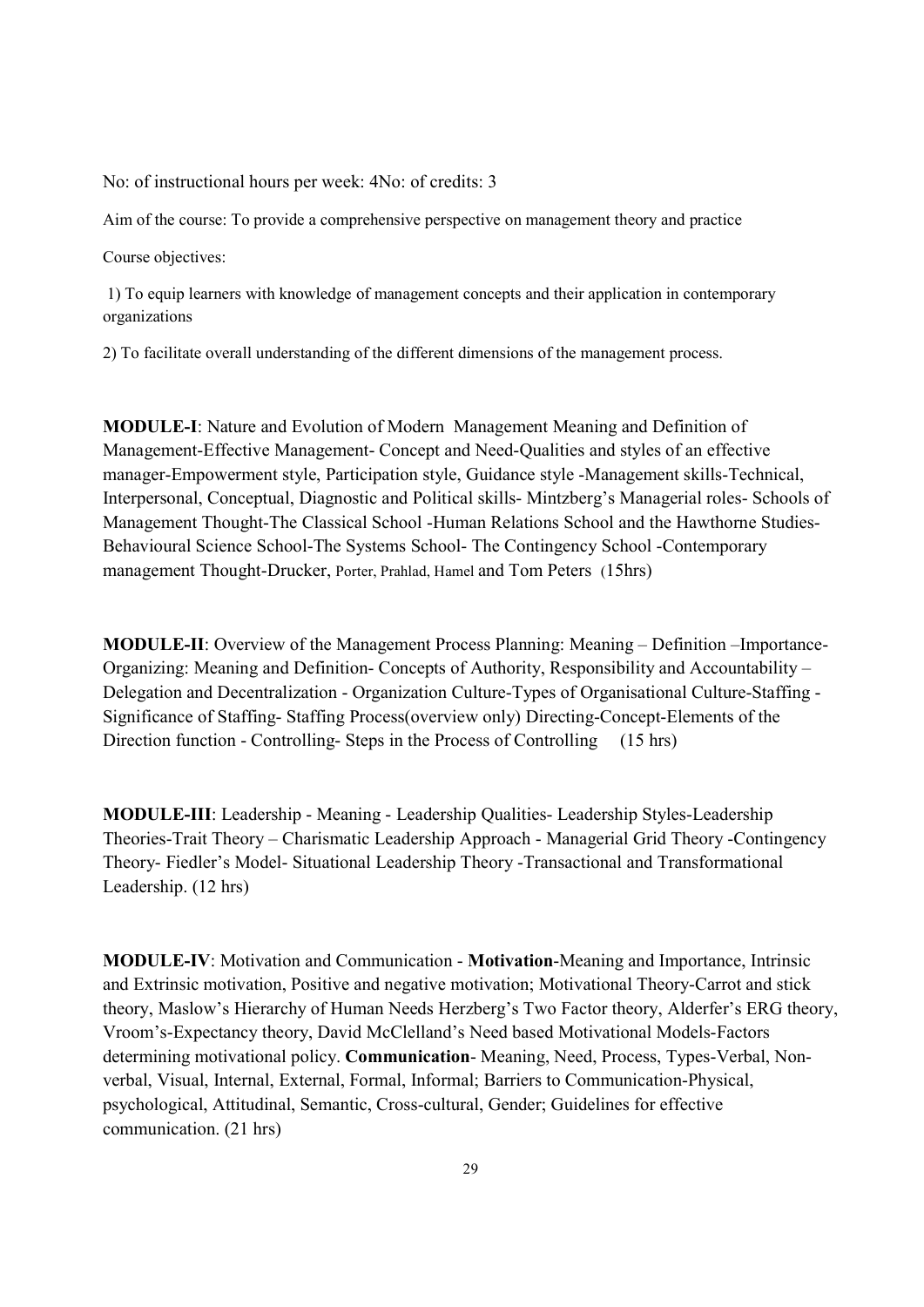MODULE-V: New Horizons of Management (Conceptual Framework only) TQM-Meaning-Principles of TQM-Deming's 14 points, Barriers to TQM, Customer requirements- The Five Fs-Change Management – Concept and Importance, Knowledge Management- Concept and Importance- Concept of Learning Organisation. (9hrs)

#### Recommended Practicals:

1) Collect Vision/Mission Statements of leading organizations. Examine ways in which elements of these statements are being put into practice.

2) Identify Best Practices of business concerns in your locality with regard to different managerial functions.

3) Study the Reward and Recognition system used by any leading business organization in your local area.

4) Conduct an interview with a successful business leader. Identify the leadership style followed by the leader based on the information collected.

5) Study the Quality Management Practices adopted by any business concern.

Recommended Books:

- 1. Principles of Management, 5/Edn- Tripathi, P.C. McGraw Hill Education Pvt Ltd, New Delhi.
- 2. Essentials of Management, 10/Edn- Harold Koontz, McGraw Hill Education Pvt Ltd, New Delhi.
- 3. Management Theory and Practice- Mahajan. Ane Books Pvt Ltd, New Delhi
- 4. Principles of Management:Text and Cases, Bhattacharyya, Pearson Education , New Delhi
- 5. Principles of Management :Ramaswamy, Himalaya Publishing House, Bangalore.
- 6. Principles of Management- Govindarajan, PHI Learning, Pvt Ltd, New Delhi.
- 7. Principles of Management-Gupta Meenakshi
- 8. Total Quality Management, 2/Edn CharantimathPoornima M, Pearson Education, New Delhi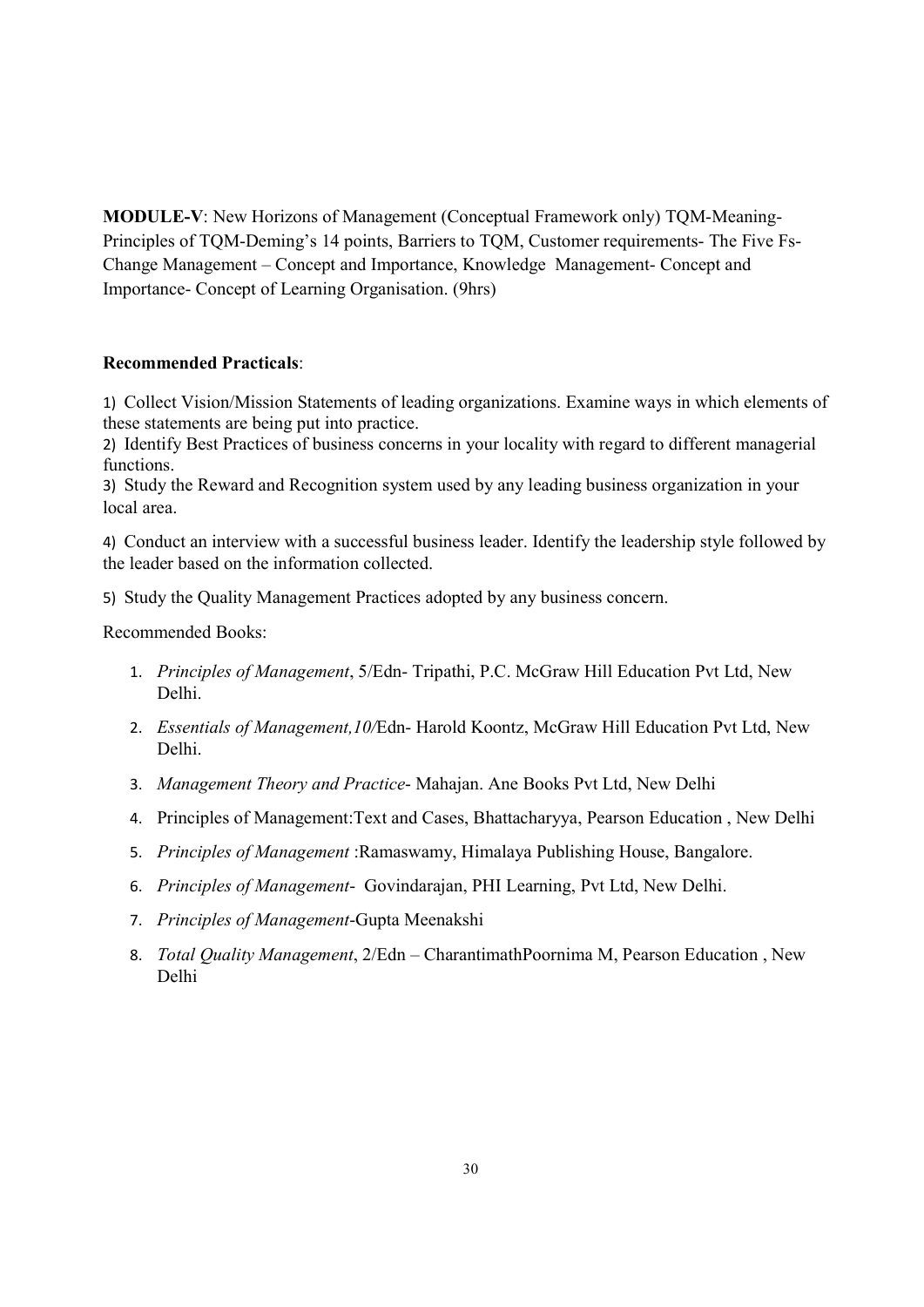# Core Course IV: CX 1342- ADVANCED FINANCIAL ACCOUNTING

#### No.of instructionalhoursperweek:4No.of Credits:3

Aim of the course: To equip the students with the preparation of accounts of various business areas.

#### Course Objectives

- 1. To create awareness of accounts related to dissolution of partnership firms.
- 2. To acquaint students with the system of accounting for different branches and departments.
- 3. To enable students to prepare accounts of consignments.

Module 1: Partnership Accounts – Introduction- features- Dissolution of Partnership Firmpreparation of Realisation Accounts and Capital Accounts- insolvency of a partner- application of the decision in Garner vs. Murray- insolvency of all partners – Piece - meal Distribution-Dissolution of Limited Liability Partnerships. (20 hrs)

Module 2: Accounting for consignment- meaning – terms- used in consignment accounting – difference between consignment and sales. Accounting treatment in the books of the consignor and consignee- cost price method and invoice price method – valuation and treatment of unsold stockloss of stock- normal and abnormal- loss in transit.(20 hrs)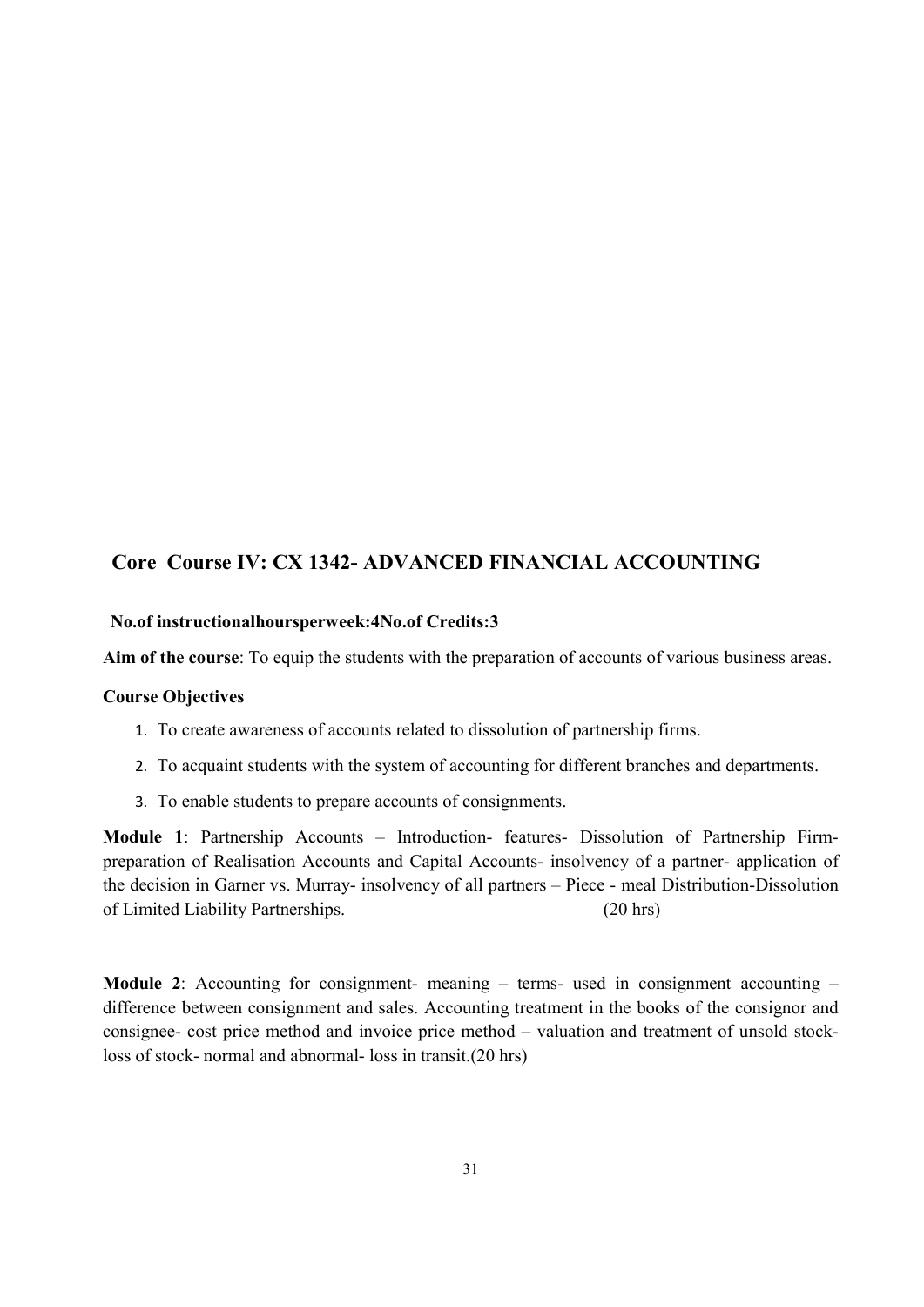Module 3: Joint venture: Meaning- features- difference between joint venture and partnership – joint venture and consignment-Accounting treatment when one of the ventures is appointed to manage the venture-When separate set of books are not maintained for recording joint venture transaction- when separate set of books are kept for the venture–when memorandum method is followed. (15 hrs)

Module 4: Branch Accounts- meaning, features and types of branch accounting- accounting for the branches not keeping full system of accounts- Debtors system, Stock and Debtors system, final accounts – wholesale branch- accounting for branches keeping full system of accounts- adjustment for depreciation of fixed assets, expenses met by Head office for the branch and reconciliation- incorporation of branch Trial Balance in the Head Office books.(20 hrs)

Module 5: Departmental Accounting- meaning - features- advantages- objectives- methods of departmental accounts- allocation and apportionment of departmental expenses- difference between departmental accounts and branch accounts- inter departmental transfers- preparation of departmental trading and profit and loss account. (15 hrs)

#### Structure for preparing question paper: Theory 30% Problem 70%

#### Recommended Practicals

- 1. Visit some branches and identify their accounting methods.
- 2. Collect data from one or two partnership firms/ joint ventures on the accounting procedure adopted.

#### Books Recommended:

- 1. Gupta R.L. and Radhaswamy. M. Advanced Accountancy, Sultan Chand & Sons, New Delhi.
- 2. Shukla M.C.,Grewal T.S and Gupta S.C. Advanced Accounts, S. Chand & Co. Ltd., New Delhi.
- 3. Jain S.P. and Narang. K.L. Advanced Accountancy, Kalyani Publishers, New Delhi.

4. Naseem Ahmed, Nawab Ali Khan and Gupta M.L. Fundamentals of Financial Accounting Theory and Practice, Ane Books Pvt. Ltd., New Delhi.

5. Maheswari S.N. and Maheswari S.K. Advanced Accountancy, Vikas Publishing House, New Delhi.

#### Vocational Course III: CX 1371: - INCOME TAX LAW AND PRACTICE – II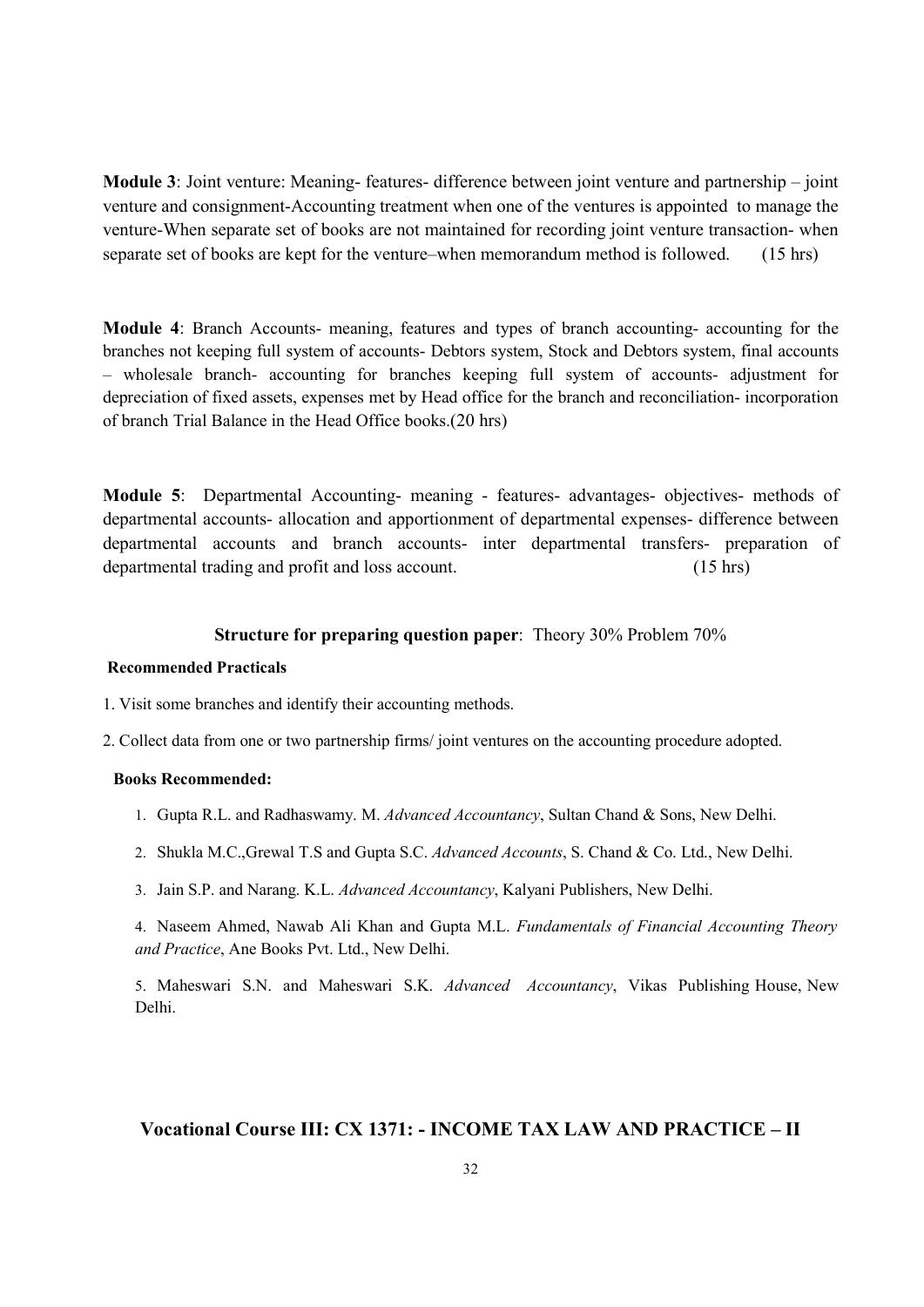#### 33

# No. of instructional hours per week: 4 No. of credits: 4

Aim of the course: To give awareness about the application of various provisions for the computation of taxable income

### Course objectives:

- 1. To equip the students with the computation of taxable income under the heads capital gain and other sources.
- 2. To enable the students to familiarize the provisions of clubbing of income, set off of losses and deductions permitted under the Income Tax Act, 1961.

### Module I

Profits and Gains of Business or Profession - Basis of Charge – Expenses expressly allowed – Expenses expressly disallowed – Expenses not deducible –Deductions allowed only on actual payment basis – Profits chargeable to tax – Practical problems on computation of Income from Business and Profession – Depreciation –Meaning - Assets eligible for depreciation - depreciation on straight line method –depreciation on WDV method - conditions for claiming depreciation - rate of depreciation on various block of assets - Computation of Income from Business or profession.

(16Hrs)

### Module II

Capital Gain - Basis of Charge – Capital Asset – Kinds of Capital Assets –Transfer of capital assets - Cost of acquisition and cost of improvement under different situations – Capital gains exempt from tax – Computation of capital gains.

### Module III

Income from Other Sources - Basis of Charge –General and Special Chargeability – Taxation of dividend, interest and winnings – Deductions allowed -Computation of Income from Other Sources.

Module IV

Clubbing of Income and Set off of Losses - Meaning of clubbing of income– Different items come under the provisions of clubbing of income- Meaning of set-off of losses and carry-forward and setoff of losses – Types of set-off of losses - Intra-set off and Inter set off – computation of Gross total Income.

(14 Hrs)

(12Hrs)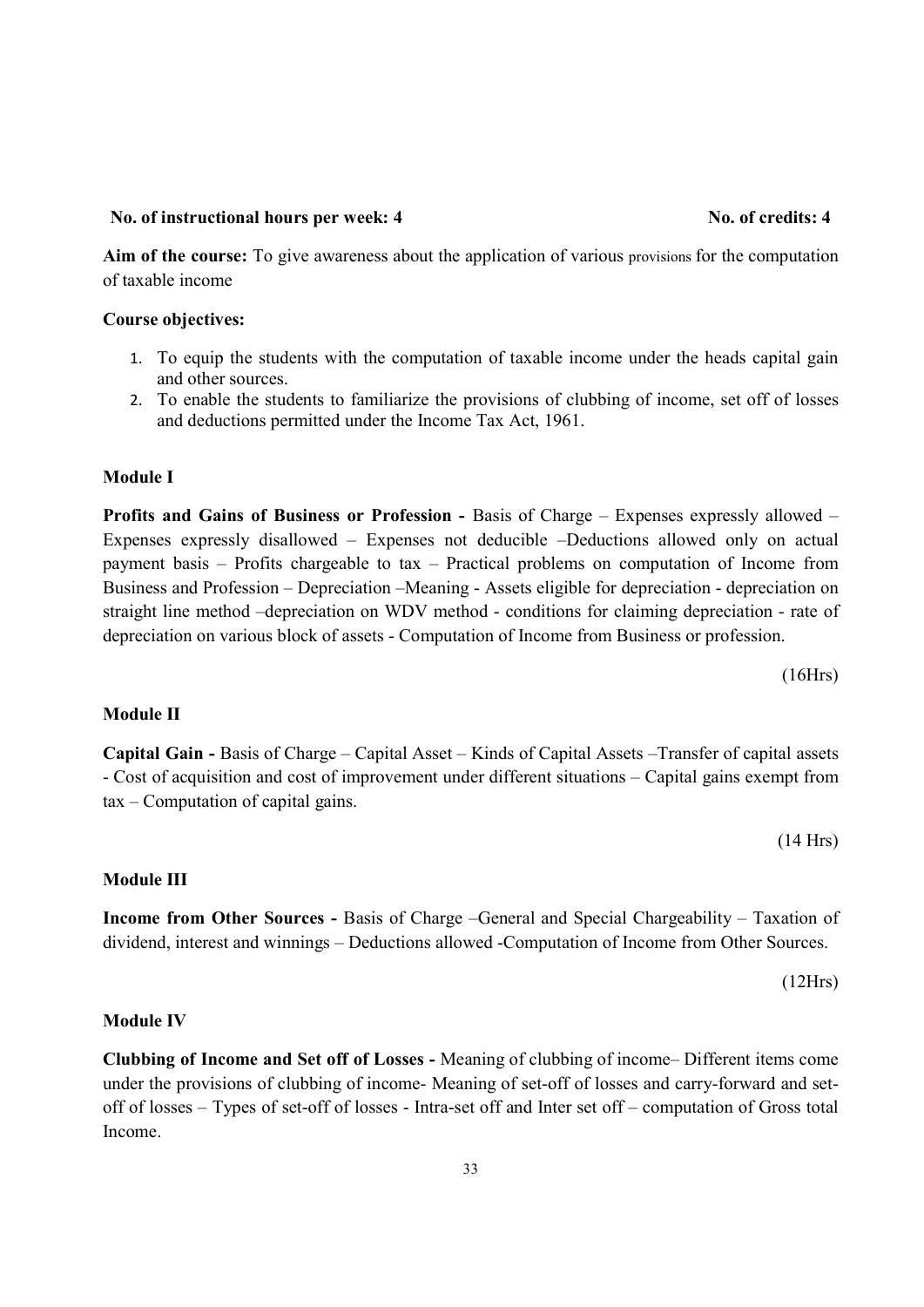#### Module V

Deductions under Income Tax Act – Persons entitled to claim deductions – Provisions relating to deductions under various sections of the Income Tax Act – Computation of Total Income.

(15 Hrs)

#### Books Recommended:

- 1. Systematic Approach to Income Tax, GirishAhuja& Ravi Gupta, Bharat LawHouse Pvt. Ltd, New Delhi.
- 2. Income Tax, Vinod K. Sinhania& Monica Sinhania, Taxmann Publications Pvt.Ltd, New Delhi.
- 3. Taxation Law & Practice, Mehtrotra&Goyal, Sahitya Bhavan Publication, Agra.
- 4. Direct Taxes, Lal B.B, Konark Publishing House, New Delhi.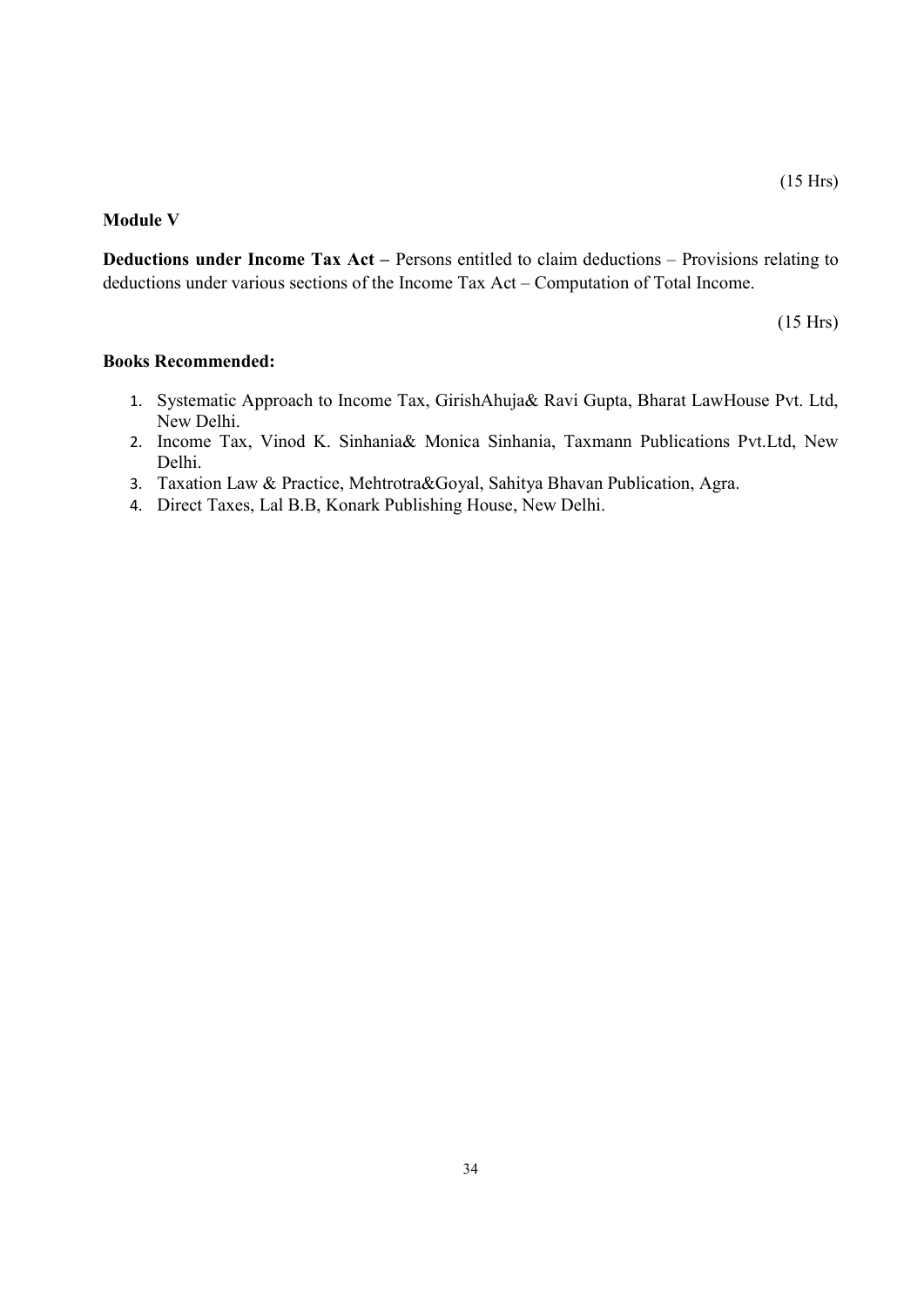#### Vocational course IV: CX 1372 - RECOVERY AND REFUND OF INCOME TAX

#### No. of instructional hours per week: 4 No. of credits: 3

Aim of the course: To impart practical knowledge on tax collection procedures.

#### Course objectives:

- 1. To equip the students with the concepts and procedure of Income Tax Assessment.
- 2. To give awareness about the application of technology on Income tax assessment.

#### Module I

**Recovery of Tax** – Meaning of tax recovery – Different modes of Recovery – Recovery by Tax Recovery Officer – Attachment of Salary – Recovery from Creditors – Recovery through Court – Sale of movable property – Recovery though State Government – Recovery by suit - Recovery of tax in pursuance of an agreement with foreign countries – Recovery of fine, penalty, interest and other sums.

(15Hrs)

#### Module II

Deduction and Collection of Tax at Source - Types of income/payments subject to TDS and TCS – Scheme of TDS – Deduction of tax from salaries - Deduction of tax from interest on securities - Deduction of tax from dividend - Deduction of tax from interest other than interest on securities - Deduction of tax from winnings from lotteries and crossword puzzles – Collection of tax at source - General rules and tax rates – Computation of tax liability.

(16Hrs)

#### Module III

Advance Payment of Tax - PAYE - Persons liable to pay Advance Tax – Procedure for Computation of Advance Tax – Due Dates and installment of Advance Tax - Consequences of Nonpayment of Advance Tax

(15Hrs)

#### Module IV

#### Refund of Tax

Meaning of Refund of Tax – Situation under which refund claim arises - Person entitled to claim Refund – Procedure for Claiming Refund – Interest on Delayed Refund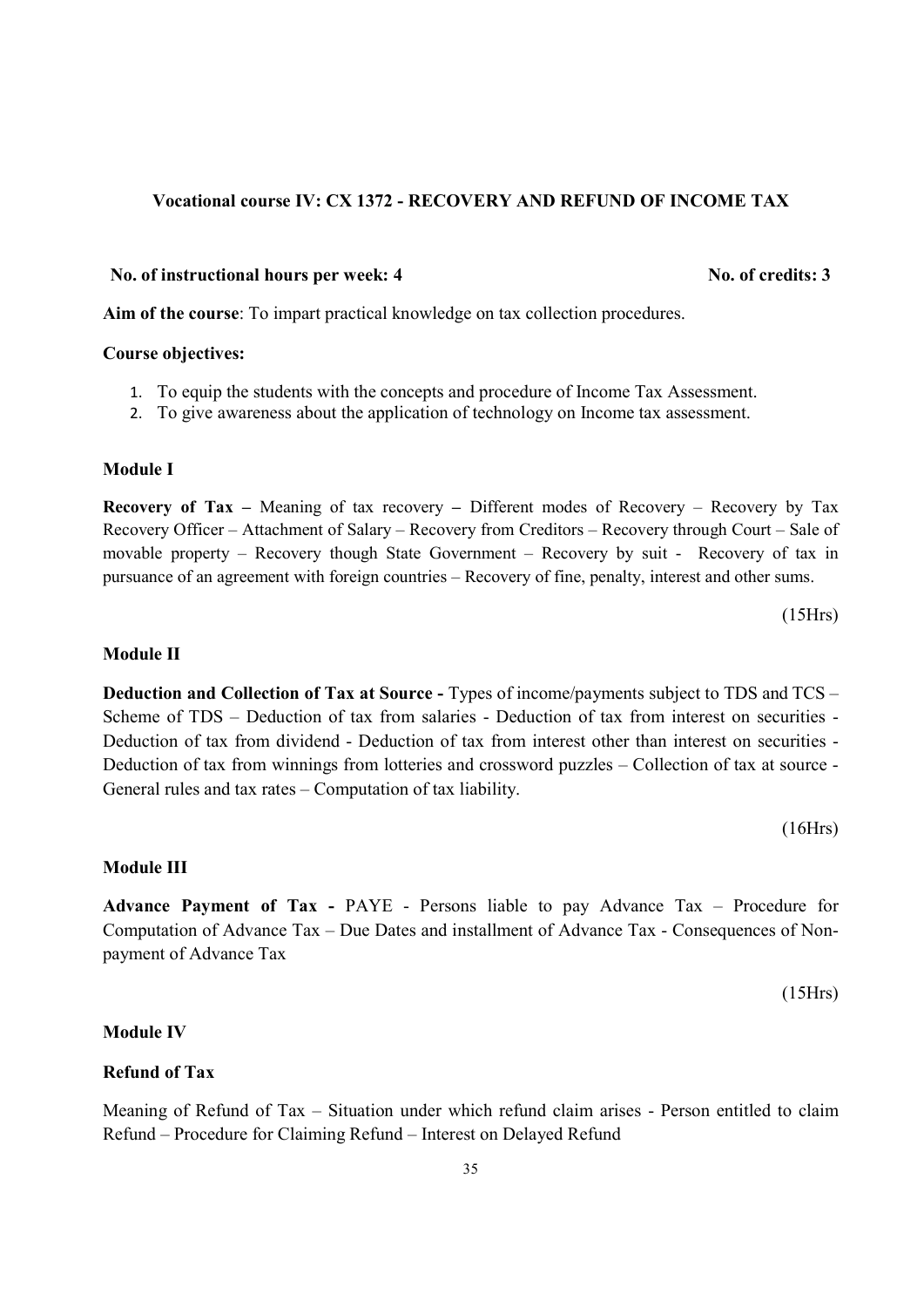#### Module V

Payment of Interest - Interest Payable by Assesses – Interest for Default in Furnishing of Return of Income - Interest for Default in payment of Advance Tax - Interest for Deferment of Advance Tax - Interest for late Payment of Demand of Tax in Consequence of any Order Passed by the AO – Interest Payable to Assessee – Interest on Delayed Refund – Computation of interest payable by assessee/to assessee.

(14Hrs)

#### Books Recommended:

- 1. Systematic Approach to Income Tax, GirishAhuja& Ravi Gupta, Bharat Law House Pvt. Ltd, New Delhi.
- 2. Income Tax, Vinod K. Sinhania& Monica Sinhania, Taxmann Publications Pvt. Ltd, New Delhi.
- 3. Taxation Law & Practice, Mehtrotra&Goyal, Sahitya Bhavan Publications, Agra.
- 4. Direct Taxes, Lal B.B, Konark Publishing House, New Delhi.

### Complementary Course III: CX 1331 - E-Business

No of instructional Hours per week: 4 No. of credits: 4

Aim of the Course: To expose the students to e- business and its potentialities.

Course Objectives

- 1. To provide students a clear-cut idea of e-commerce and e-business and their types and models.
- 2. To acquaint students with some innovative e-business systems.
- 3. To impart knowledge on the basics of starting online business.

Module 1: E-Business - meaning- Types - Models – benefits and limitations of e-Business, E-Commerce – Models – e business vs. ecommerce, internet marketing and e-Tailing, E-Marketplace – types and features, E- Auction – types. (18Hours)

Module 2: E-business Systems (basic concept only) Integration of e-business suits – ERP, e-SCM, CRM, e-procurement, e-payment. (12 hours)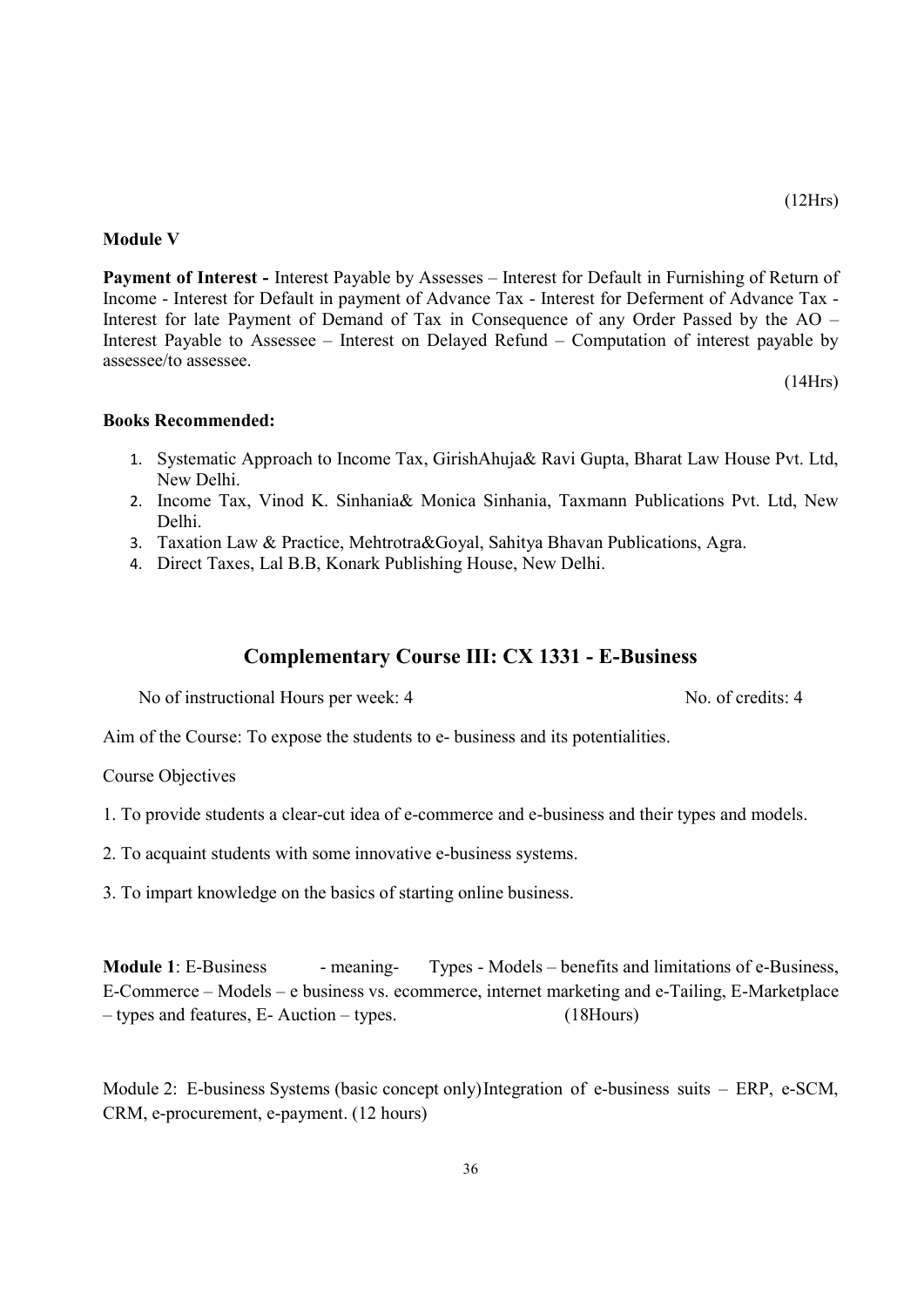Module 3: e-Business Application -

 E-Tourism, online employment and job market, online real estate, online publishing and ebooks, online banking and personal finance, e-grocers, e-shopping, online delivery of digital products, entertainment and media. E-learning and online education (14 hours)

Module 4: E-Governance Meaning, Definition, Models – G2G, G2B, G2C. ICT & E- Governance, Benefits and risks of E-Governance. Successful e-governance initiatives in Kerala and other Indian states. E-citizen, E-service – e-filing, E-society.(18 hours)

Module 5: Launching a successful online Business and EC projects -Requirements, funding options, processes, techniques, and website design (theory only).(10 hours)

#### Reference books

- 1. Electronic Commerce: A Managerial Perspective, Turban, E. et al., Prentice Hall
- 2. Electronic Business and Electronic Commerce Management, Dave Chaffey, Prentice Hall
- 3. E-learning Tools and Technologies: Horton and Horton, Wiley Publishing
- 4. Electronic Commerce, Bharat Bhaskar.Tata McGraw-Hill Publishing Co. Ltd., New Delhi.
- 5. E-Governance, Pankaj Sharma. APH Publishing Corporation, New Delhi
- 6. E-Business Fundamentals, Bansal S.K. APH Publishing Corporation, New Delhi.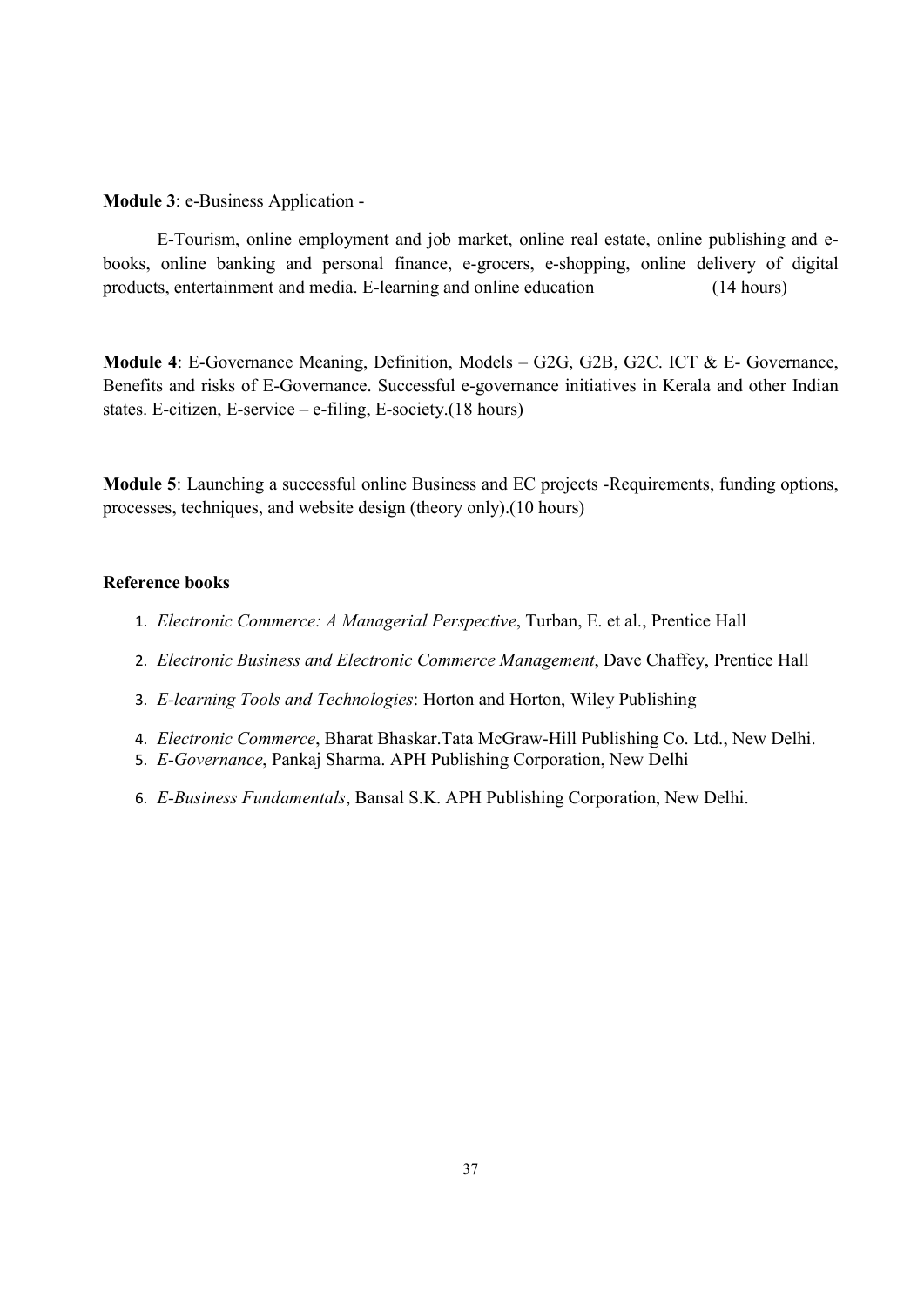# SEMESTER– IV Core Course V: CX 1441-BUSINESS REGULATORY FRAMEWORK

No. of instructional hours per week: 4 No. of credits: 3

Aim of the course: To acquaint the students with the legal framework influencing business decisions and operations.

#### Course objective:

- 1. To provide a brief idea about the framework of Indian business Laws
- 2. To enable the students to apply the provisions of business laws in business activities
- 3. To motivate the students to take up higher studies in business Laws

Module 1: Introduction to law- Meaning of law- definition of law – importance of law- branches of law –sources of law- mercantile law- importance- sources- other business regulations – statutory and professional- objectives(basic study only) (4 hrs)

Module 2: Law of contracts- The Indian Contract Act 1872- definition of contract – law of contractsnature of contracts- classification- essential elements of a contract- offer and acceptance – considerations- capacity of parties- coercion- undue influence, fraud, mistake, misrepresentation, free consent legality of object and considerations- performance of contract- discharge of contract- breach of contract- remedies for breach of contract. (25 hrs)

Module 3: Special contracts-Bailment and pledge- bailment definition- essential elements- rights and duties of bailer and bailee – finder of lost goods. Pledge - essentials- rights and duties of pawner and Pawnee. Indemnity and guarantee- indemnity–definition, nature of liability of surety, rights of surety, discharge of surety. Meaning and definition of guarantee. Law of agency–essentials, kinds of agentsrights and duties agent and principal-creation of agency, termination of agency contract.(15 hrs)

Module 4: Sale of Goods Act 1930-meaning of contract of sale- formation of contract of sale – Goods and their classification- condition and warranties- transfer of property in goods- performance of contract of sale- unpaid seller and his rights. (8 hrs)

Module 5: Regulatory authorities - salient features and functions, IRDA, TRAI, Intellectual Property Rights - meaning – patent rights- trademarks- copy rights-plagiarism. Right to Information Act, 2005- objects of the Act- information to be disclosed by public authorities- exemption from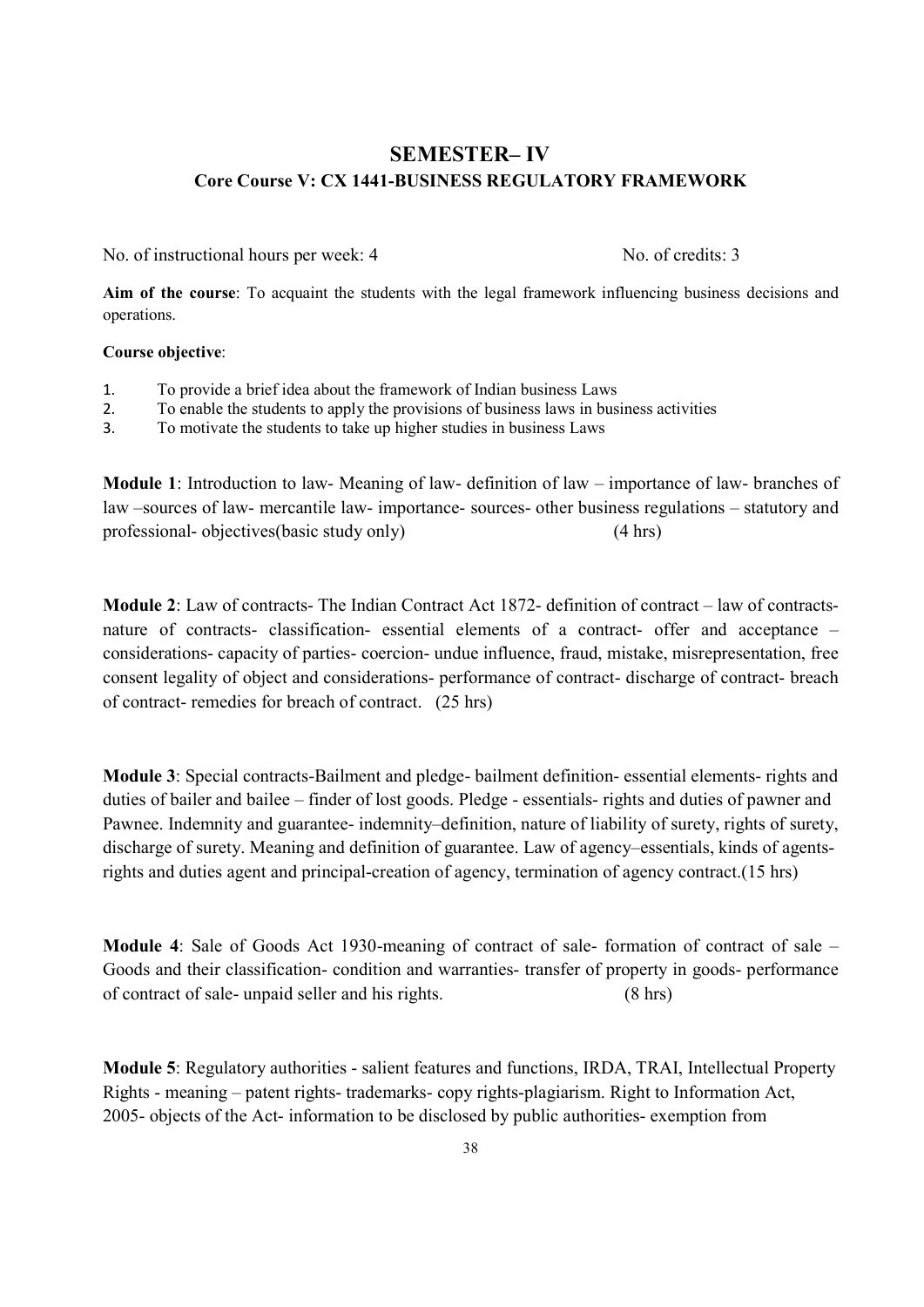disclosure of information- request for obtaining information- Central Information Commission- State Information Commission- powers and functions of Information Commission. (20 hrs)

#### Recommended Practical

- 1) Prepare model of a (a) Power of Attorney Contract (b) Indemnity Bond (c) Contract of Guarantee
- 2) Collect newspaper cuttings relating to Right to Information Act, TRAI and Intellectual Property Rights, with special focus on recent legal judgments.
- 3) Prepare a Model RTI Application for obtaining information under the Right to Information Act, in any area.

#### Books Recommended

- 1. Kapoor. N .D, Business law, Sulthan Chand and Sons
- 2. Chandha P.R, Business lawgajgotia, New Delhi
- 3. Garg K.C, V.K Surendran, Mahesh Sharma and Chawla R.C, Busiess regulatory frame work, Kalyani Publishers, New Delhi
- 4. Tulsian P.C, Business Laws, Tata Macgraw-Hill publishing Co.Ltd, New Delhi
- 5. B S Moshal, Modern Business law,Ane books, New Delhi
- 6. Awathar Singh, Company Law, Eastern Law Books
- 7. BARE Acts: Contract Act, Sale of Goods Act, RTI Act 2005 IRDA, TRAI

# Core Course VICX1442

# Core Course VI: CX 1442 BANKING AND INSURANCE

Number of instructional hours per week: 4 Number of Credits: 3

Aim of the course: To expose the students to the changing scenario of Indian banking and Insurance.

#### Course objectives:

- 1. To provide a basic knowledge about the theory and practice of banking
- 2. To provide a basic understanding of Insurance business .
- 3. To familiarize the students with the changing scenario of Indian Banking and Insurance.

Module I: Banking:-Banking functions -Liquidity management- credit creation- Banking and nonbanking functions- CORE bank solutions- Retail bank product and services-Mergers in banking-Central bank system-Central banks in different countries - Role of RBI- General policies of RBI.

#### (15hrs)

Module II: Banking Practice: Banker – customer – Definition as per Banking Regulation- – Relationship between banker and customer – General and special relationship – Negotiable instruments – differences between transferability and negotiability- Asset liability management– opening and operation of accounts by special types of customers – minor, married woman, firms, company. (20 hrs)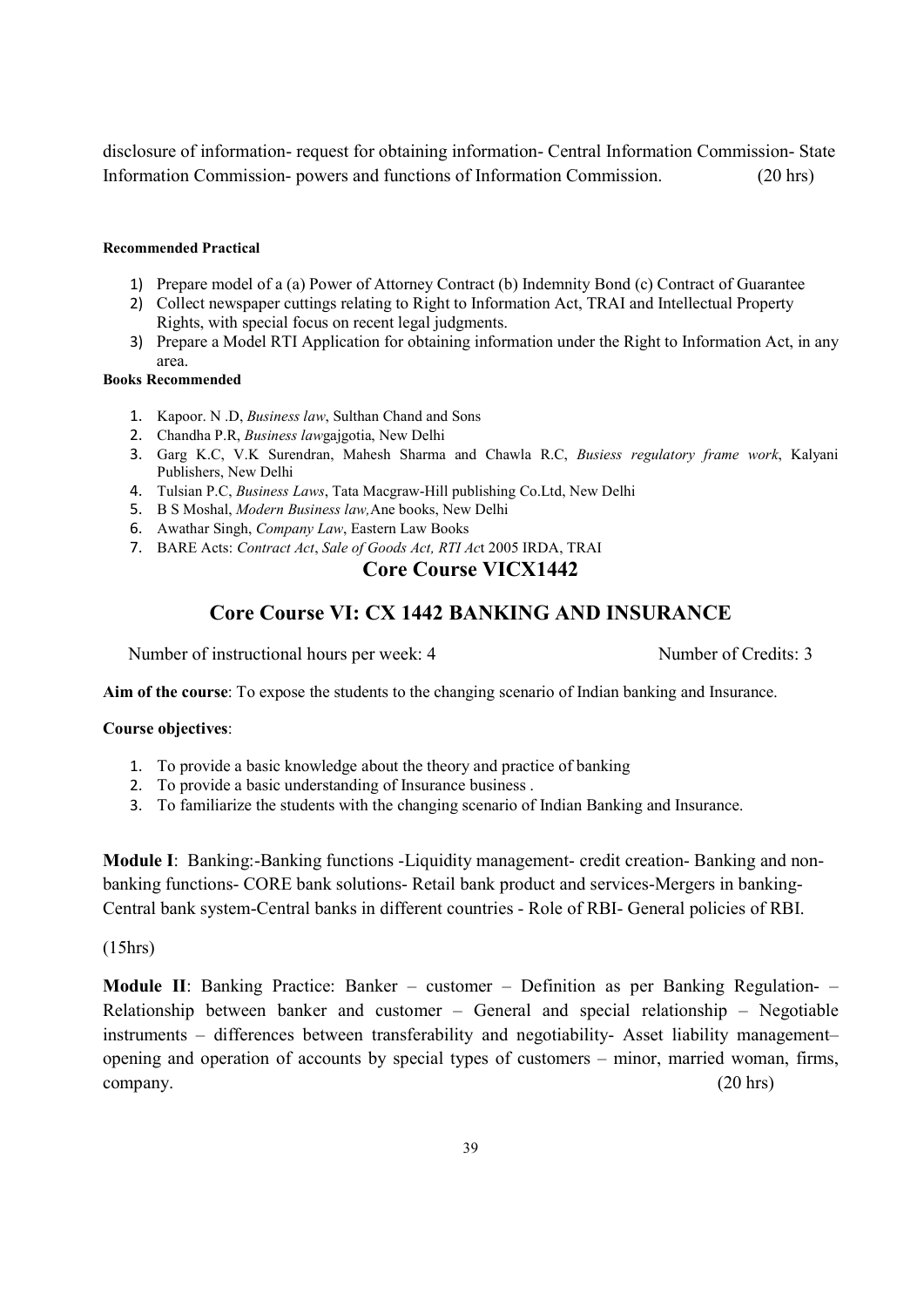Module III: Innovations and Reforms in Banking:– E-banking - ECS - EFT – RTGS-NEFT-SWIFT-Unified payment interface -Mobile Banking – Shift from plastic money - Apps based banking - Internet banking- Digital banking-, virtual banking- small banking- Post office banking- green banking- Recovery of Debts due to Banks and Financial Institutions Act, 1993 (DRT Act), SARFAESI, Payment & Settlements Act, 2007, Banking Ombudsman. Basel reforms- Capital adequacy norms- NPA management- Demonetization. (20 hrs)

Module IV: Introduction to Insurance: Meaning of risk- Classification of risk-features of insurable risk-Meaning and functions of Insurance-Importance of Insurance - classification of insurance business in India- Life – General - fire, accident, asset, medical, home, commercial travel, rural, and marine -Underwriting-meaning-procedure of life Insurance and Non-Life Insurance-Insurance premium-Insurance documents. (20 hrs)

Module V: Insurance Claims and regulations-Meaning-Importance-types of claims-Procedure of settlement of Life Insurance claims and Non-Life Insurance claim-Privatization of insurance industry-FDI in insurance – Bancassurance - IRDA regulations (15 hrs)

#### Recommended Practical

- 1. Collect application forms for opening Account in banks and make a presentation in class .
- 2. Study the Internet banking and, Mobile banking procedure and document it.
- 3. Collect cheques with different types of crossing and examine the differences.
- 4. Collect model Insurance Policy documents- Life/ General and identify different conditions and implications.

#### Books Recommended:

- 1. Sundaram K.P.M and Varshney P.N. Banking Theory Law and Practice, Sultan Chand & Sons, New Delhi.
- 2. MaheswariS.N .Banking Theory Law and Practice, Kalyani Publishers New Delhi.
- 3. Sekhar K.C. Banking Theory Law and Practice, Vikas Publishing House, New Delhi.
- 4. Gordon E. and Natarajan K. Banking Theory Law and Practice, Himalaya Publishing House, Mumbai.
- 5. Lall Nigam B.M. Banking Law and Practice, Konark Publishers Pvt. Ltd., New Delhi.
- 6. Radhaswami M. Practical Banking, Sultan Chand & Sons, New Delhi.
- 7. Dekock .Central Banking, Crosby Lockwood Staples, London.
- 8. O P Agarwal,Principles and practice of insurance.
- 9. M N Mishra, and S B Mishra :Insurance Principles and Practice, , S. Chand Publishers.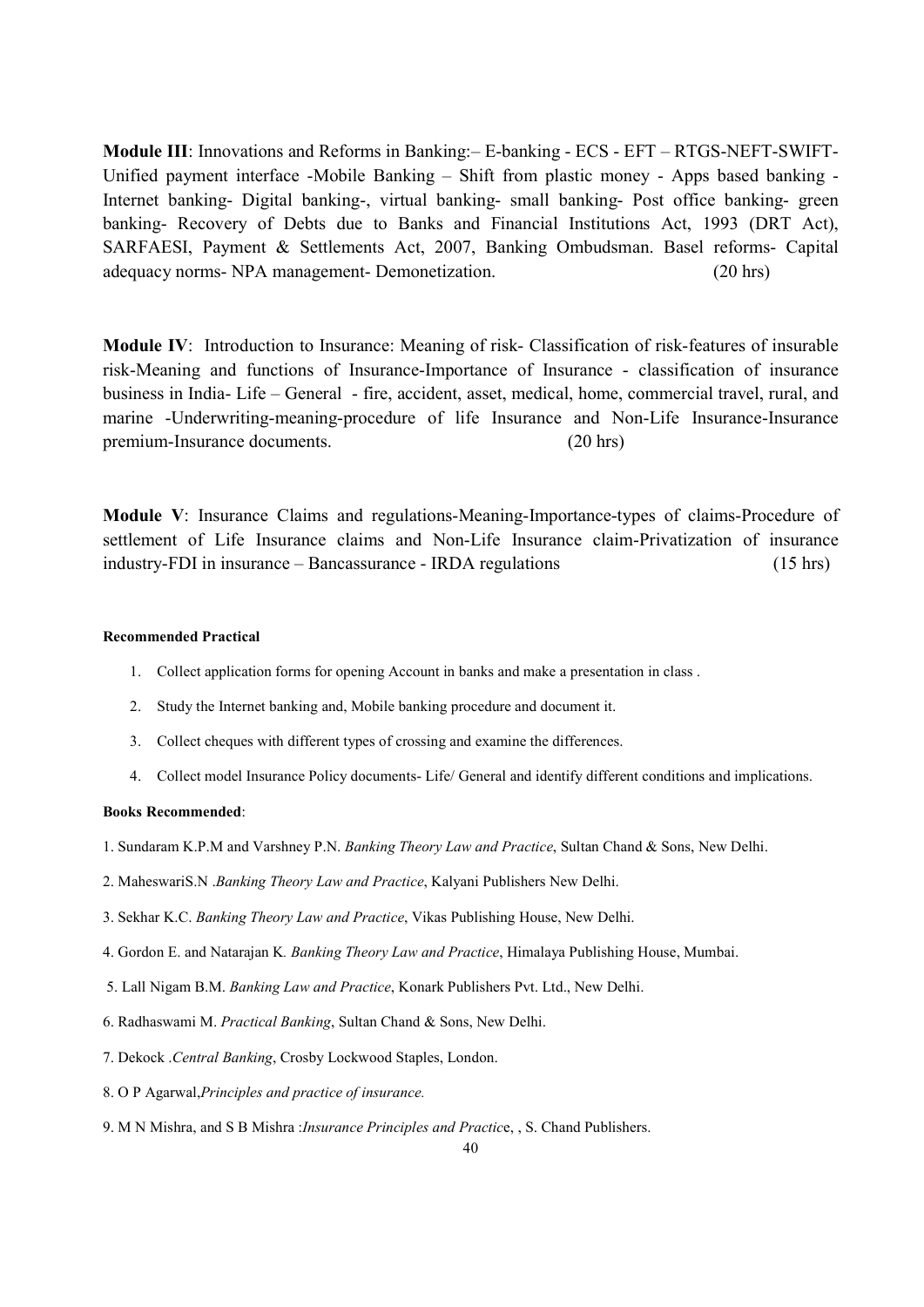## Vocational Course V: CX 1471: - INCOME TAX ASSESSMENT–I

#### No. of instructional hours per week: 4No. of credits: 4

Aim of the course: To enable the students to acquire practical skills of Income tax assessment.

#### Course objectives

- 1. To impart knowledge on assessment procedure and filing of return of income of various assessee.
- 2. To provide practical skills on computation of total income and tax liability of individuals, HUF, Firms and AOP/BOI.

#### Module I

Assessment Procedure – Return –Meaning of return – Types of return – Due date for filing return - Forms Prescribed for filing of return – PAN – cases under which quoting of PAN is compulsory – Meaning of Assessment - Types of Assessment.

$$
(12 \text{ Hrs})
$$

#### Module II

Assessment of Individuals - Various sources of income of an individual -Procedure for computing Total Income – Rate of Income Tax –Alternative Minimum Tax –Treatment of agriculture income - Computation of total income and Tax liability.

$$
(20 \text{ Hrs})
$$

#### Module III

Assessment of Hindu Undivided Family - Schools of Hindu Law – HUF v/sFirm – Incomes not treated as family income – Partition of HUF –Total and Partial Partition - Computation of Total Income and Tax Liability.

(10 Hrs)

#### Module IV

Assessment of Firms –Meaning of firm – Classification of firms – Assessment when section 184 are complied with - Assessment when section 184 are not complied with – Provisions of Section 40(b) – Book Profit – Change in the constitution of the firm - Computation of Total Income and Tax Liability of Firm and Partners.

(18 Hrs)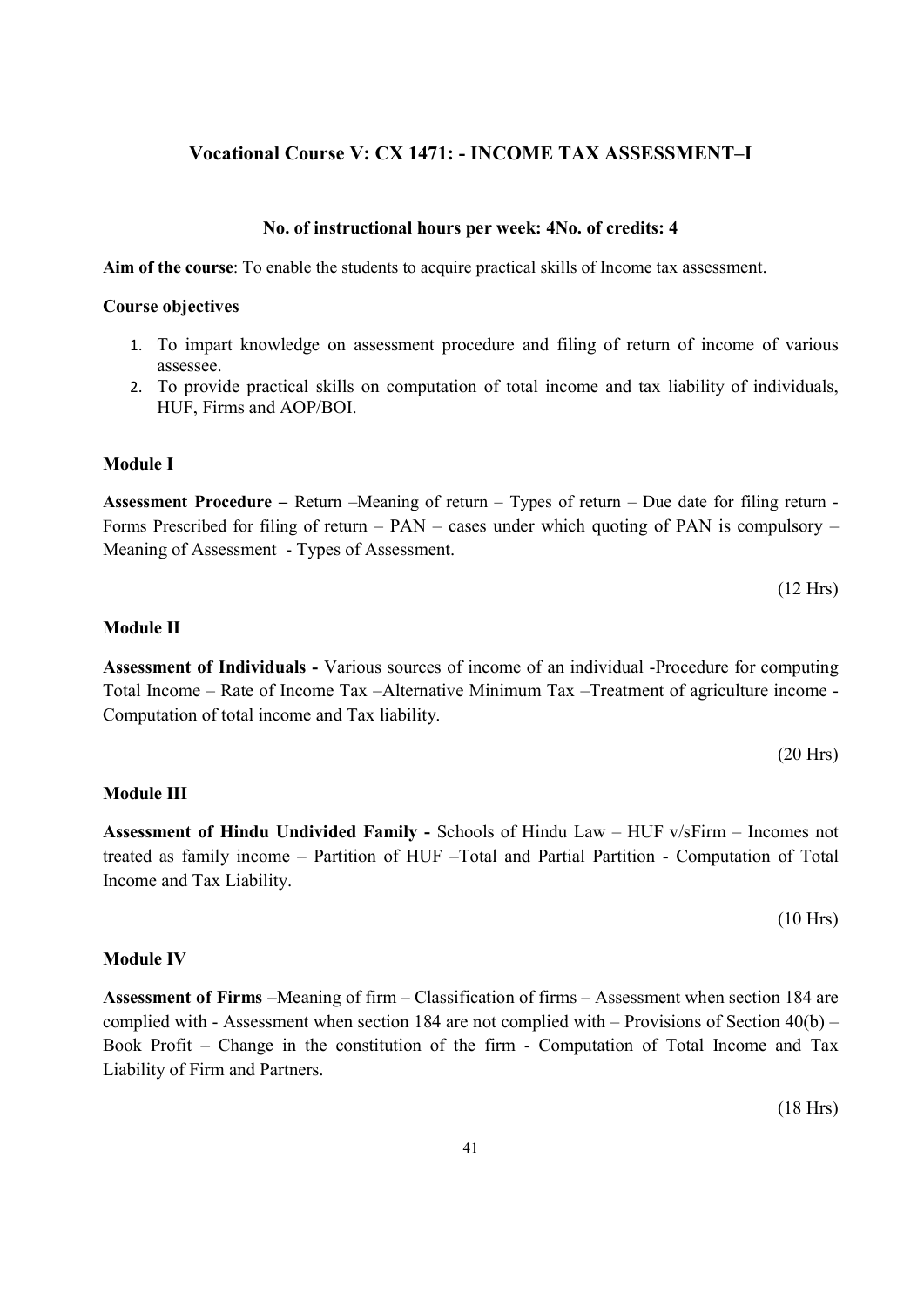#### Module V

Assessment of AOP/BOI – Meaning of AOP and BOI – Computation of share of a Member of AOP/BOI – Computation of Tax liability where shares of members of AOP/BOI are unknown - – Computation of Tax liability where shares of members of AOP/BOI unknown – Concept of Maximum Marginal Rate.

(12 Hrs)

#### Books Recommended:

- 1. Systematic Approach to Income Tax, GirishAhuja& Ravi Gupta, Bharat LawHouse Pvt. Ltd, New Delhi.
- 2. Income Tax, Vinod K. Sinhania& Monica Sinhania, Taxmann Publications Pvt.Ltd, New Delhi.
- 3. Taxation Law & Practice, Mehtrotra&Goyal, Sahitya Bhavan Publication, Agra.
- 4. Direct Taxes, Lal B.B, Konark Publishing House, New Delhi.

#### Vocational course VI: CX 1472: INCOME TAX ASSESSMENT–II

#### No. of instructional hours per week: 4 No. of credits: 4

Aim of the course: To enable the students to acquire practical skills of Income tax assessment.

#### Course objectives

- 1. To provide practical skills on computation of total income and tax liability of Companies, Co-operative societies and Charitable and other Trusts.
- 2. To impart knowledge on assessment procedure and filing of return of income of various assessee.

#### Module I

Assessment of Companies – Meaning - Types of companies – Closely-held company – Widely-held Company – Domestic company – Foreign Company – Company in which public are Substantially Interested - Residential status of Companies -– Provisions of Minimum Alternative Tax – Book Profit - Computation of Total Income and Tax Liability of Company – Tax on Distributed Profits of Domestic companies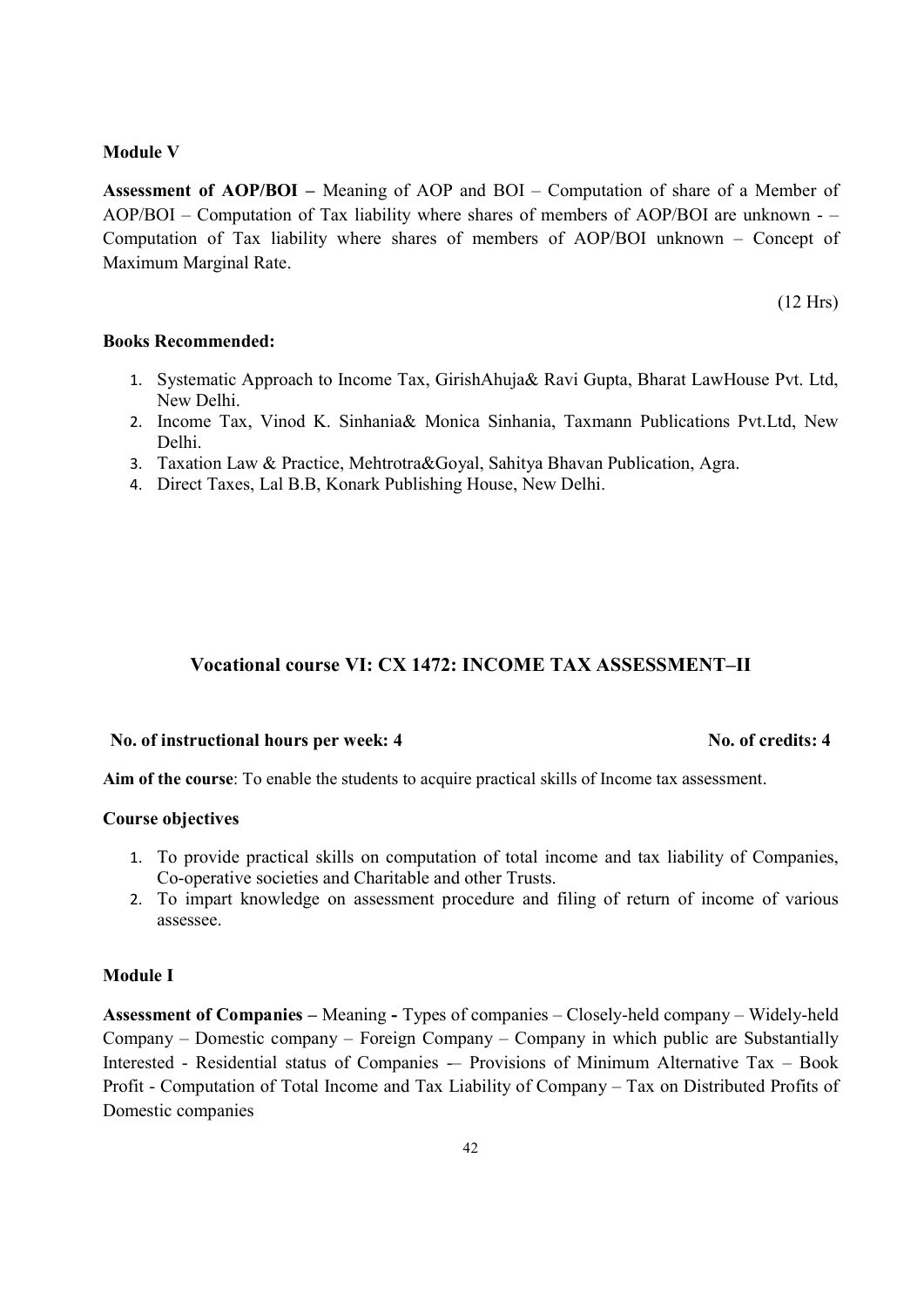#### Module II

Assessment of Co-operative Societies – Meaning ofCo-operative Societies – Urban Consumers' Co-operative Societies - Income of Co-operative Societies – Deductions Permissible to Co-operative Societies - Deduction u/s 80 P – Rate of Tax - Computation of Total Income and Tax Liability

$$
(12 \text{ Hrs})
$$

#### Module III

Assessment of Charitable and Other Trusts – Meaning of Trust – Charitable Purpose – Exemptions – Computation of Total Income and Tax Liability

(12 Hrs)

#### Module IV

Double Taxation Relief– Meaning of double taxation relief, double taxation avoidance and unilateral relief – Computation of double taxation relief

(8 Hrs)

#### Module V

Electronic Media in Income Tax – Role of electronic media in Income Tax - e-filing of return, steps for e-filing of return – compulsory e-filing of return – advantages of e-filing of return – facilities provided by the Department for e-filing of return - e-payment of tax –online refund of tax computation of total income and tax liability with the help of software. General Anti-Avoidance Rule – Applicability of GAAR – Impermissible Avoidance Agreement – Procedure for GAAR-

(15 Hrs)

#### Books Recommended:

- 1. Taxation Law & Practice, Mehrotra&Goyal, Sahitya Bhavan Publication, Agra.
- 2. Direct Taxes, Lal B.B, Konark Publishing House, New Delhi.
- 3. Systematic Approach to Income Tax, GarishAbuja& Ravi Gupta, Bharat Law House Pvt. Ltd, New Delhi.
- 4. Income Tax, Vinod K. Singhania& Monica Singhania, Taxmann Publications Pvt. Ltd, New Delhi.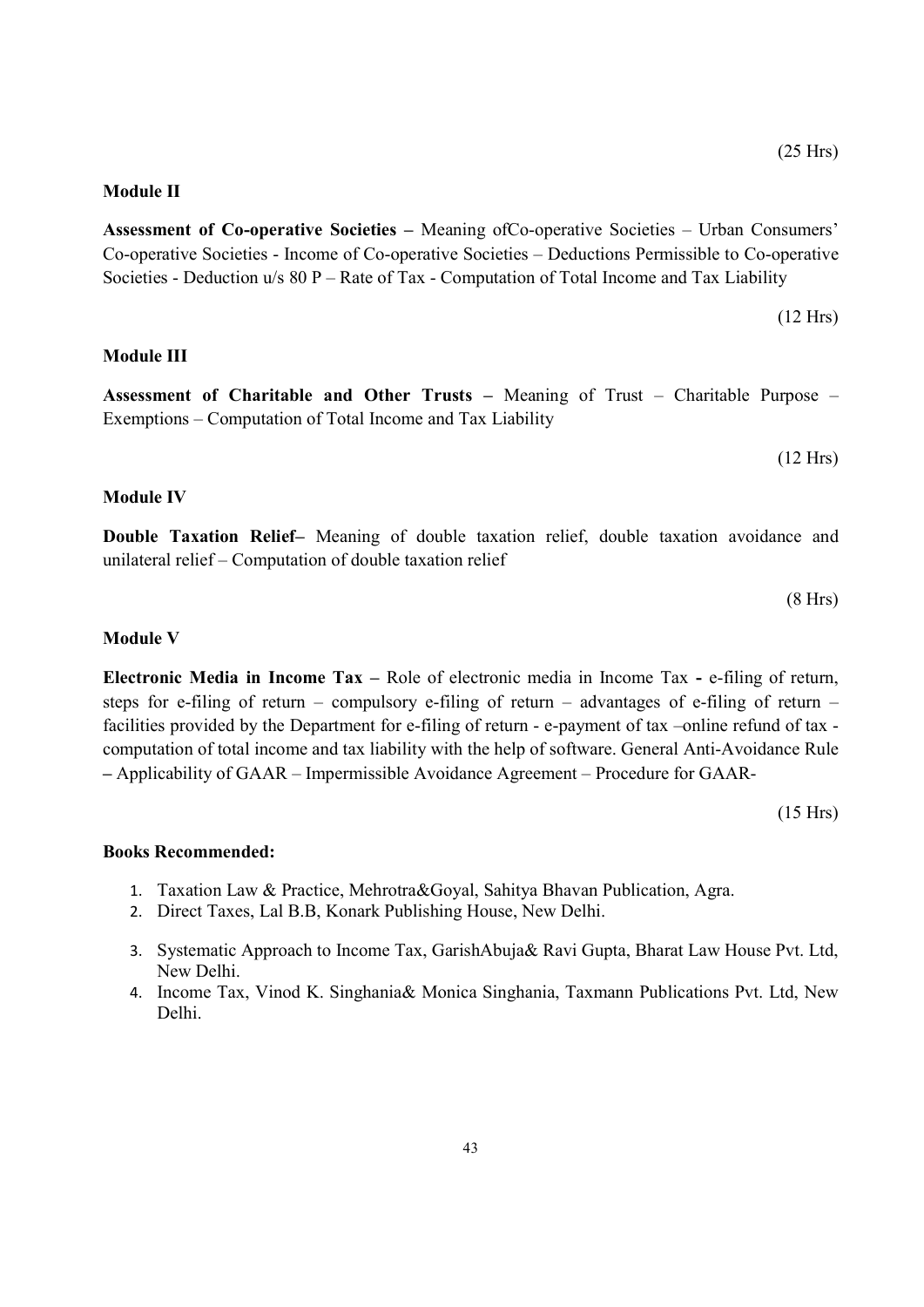# Complementary Course IV:CX 1431-BUSINESS STATISTICS

No. of instructional hours per week: 4 No. of credits: 4

Aim of the course: To develop the skill for applying appropriate statistical tools and techniques in different business situations.

Course Objectives:

- 1. To enable the students to gain understanding of statistical techniques those are applicable to business.
- 2. To enable the students to apply statistical techniques in business.

Module I—Introduction: - Meaning, definition, functions, and importance of statistics.- distrust of statistics – statistical studies - census study vs. sample study - collection of data – primary and secondary - methods of data collection – sampling - theoretical basis for sampling – methods of sampling – probability methods vs. non- probability methods. Classification, tabulation and presentation of data. Measures of dispersion.–Range, Quartile Deviation, Mean Deviation Standard Deviation. (a review only) (17 hrs)

Module II—Correlation: - Meaning and definition- correlation and causation – types of correlation – methods of measuring correlation for ungrouped data -Karl Pearson's co-efficient of correlation and its interpretation, Probable error - , Coefficient of determination - Spearman's rank correlation- coefficient of Concurrent deviation- application of different measures of correlation in business. (15hrs)

Module III--Regression analysis: - Meaning and definition - Types of Regression -Regression linesdetermination of simple linear regression-. Regression equations and their application in business. Properties of correlation and regression co-efficient – Comparison of regression and correlation.

(15hrs)

Module IV--Index numbers: - Meaning and importance-Problems in construction of index numbers-Methods of constructing of index numbers- Simple aggregative, Average of Price relatives, Laspeyer's, Paasche's, Dorbisch- Bowley's, Marshall-Edge worth's and Fisher's ideal index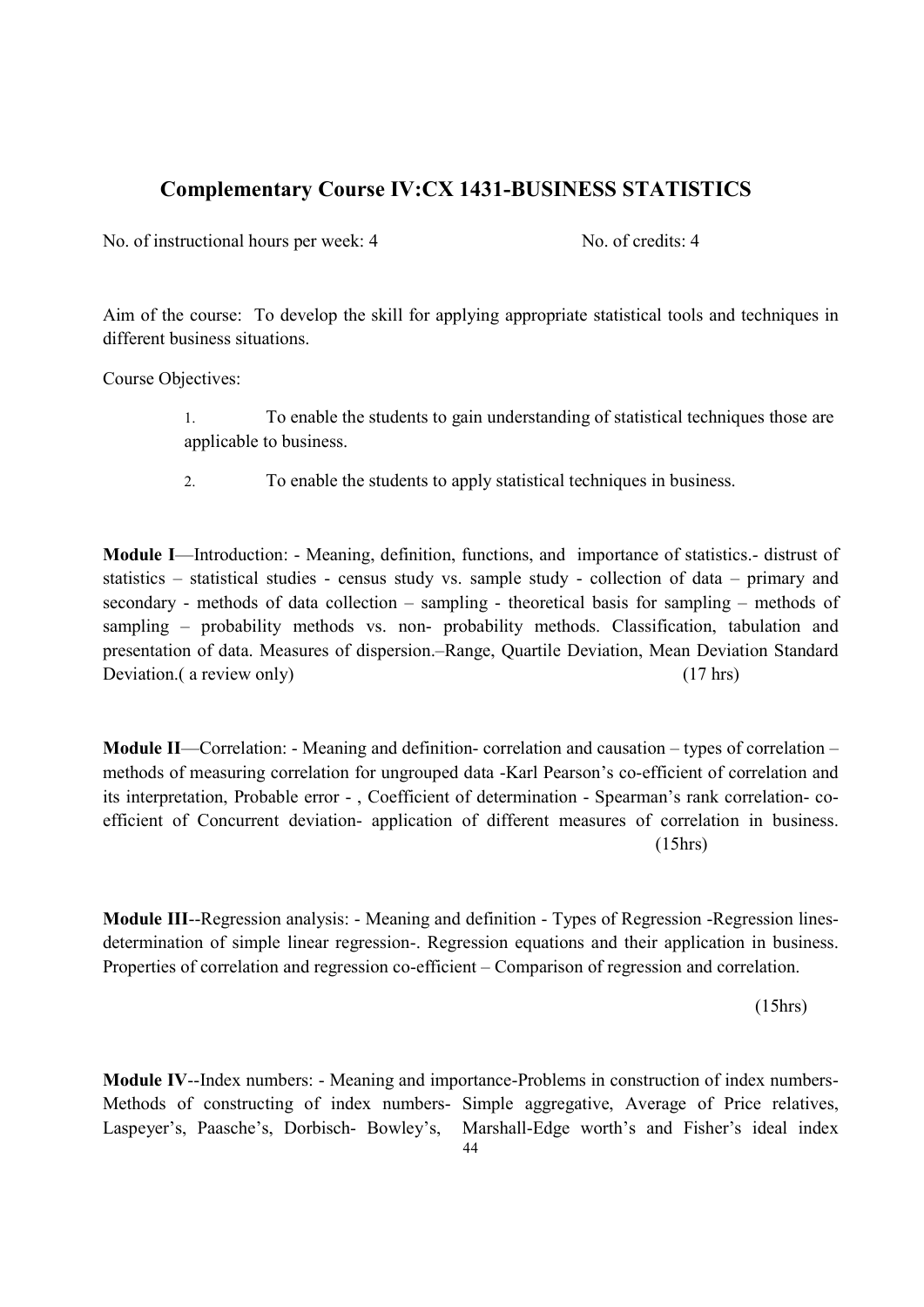numbers, Test of Consistency: Time Reversal Test and Factor Reversal Test. Chain Base Index Nos. Shifting of Base year. Cost of living Index and its use in determination of wages –Wholesale Price Index Number, Population index, inflation index, Operational indices- Sensex and Nifty. (15hrs)

Module V--Time series analysis: - Meaning and definition- components- Measurement of long term trend- Moving average method- Method of Least squares- Application in business. (10hrs)

#### Books Recommended:

1. Gupta.S.P. Statistical Methods, Himalaya Publishing House, Mumbai.

2. Elhance.D.L .Fundamentals of Statistics, Kitab Mahal, Allahabad.

3. Gupta.B.N. Statistics - Theory and Practice, SahityaBhawan Publications, Agra.

4. Sanchetti D.C and Kapoor V.K .Statistics - Theory, Methods and Application, Sultan Chand & Sons, New Delhi.

5. Nabendu Pal and HadedSarkarS.A .Statistics - Concept and Application, PHI, NewDelhi.

6. Agarwal.B.M. Business Mathematics and Statistics, Ane Books Pvt.Ltd., New Delhi.

7. Richard I.Levin and David S. Rubin, Statistics for Management, Prentice Hall ofIndia, latest edition.

# SEMESTER-V Core Course VII:CX 1541-ENTREPRENEURSHIP DEVELOPMENT

No of instructional hours per week: 4 No. of credits: 3

Aim of the Course: To equip the students to have a practical insight for becoming an entrepreneur

#### Course Objectives:

 1. To familiarize the students with the latest programmes of Government in promoting small and medium industries.

2. To impart knowledge regarding starting of new ventures.

Module I: ENTREPRENEURIAL COMPETENCIES: - Entrepreneurship - concept-Entrepreneurship as a career- Entrepreneurial Personality- characteristics of a successful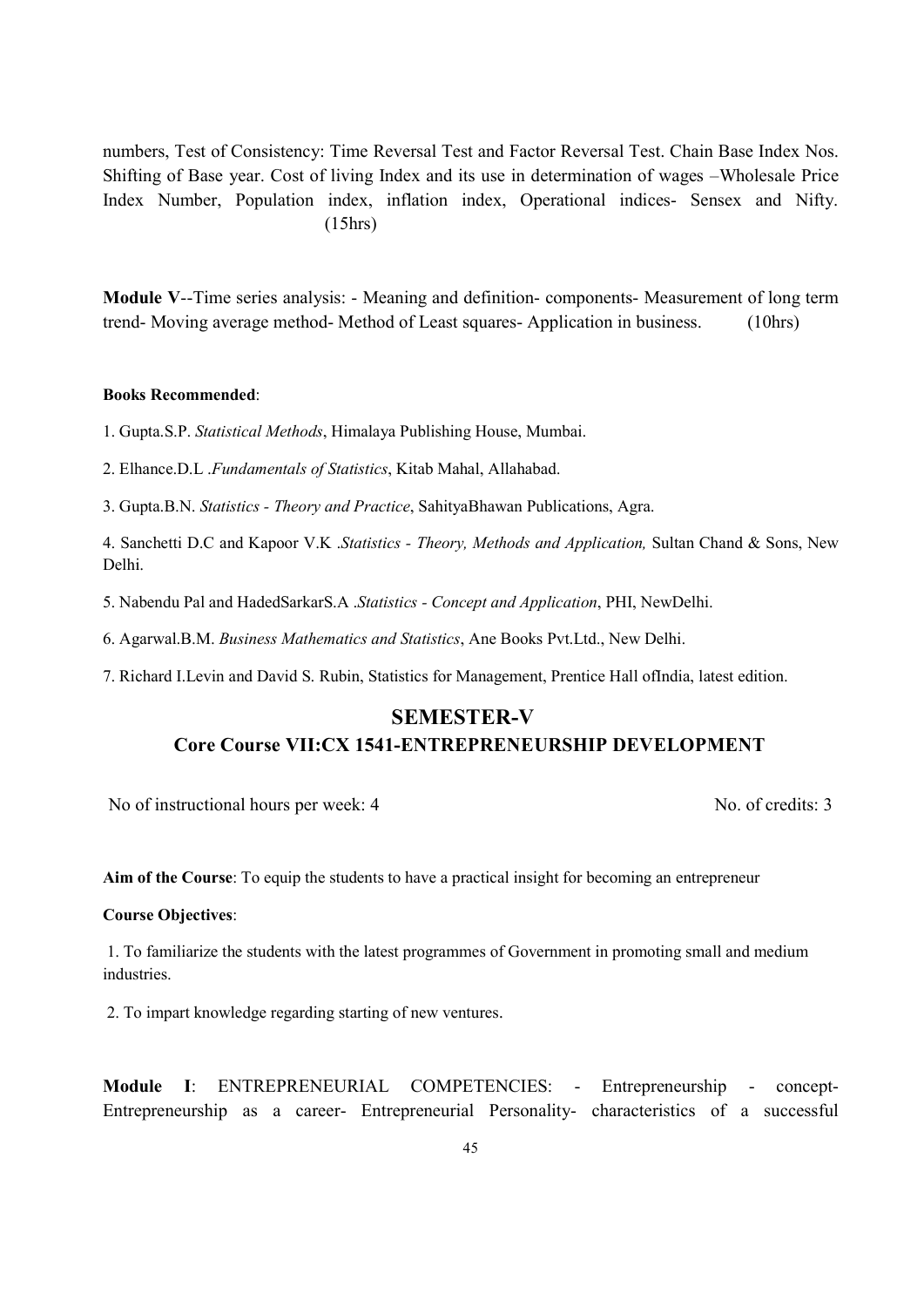entrepreneur- qualities and skills of successful entrepreneur-classification of entrepreneur-Entrepreneurial Functions-factors affecting entrepreneurial growth- women entrepreneurs- problems.

(12 Hrs)

Module II: ENTREPRENEURAL ENVIRONMENT: - Business Environment-Role of family and Society-Entrepreneurship Development - Training and other Support Organizational Servicesphases of EDP -Central and State Government Industrial Policies and Regulations-MSME Act 2006. (15 hrs)

Module III: BUSINESS PLAN AND FEASIBILITY STUDY: - Sources of Project Idea-Feasibility Study-Criteria for Selection of Project-techniques for Project appraisal-preparation of Feasibility Report- Profile Preparation -matching Entrepreneur with the Project-Feasibility Report Preparation and Evaluation Criteria-factors affecting Project Development. (15 hrs)

Module IV: PROJECT REPORT PREPRATION: - Project Report-Requirements of a good report-General Principles of a Good Report-Performa of a Project Report (15 hrs)

Module V: LAUNCHING OF SMALL BUSINESS: - Finance and Human Resource Mobilization-Operations Planning-Market and Channel Selection-Growth Strategies-Product Launching-Incubation, Venture Capital, startups-Techno parks-Industrial Estates-Incentives-Institutional Support Subsidies-DIC-SIDBI-SISI-KVIC-NIESBUD- Single window - Margin Money-Seed Capital-Registration- - Industrial Sickness - Causes and Prevention - Rehabilitation - Effective Management of Small Business. (15 hrs)

#### Recommended Practicals:

- 1. Interview a local entrepreneur and acquire practical knowledge in starting business.
- 2. Visit any institution supporting entrepreneurship and prepare visit report.
- 3. Generate unique project ideas and prepare feasibility report.
- 4. Prepare a project report for establishing a new business.

#### Books Recommended

1. Vasanth Desai, Small Business Entrepreneurship, Himalaya Publications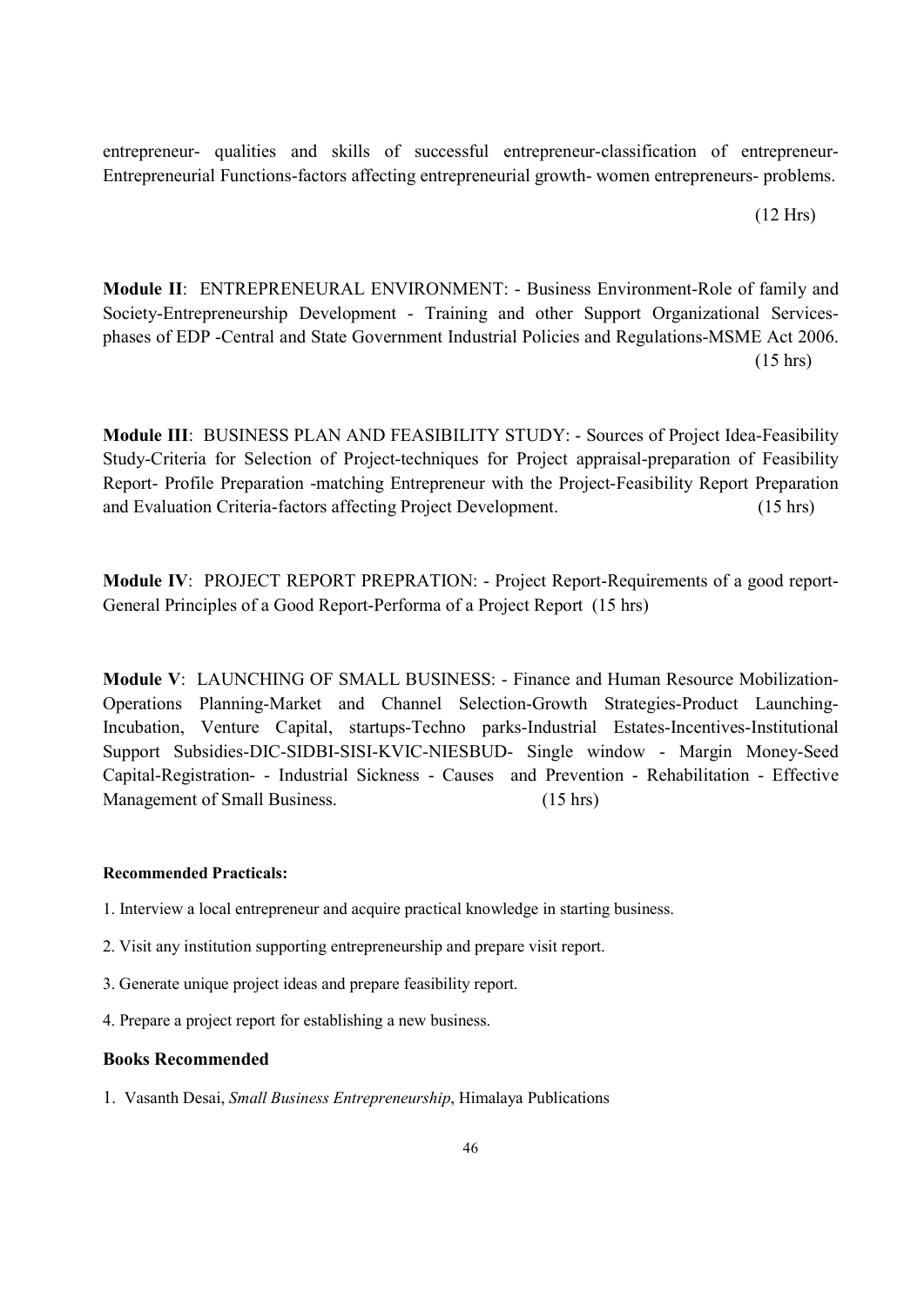2. SangramKeshraiMohanty,Fundamentals of ntrepreneurship, PHI, New Delhi.

3.Sontakki C N, ProjectManagement, KalyaniPublishers,Ludhiana.

4. MSME Act 2006

5. Peter F.Drucker- Innovation and Entrepreneurship

6. NandanH.Fundamentals of Entrepreneurship,PHI,NewDelhi

7. Shukla M.B Entrepreneurship and small Business Management, Kitab Mahal Allahabad

8. Sangam KeshraiMohanty.Fundamentals of Entrepreneurship,PHI,New Delhi.

#### Core Course VIII: CX 1542 - COST ACCOUNTING

No of instructional hours per week: 5 No of Credits: 4

Aim of the Course: To impart knowledge of cost accounting system and acquaint the students with the measures of cost control.

#### Objectives:

- 1. To familiarize the students with cost and cost accounting concepts
- 2. To make the students learn cost accounting as a distinct stream of accounting

MODULE I: Introduction to Cost Accounting—Meaning and definition—cost concepts—cost centre, cost unit, profit centre, cost control, cost reduction—objectives—Distinction between financial accounting and cost accounting—Methods and Techniques of costing—Advantages of Cost Accounting—Limitations of Cost Accounting—Installation of Costing System—Cost Accounting Standards (CAS 1-19 an overview) (12 Hours)

MODULE II: Accounting and control of material cost—Documentary design—EOQ—Levels of inventory - Methods of pricing issue of materials—ABC VED and FSN analyses—JIT System— Perpetual Inventory Control System-Periodical inventory System—Continuous Stock taking— Materials Losses and accounting treatment—Primary and Secondary packing materials and their accounting treatment. (20 Hours)

MODULE III: Accounting and control of labour cost—Time keeping—Time booking—Systems of Wage Payment—Incentive plans—Idle time—Overtime and their accounting treatment—Labour turnover—Concept of learning curve. (20 Hours)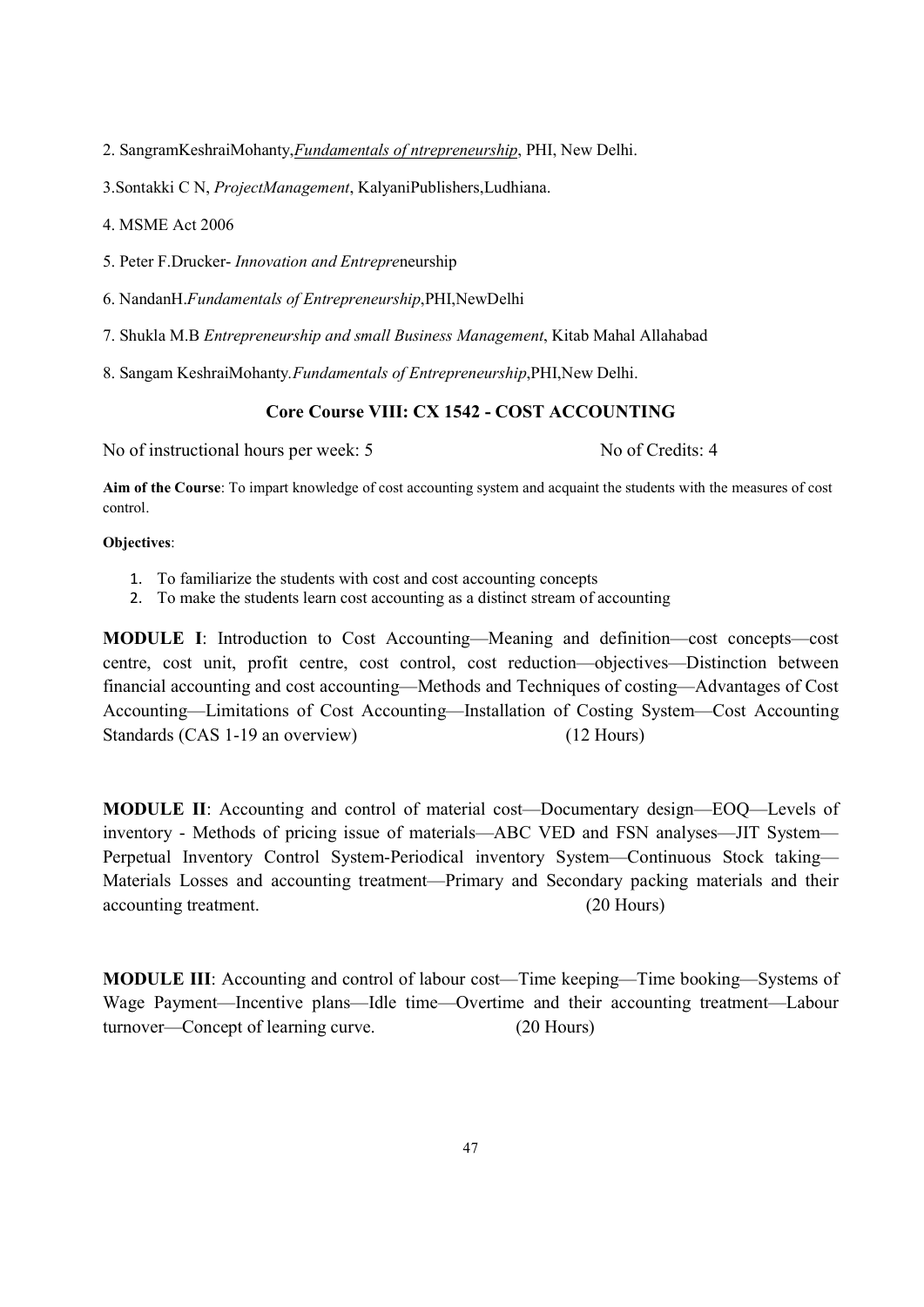MODULE IV: Accounting for overheads—Classification—Departmentalization (Allocation and Apportionment)—Absorption—Determination of overhead rates—under/over absorption— Accounting treatment—Allocation of overheads under Activity Based Costing. (20 Hours)

MODULE V: Cost Accounting records—Integral and non-integral Systems—Preparation and presentation of cost sheets—Unit Costing—Tender-Quotations—Reconciliation of Cost and Financial Accounts. (18 Hours)

#### Recommended structure for preparing Question Paper: Theory-40% Problems—60%

#### Recommended Practicals:

- 1. Prepare a list of activities those come across daily, wherein cost accounting applications can be made.
- 2. Prepare cost sheets in respect of milk production, farming activities, hospitals nearby, margin free shops and small and tiny enterprises in any region.
- 3. Analyse and present consumption of various materials in the household and explore the possibility of applying inventory control techniques.
- 4. Prepare comparative cost sheets of products we regularly consume by using published annual accounts.

#### Books Recommended:

- 1.SP Jain and KL Narang—Advanced Cost Accounting, Kalyani Publishers New Delhi
- 2. NK Prasad- Advanced Cost Accounting, Book Synidicate Pvt. Ltd. Kolkata
- 3. MY Khan and PK Jain- Advanced Cost Accounting, Tata McGraw Hill
- 4. Thulsian PC- Practical Costing, Vikas Publishing House, New Delhi
- 5. MN Arora, Principles and Practice of Cost Accounting Vikas Publishing House, New Delhi
- 6. BM Nigam and Jain K Cost Accounting PHI, New Delhi
- 7. SN Maheswari- Cost and Management Accounting, Sultan Chand & Sons, New Delhi

# Core Course IX CX 1543: MARKETING MANAGEMENT

No: of instructional hours per week: 4 No: of credits: 3

Aim of the course: To impart the knowledge of various concepts of modern marketing management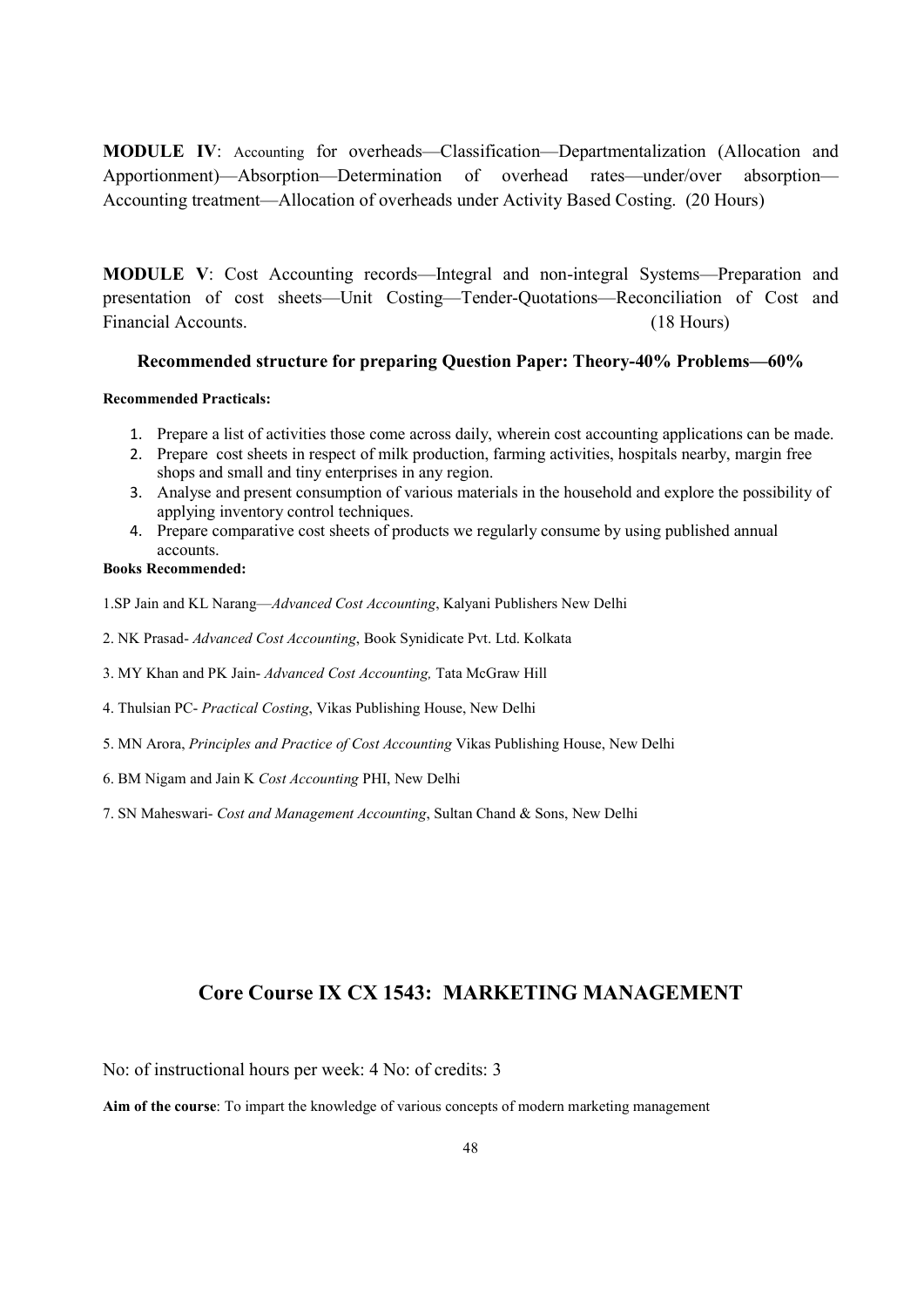#### Course objectives:

1) To provide an understanding of the contemporary marketing process in the emerging business scenario.

2) To study various aspects of application of modern marketing techniques for obtaining a competitive advantage in business organizations.

MODULE-I: Meaning and Definition of Marketing -Evolution of Modern Marketing Concept-Marketing Orientation vs. Selling Orientation- Comparison- Role of Marketing in Modern Organizations- Marketing Mix- Concept and Components- New Horizons of Marketing- Global Marketing- Service Marketing- Social Marketing or Cause Marketing- Online Marketing-Sustainable Marketing- Micro marketing-Relationship Marketing- Customised Marketing.(12hrs)

MODULE-II: Consumer Behaviour- Concept- Process of Consumer Buying- Factors influencing Consumer Buying Decisions- Customer Relationship Management. Market Segmentation- Concept-Process- Bases for Market Segmentation- Requirements of Effective Market Segmentation – Market Targeting- Market Positioning - Concept-Importance (15 hrs)

MODULE-III: Product-Meaning and importance- Classification of products-Concept of product item, product line and product mix -Product Life Cycle-stages-Management strategies of different stages of Product Life cycle- New Product Development process Product innovation and product diversification-Branding ,Packaging and Labeling- Factors contributing Brand equity. (15 hrs)

MODULE-IV: Pricing Decisions-significance of price-pricing objectives-Factors affecting pricing decisions-internal and external factors in marketing decisions-Approaches to pricing-cost oriented, demand oriented and competition oriented pricing-Different Methods of pricing-Pricing strategies for new products. Distribution Management-Channels of distribution-Meaning-Types of distribution channels-Factors influencing Length of distribution channel-Logistics Management-Logistics decisions-Traditional Logistics management approach Vs Supply chain Management. 15hrs)

MODULE-V: Promotion-Nature and Importance-Concept of push and pull mix-Types of promotion: Advertising-Personal selling, sales promotion and public relations-Functions and advantages of Advertising-Advertisement copy-Requirements of good advertisement copy.- Advertising media-Factors influencing selection of advertisement media-personal selling-essentials of effective selling-Sales promotion-Meaning, functions and different methods of sales promotion. (15hrs)

#### Recommended Practicals: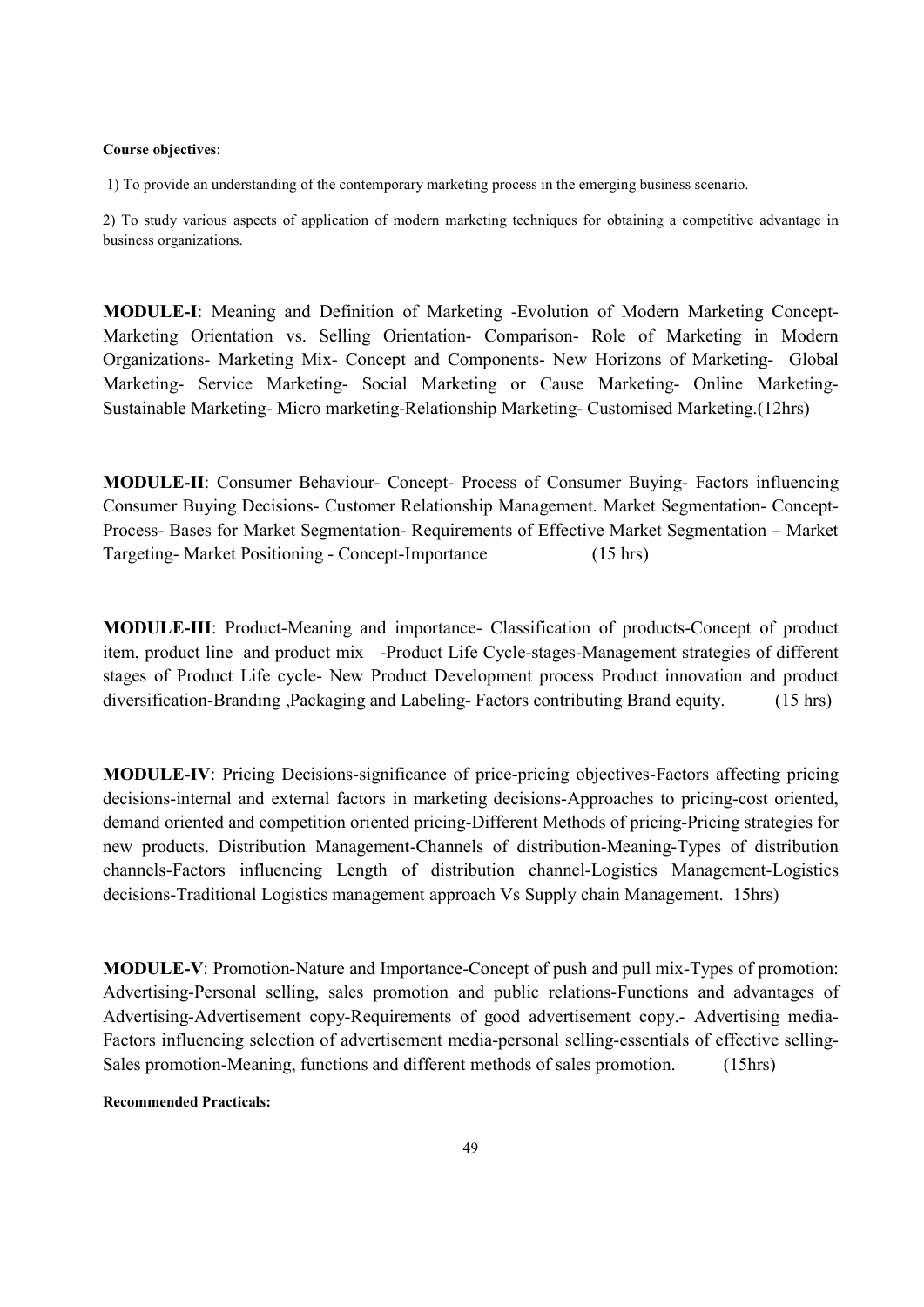1. Prepare a questionnaire and conduct a mini survey of a few customers for identifying the factors influencing the buying behaviour for any product of your choice.

2. Collect advertisements of leading brands of any five products and identify the unique selling propositions.

3. Trace the brand history of any product.

4. Identify different sales promotion techniques in foreign markets and prepare a report.

#### Recommended Books

- 1. Marketing management-Philip Kotler, Kevin Lane Keller, Abraham Koshy and Jha, Pearson Publications.
- 2. *International marketing-Philip RCaterop*, Tata McGraw Hill Publications.
- 3. Marketing Management, 5/Edn –Rajan Saxena, McGraw Hill education, New Delhi.
- 4. Marketing Management :Concepts and Cases Sherlekar S.A., Himalaya Publishing House, New Delhi.
- 5. Marketing Management- Pillai, R.S.N., S. Chand & Co, New Delhi.
- 6. Modern Marketing: Principles & Practices, Pearson Education , New Delhi
- 7. Marketing,Verma/ Duggel, Oxford University Press, New Delhi.

# Open Courses (For students from Disciplines other than Commerce) Open Course I: CX 1551.1- FUNDAMENTALS OF FINANCIALACCOUNTING

No. of instructional hours per week: 3 No. of credits: 2

Aim of the course: To provide basic accounting knowledge as applicable to business and to form a background for higher learning in financial accounting.

Course objectives:

- 1. To enable the students to acquire knowledge in the basic principles and practices of financial accounting.
- 2. To equip the students to maintain various types of ledgers and to prepare final accounts.

**Module I:** Introduction to financial accounting  $-$  Accounting – meaning, objectives – accounting concepts and conventions - systems of accounting. Accounting Standards – meaning and objectives. Double entry book keeping–basic concepts–rules of debit and credit.(8hrs)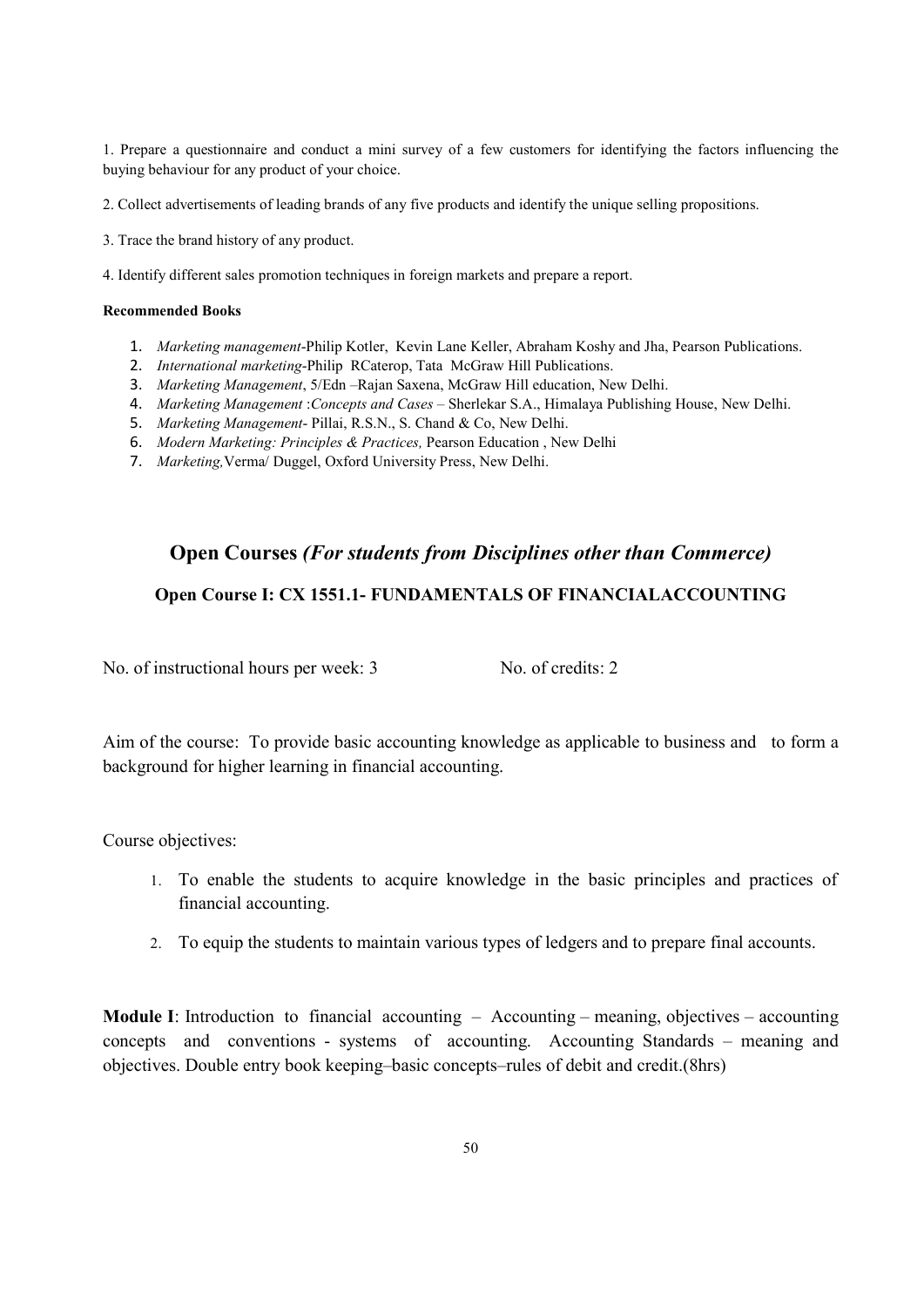Module II: Recording Business Transactions – Journal – Ledger – Subsidiary books. (8 Hrs)

Module III: Cash book – Simple cash book, cash book with cash and discount columns, cash book with cash, discount and bank columns – Petty Cash Book. (10hrs)

Module IV: Trial Balance – meaning and objectives – preparation of Trial Balance. (10 Hrs)

Module V: Financial Statements – Final accounts of Sole trader – Trading and Profit and Loss Account – Balance Sheet – Preparation of final accounts with adjustments(Simple Adjustments including Provision for bad debts, outstanding, prepaid expenses and incomes, bad debts, provision for bad debts and depreciation)(18hrs)

#### Books Recommended:

- 1. Jain S.P. and Narang K.L. Basic Financial Accounting, Kalyani Publishers, New Delhi.
- 2. Maheswari S.N and Maheswari S.K *.Advanced Accounting-Vol.I*, Vikas Publishing House,New Delhi.
- 3. Naseem Ahmed, Nawab Ali Khan and M.L. Gupta. Fundamentals of Financial Accounting -Theory and Practice, Ane Books Pvt. Ltd., New Delhi.
- 4. Krishnankutty Menon M. and George Chakola. Principles of Book-Keeping And Accountancy, Sahitya Bhawan Publications, Agra.
- 5. Gupta R.L.and Gupta V.K. Principles and Practice of Accountancy, Sultan Chand & Sons, New Delhi.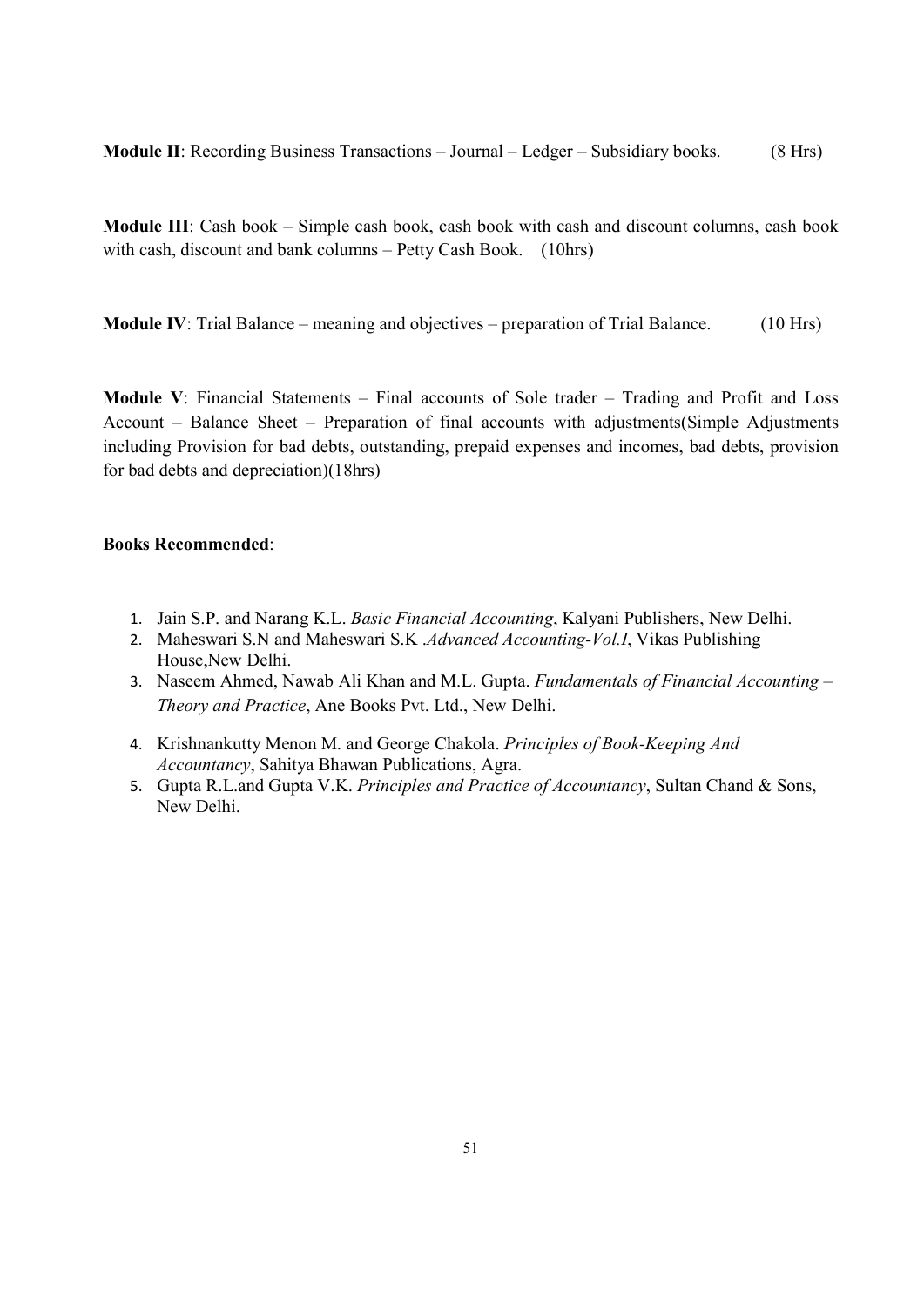#### Open Course: 1 - CX 1551.2 PRINCIPLES OF MANAGEMENT

No. of instructional Hrs per week: 3 No. of Credits: 2

Aim of the Course: To familiarise the students from other faculties on the framework of management.

Course objectives: To provide knowledge on the fundamentals of management principles and functions.

Module 1: Introduction to Management : - Meaning and definition, scope, importance, management and administration, management levels- Management- science, art or profession- Henry Fayol's principles of management. (10 Hrs)

Module 2:- Planning: - Meaning, objectives, types of plans, steps in planning and limitations of planning. (9 Hrs)

Module 3: Organising: - Concept, significance, types- formal and informal, line and staff and functional, centralisation, decentralisation, delegation and departmentation. (15 Hrs)

Module 4: Staffing: - Importance, sources of recruitment and selection, training and development. (Conceptual framework only) (10 hrs)

Module 5: Directing and controlling : - Meaning and elements of direction -Controlling- Meaning steps-. Methods of establishing control.(10 Hrs)

#### Books recommended:

1. Koontz.O. Donnel, Principles of management, Tata Mcgrawhill, publishing co, New Delhi.

2. L. M. Prasad, *Principles of Management*, Sultan Chand & sons, New Delhi.

3. R.C. Bhatia, Business Organisation and Management, Ane books, P. Ltd. New Delhi.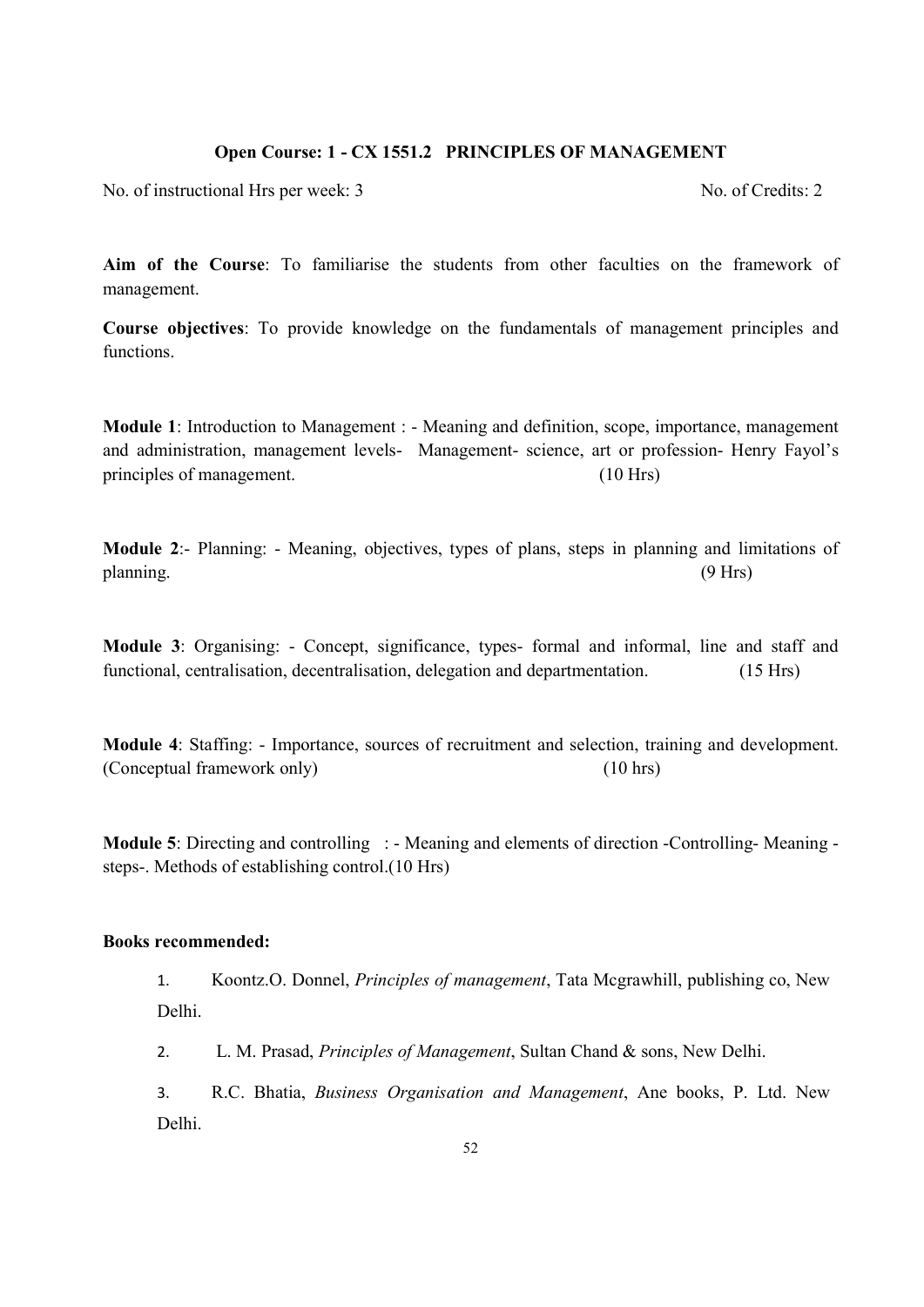Tripathy Reddy, Principles of Management, Tata McGraw Hill Publishers, New 4.<br>Delhi.

# Open Course 1. CX 1551.3 CAPITAL MARKET OPERATIONS

No. of instructional Hours per week: 3No of Credits: 2

Aim: To create an interest among students towards stock market investment

Objective: To familiarize the students with capital market operations

Module I: Capital Market- meaning – structure- capital market instruments (Brief discussion only) – Primary market (Meaning) Methods of public issue, Book building – meaning – procedure (10 Hrs)

Module II: Secondary Market – Leading stock exchanges in India – Securities traded in the stock exchange – ownership and creditor ship securities (Concept only) – Procedure for buying and selling securities – Types of orders – Online trading – Stock market indices (Meaning) (12 Hrs)

Module III: Dematerialization of Securities – meaning –advantages of dematerialization – Depositories – functions of depositories – Procedure of dematerialization (12 Hrs)

Module IV: Types of investors – Speculation Vs Investment – Types of speculators (10 Hrs)

Module V: Derivatives – Meaning – Forwards, Futures, Options – Put option - Call option (10 Hrs)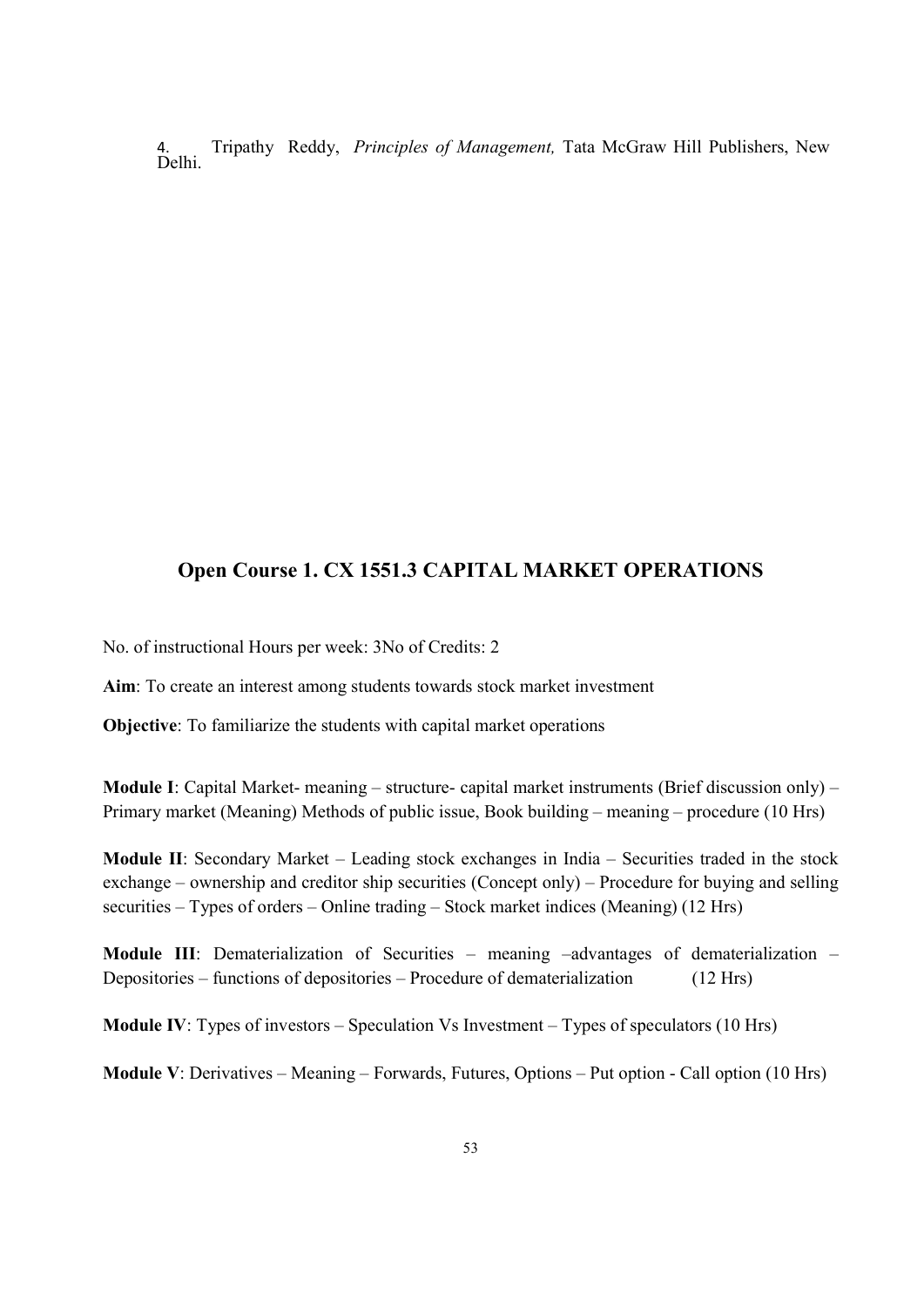#### Books Recommended

- 1. Kevin S .Security Analysis and Portfolio Management ,PHI, New Delhi.
- 2. PreethiSingh .Dynamics of Indian Financial System, Ane Books Pvt. Ltd., New Delhi.

3. Sojikumar.K and Alex Mathew .Indian Financial System and Markets, Tata McGraw-Hill Publishing Co.Ltd., New Delhi.

4. Bharathi V. Pathak .Indian Financial System, Pearson Education, Noida.

## Vocational Course VII: CX 1571 - INCOME TAX ADMINISTRATION

# No. of instructional hours per week: 4 No. of credits: 4

Aim of the course: To familiarize the students with the system of Income tax administration in India.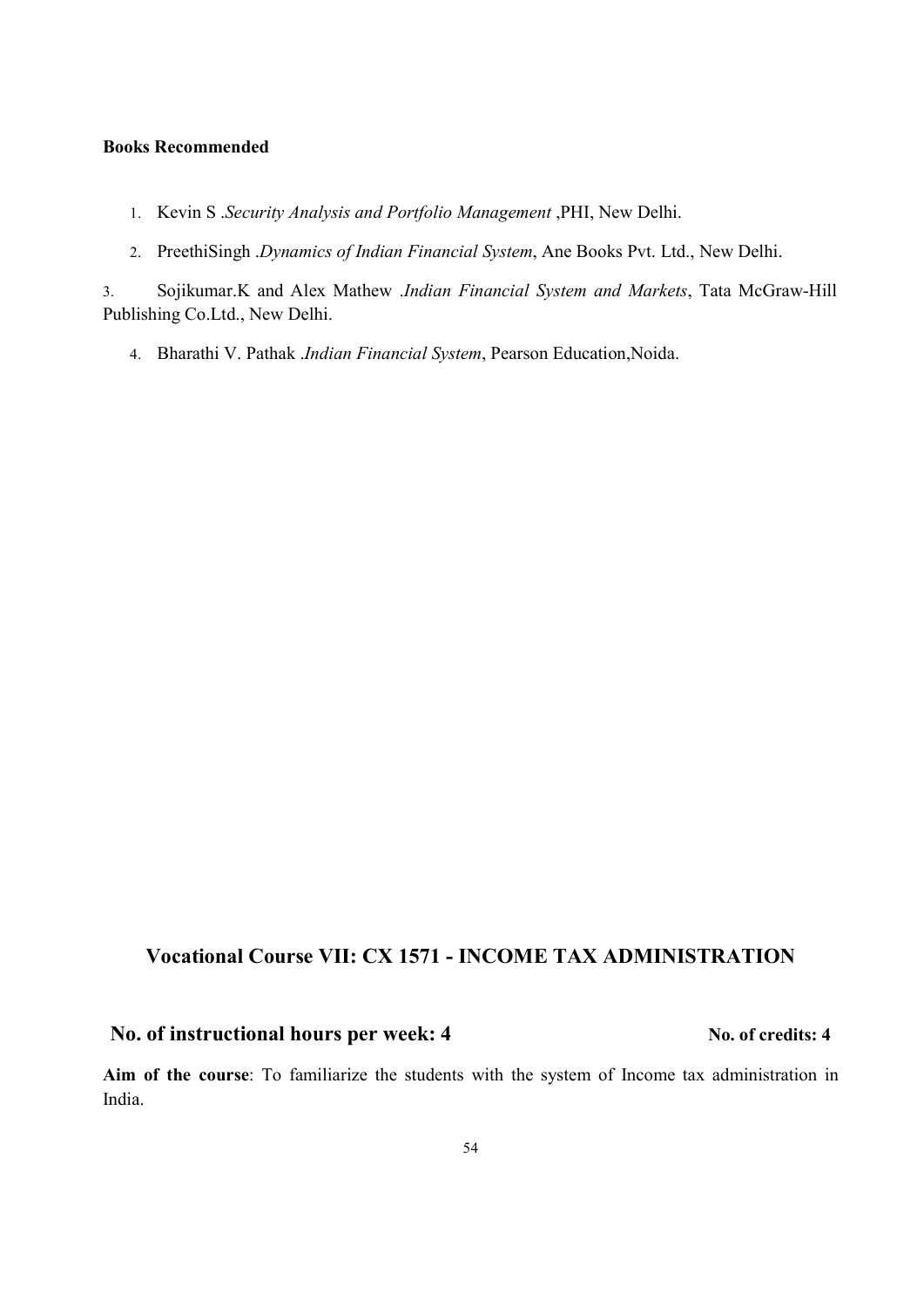#### Course objectives:

- 1. To provide knowledge of various Income tax authorities and their powers.
- 2. To familiarize the students with the grievance redressal under Income Tax Act.

#### Module I

Appeal and Revision – Meaning of appeal – Appellate Authorities – CIT (A) – Appellate Tribunal – High Court – Supreme Court - Procedure of filing Appeal – Fee, Time limit and form of appeal – Appealable orders -Revision – Meaning – Types of revision – Authority – Conditions to be satisfied for revision.

(20 Hrs)

#### Module II

Penalties and Prosecutions – Meaning– General principles for the imposition of penalty - Imposition of Penalty for Different Types of Default – Amount of Penalty - Procedure for imposing Penalty – Authority to impose penalty – Waiver of penalty – Offences and Prosecutions.

$$
(22 \text{ Hrs})
$$

#### Module III

Survey, Search and Seizure – Meaning of Survey – Types of Survey– Objectives of Survey –Right of Authority – Search and Seizure – Meaning – Authorities – Cases of Search and Seizure- Powers of authorized officers.

$$
(8 \text{ Hrs})
$$

#### Module IV

Settlement of Cases and Advance Ruling – Settlement Commission – Constitution of Settlement Commission – Application for Settlement Cases – Procedure on Receipt of Application for Settlement – Powers of Settlement Commission –Advance Ruling – Meaning – Authority for Advance Ruling – Powers and Procedure of the Authority – Application for Advance Ruling - Procedure on Receipt of Application – Applicability of Advance Ruling.

$$
(12 \text{ Hrs})
$$

#### Module V

Income Tax Authorities - Different Income Tax Authorities – Appointment of Income Tax Authorities - Jurisdiction Income Tax Authorities –Powers of Income Tax Authorities - General and Specific - CBDT – Assessing Officer.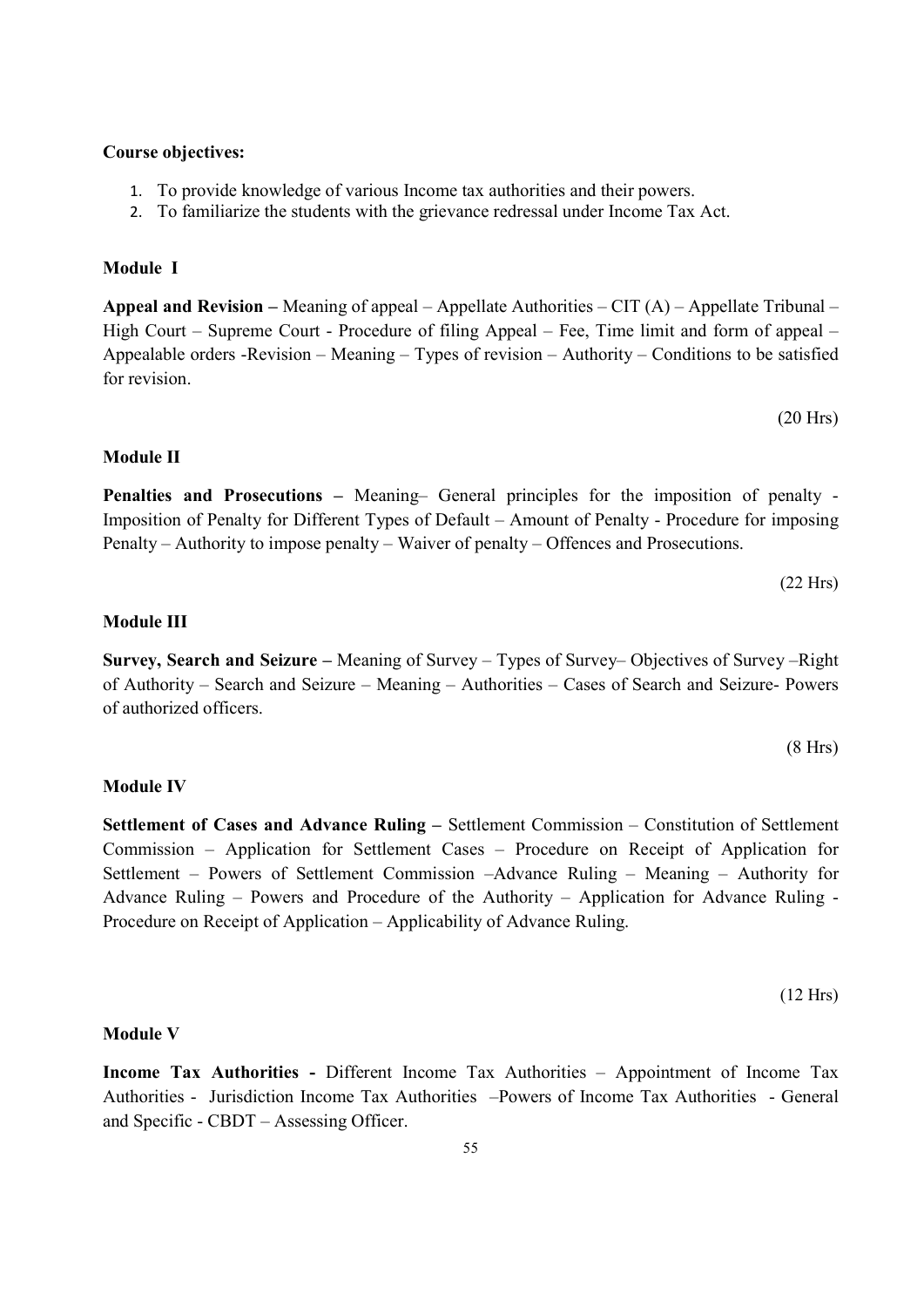#### Books Recommended:

- 1. Systematic Approach to Income Tax, GirishAhuja& Ravi Gupta, Bharat Law House Pvt. Ltd, New Delhi.
- 2. Income Tax, Vinod K. Sinhania& Monica Sinhania, Taxmann Publications Pvt. Ltd, New Delhi.
- 3. Taxation Law & Practice, Mehtrotra&Goyal, Sahitya Bhavan Publication, Agra.
- 4. Direct Taxes, Lal B.B, Konark Publishing House, New Delhi

### Vocational Course VIII: CX 1572 Customs Duty-An overview

# No. of instructional hours per week: 3 No. of credits: 3

(10 Hrs)

Aim of the course: To familiarize the students with the framework of customs duty in India.

#### Course objectives:

- 1. To provide a conceptual understanding on indirect taxes.
- 2. To provide a basic knowledge of the principles related to customs duty in India.

#### Module 1

Indirect taxes -Meaning -Canons of Taxation - Indirect Tax: Features of Indirect Tax and Constitutional Validity- comparison with direct taxes. (08-hrs)

#### Module II

Customs Duty: customs Act, 1962 - Meaning of Customs Duty - Types of Customs Duties – levy of customs duty and point and circumstances of levy - Exemptions from customs Duties (10hrs)

#### Module III

Classification and valuation of goods- provisions governing import and export of goods \_ special provisions regarding baggage, courier and post- Stores – Warehousing – Demurrage-.(10hrs)

#### Module IV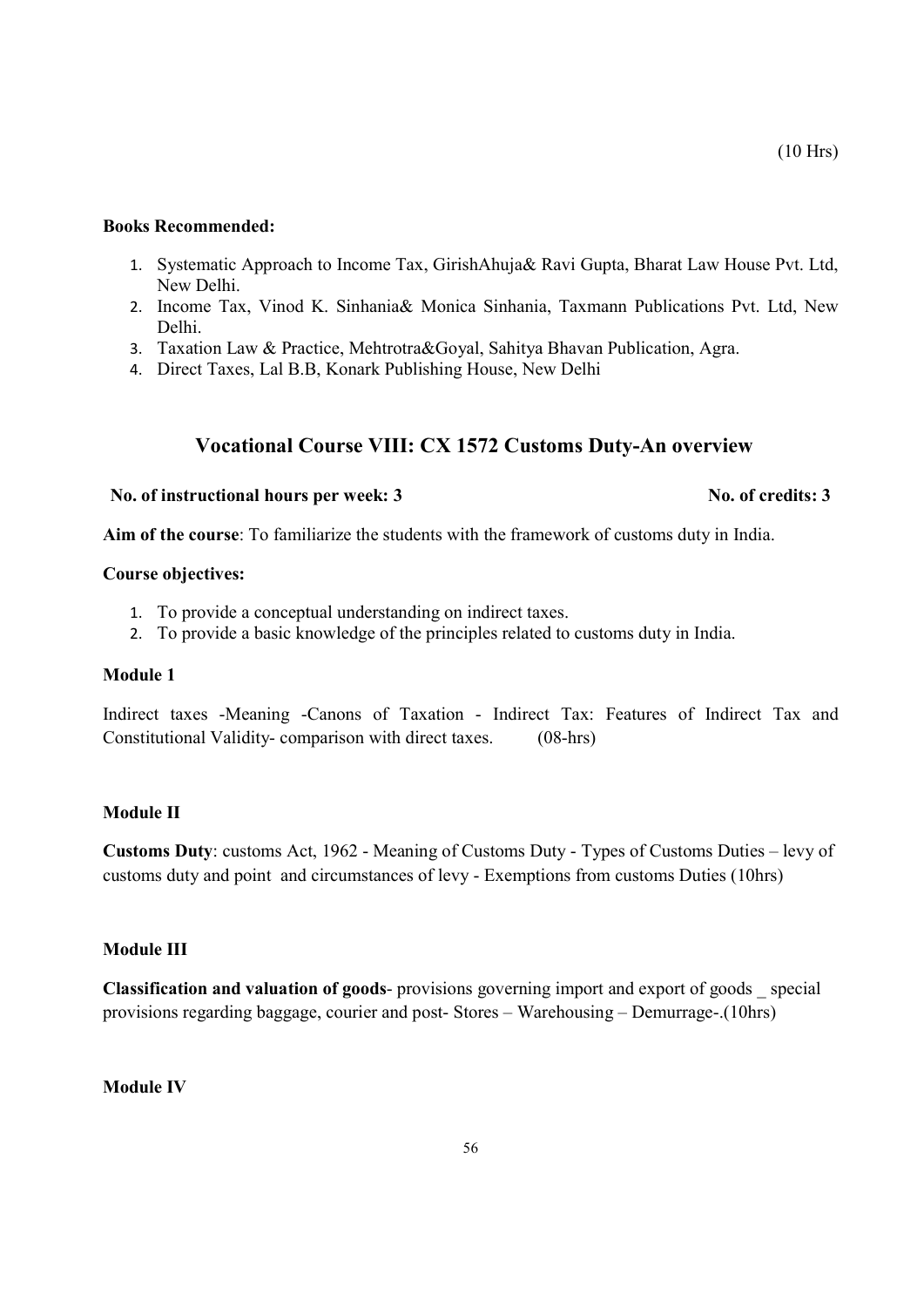Customs Laws: a) basic Concepts of Customs Law –Anti-dumping duties - Valuation under Antidumping laws, Safeguards, Countervailing Duties, Relevance of Cost Information, Application of Cost Accounting principles in assessment, Impact of taxation on WTO, Anti-Dumping Measures.- Customs Authorities Project Import and Re-imports (b) Penalties and Offences (14hrs)

#### Module V

Foreign Trade Policy, Export Promotion Schemes, EOU, SEZ, EXIM Policy (a) Foreign Trade Policy (b) Export Promotion Schemes, (c) Export Oriented Units (EOU) (d) Duty Exemption Scheme and Duty Drawback (e) Special Economic Zone (SEZ) (12hrs)

Books Recommended

- 1. Indirect Taxes-Dr.H.C Mehrotra and Agarval V P, Sahitya Bhavan Publications, Agra
- 2. Indirect Taxes-Datey V S, Taxman Publications,NewDelhi
- 3. Indirect Taxes-Balachandran V, Sulthanchand& Son's, NewDelhi

# SEMESTER– VI Core Course X: CX 1641– AUDITING

No of instructional hours per week: 4No. of credits: 3

Aim of the Course: The acquaint the students with the principles and practice of auditing

Course Objectives

1. To provide students the knowledge of auditing principles, procedures and techniques in accordance with current legal requirements and professional standards.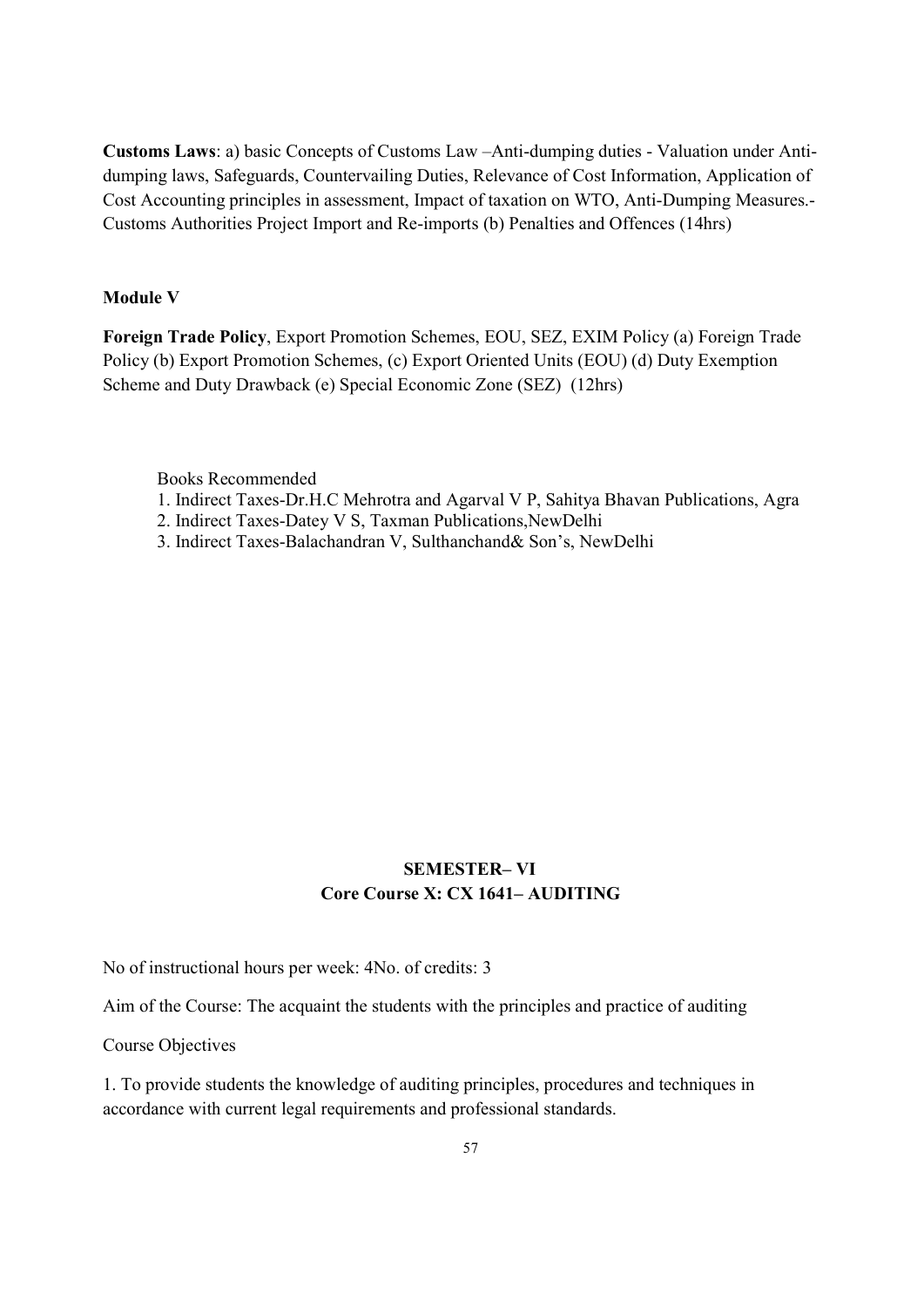2. To familiarize students with the audit of Companies and the liabilities of the auditor.

Module 1: Introduction Meaning and definition of auditing – objectives – accounting ethics and auditing – Auditing and Assurance Standards- concept of auditor's independence – concept of true and fair value -- types of audit - statutory audit - internal audit - continuous audit - final audit cost audit – management audit – tax audit – government audit – performance audit – social audit

#### (15 Hours)

Module 2: Audit Process, Documentation and Internal Check – Preparation before audit -Audit Programme – audit process -audit note book – audit working papers – audit files – internal control – internal check – duties of auditors as regards cash transactions, purchases, sales, wages and stores.

(15Hours)

Module 3: Vouching and Verification - Vouching – meaning – importance – vouchers – requirements of a voucher – verification meaning – difference between vouching and verification – principles – valuation of assets – Difference between verification and valuation -verification of assets and liabilities – precautions. (15 Hours)

Module 4: Auditors of Joint Stock Companies. As per Provisions in the Companies Act 2013 - Auditor's qualifications – disqualifications – appointment – remuneration – removal –status - Removal of an auditor – powers, duties and liabilities of auditor with relevant legal judgments. Audit Report–types.(17Hours)

**Module 5:** Investigation - Meaning – investigation vs. auditing – types of investigation – investigation on acquisition of running business – investigation when fraud is suspected.

(10 Hours)

#### Recommended Practical

- 1) Prepare a Model Audit Programme.
- 2) Collect vouchers of different kinds of transactions. Examine whether they have all the essential requisites of a valid voucher. Prepare a record with the documents collected.
- 3) Prepare a report of legal judgments relating to liability of auditors with reference to recent cases in India as well as in the global context.

#### Books Recommended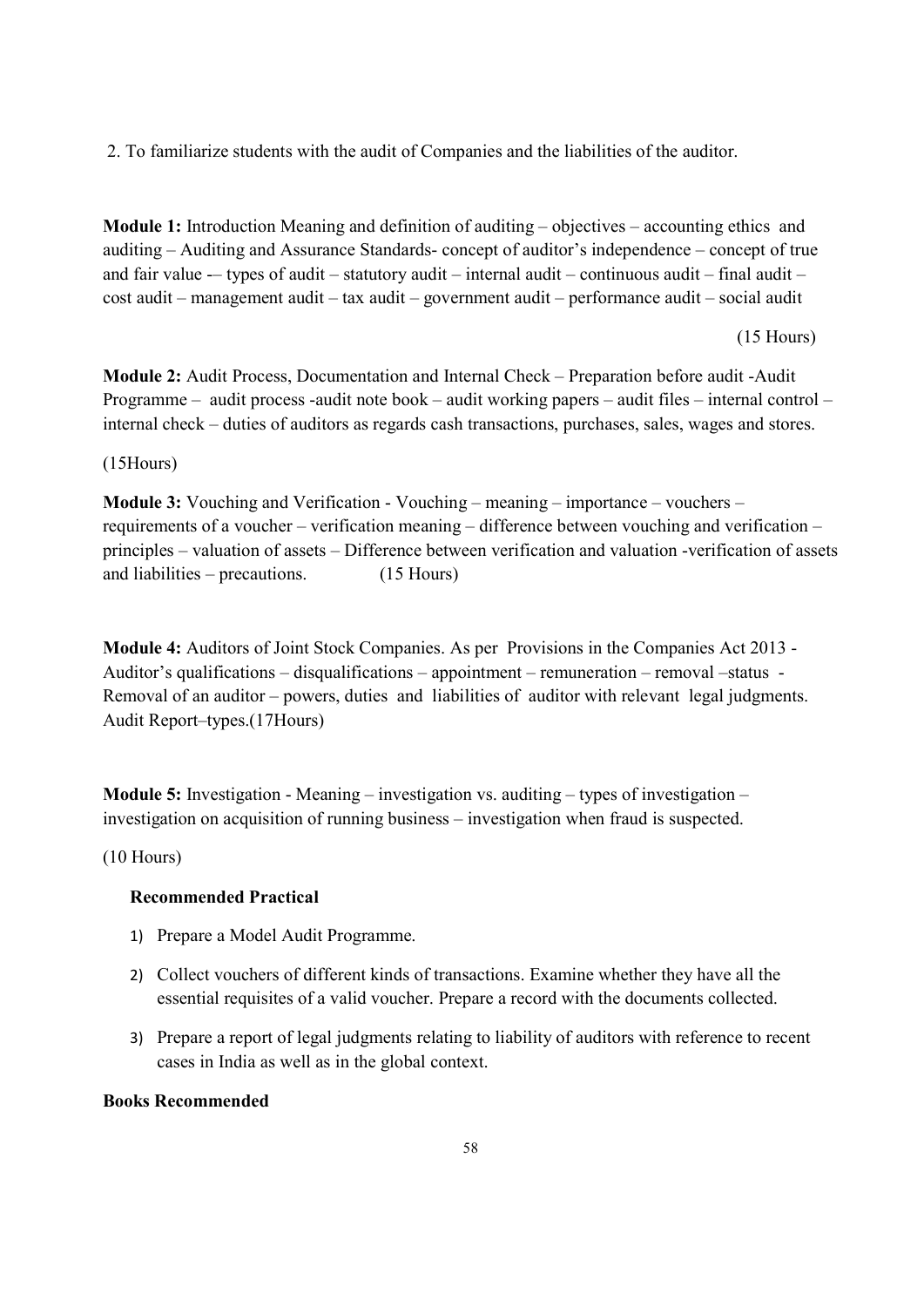- 1. Bhatia RC. Auditing, Vikas Publishing House , New Delhi
- 2. Jagadeesh Prakash. Auditing:Priciples and Practices, Chaithanya Publishing House, Allahabad
- 3. Kamal Gupta.ContemperoryAuditing,TataMcGraw Hill Publishing Co, New Delhi.
- 4. Saxena and Saravanavel. Practical Auditing, Himalaya Publishing Co, Mumbai.
- 5. Sharma R. Auditing, Lakshmi Narain Agarwal, Agra.
- 6. Tandon B.N. Practical Auditing, S Chand & Co Ltd, New Delhi

### Core Course- XI: CX 1642-APPLIED COSTING

#### No.of instructionalhoursperweek:4 No.of Credits:3

Aim of the Course: To develop the skill required for the application of the methods and techniques of costing in managerial decisions.

Course objectives:

- 1. To acquaint the students with different methods and techniques of costing.
- 2. To enable the students to apply the costing methods and techniques in different types of industries.

MODULE I: Specific Order Costing—Job Costing—Meaning—Accounting procedure—Batch Costing—Meaning and accounting procedure—Economic Batch Quantity—Contract Costing— Meaning—Determination of profit or loss on Contracts—Cost plus contracts—Escalation Clause— Sub-contracts. (18 Hours)

MODULE II: Process Costing—Features—Treatment of Process losses and abnormal gain—Joint products and by - products—Methods of apportioning joint costs—Equivalent Production.(20 Hrs)

MODULE III: Service Costing—Meaning—Features—Composite Cost Unit—Service Costing applied on Transport—Hospital—Power House—Canteen. (15 Hours)

MODULE IV: Marginal Costing—Meaning—Difference between marginal costing and absorption costing—Break Even Analysis—Cost Volume Profit Analysis—Decision making—Key factor— Make or buy—Product/Sales mix decisions—Pricing decisions—Capacity determination. ( 25 Hrs)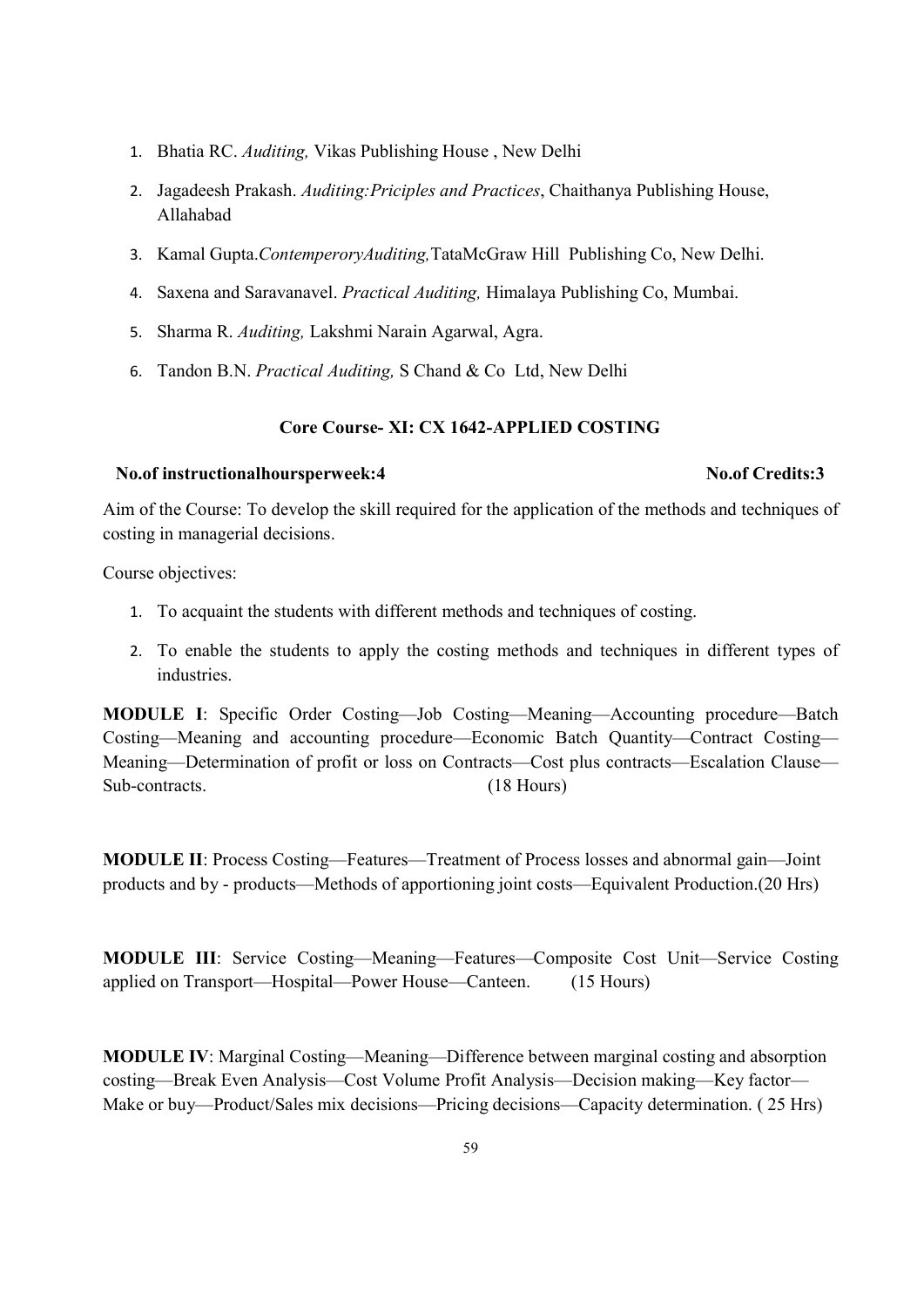MODULE V: Standard Costing—Meaning—Difference between standard cost and estimated cost— Historical costing Vs standard costing—Constituents of standard cost—Analysis of Variance (Materials only – quantity, price, cost, mix and yield) (12 Hours)

#### Recommended structure for preparing Question Paper: Theory - 30% Problems 70%

#### Recommended Practicals:

- 1. Visit a coconut oil mill or similar process industries to have real feel of process industries and prepare process cost accounts using actual data.
- 2. Visit passenger transport or goods transport utilities and analyse their cost structure.
- 3. Visit construction sites and study the pattern of contracting, subcontracting, etc and prepare contract accounts from actual figures.

#### Books Recommended:

- 1. Jain SP and Narang K.L—Advanced Cost Accounting, Kalyani Publishers New Delhi.
- 2. Prasad N. K, Advanced Cost Accounting, Book Synidicate Pvt. Ltd. Kolkata.
- 3. Khan M.Y and Jain PK,Advanced Cost Accounting, Tata McGraw Hill.
- 4. Thulsian P.C, Practical Costing, Vikas Publishing House, New Delhi.
- 5. Arora M.N, Principles and Practice of Cost Accounting, Vikas Publishing House, New Delhi.
- 6. Nigam B.M and Jain K, Cost Accounting PHI, New Delh.
- 7. Maheswari. S.N, Cost and Management Accounting, Sultan Chand & Sons, New Delhi.

### .CoreCourseXII:CX1643-MANAGEMENT ACCOUNTING

#### No.of instructionalhoursperweek:4 No.of Credits:4

Aim of the course: To develop professional competence and skill in applying accounting information for decision making.

#### Course objectives: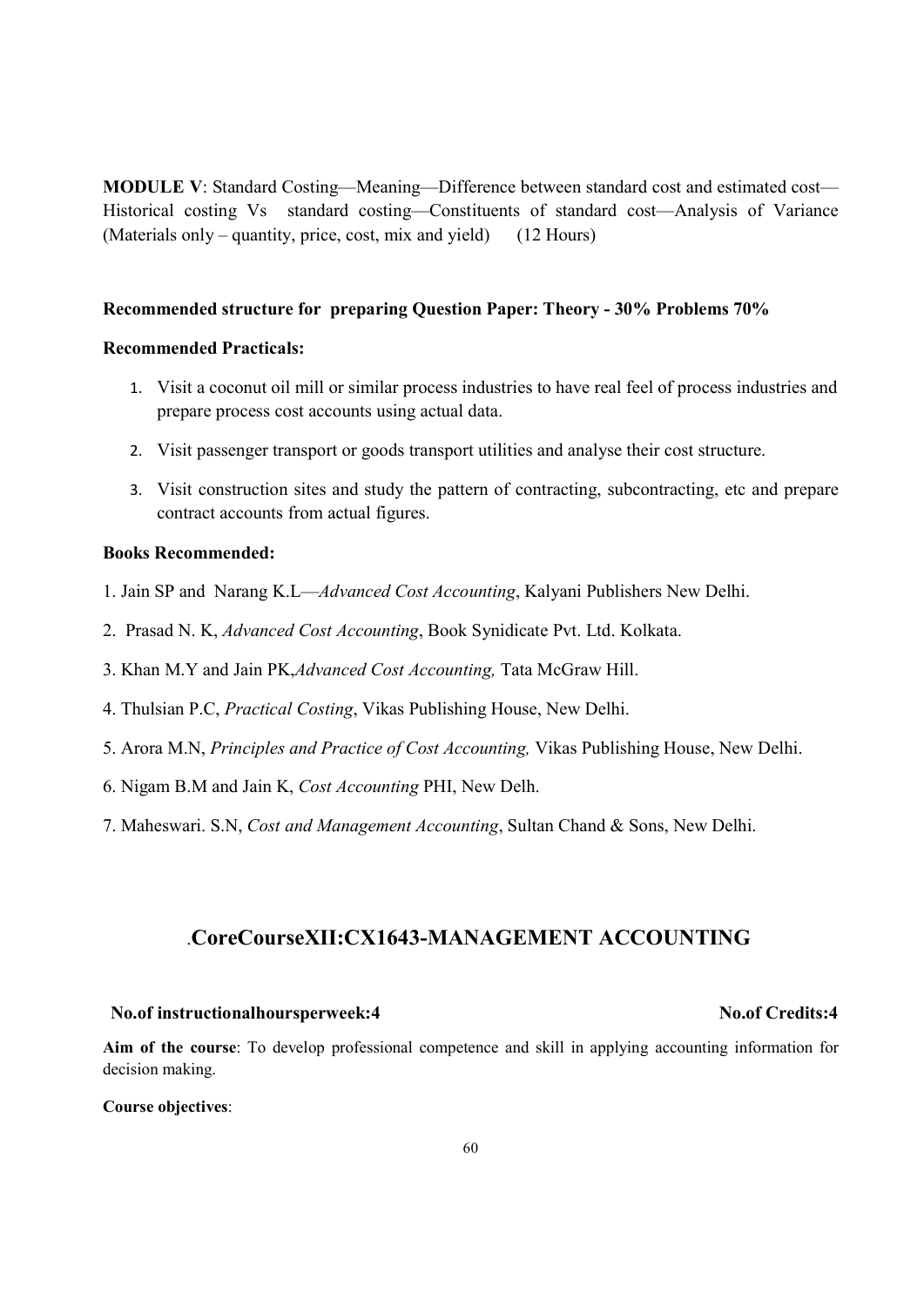1. To enable students to acquire sound knowledge of concepts, methods and techniques of management accounting

2. To make the students develop competence with management accounting usage in managerial decision making and control.

Module I: Management Accounting – Nature and Functions; Financial vs. Management Accounting; Cost vs. Management Accounting; Role of Management Accountant - role of management accounting in decision making. Tools and techniques of management accounting - Management Reporting - essentials of a good report – methods and types of reports (15hrs)

Module II: Decision making: Concept and nature of decision making process; Information for decision making - Risk and uncertainty and the Decision making - Decision Analysis - Handling uncertainty, decision tree - Cost-Benefit vs. Cost-Effectiveness Analysis - Costs for decision making – fixation of selling price - Relevant Information and Short-Run Managerial Decisions - (Theoretical aspects only). (10hrs)

Module III: Fund flow analysis and cash flow analysis - Fund flow statement- Meaning - objectives-

uses of Fund Flow statement- differences between Fund Flow Statement and Balance sheetdifferences between Fund Flow Statement and Income statement- Preparation of Fund Flow Statement. Cash Flow statement– meaning- objectives and uses-differences between Cash Flow Statement and Fund Flow Statement- Preparation of Cash Flow Statement.(25hrs)

Module IV: Budgeting and Control -Meaning –Nature and functions; Preparation of Different Types of Budgets, Fixed Versus Flexible Budgeting - uses – functional budgets – cash budget – flexible budget – meaning and concept of master budget. (20hrs)

Module V: Capital Expenditure – Decision and Control – Need for sound capital investment policy – Average Rate of Return – Payback Method – Present Value Method – NPV – IRR - Profitability Index – Control of Capital Expenditure – Capital Rationing (20hrs)

Recommended Practical: Students are expected to analyse live cases of cost and management accounting reports attached to Annual Reports and make a presentation in the class.

### Books Recommended: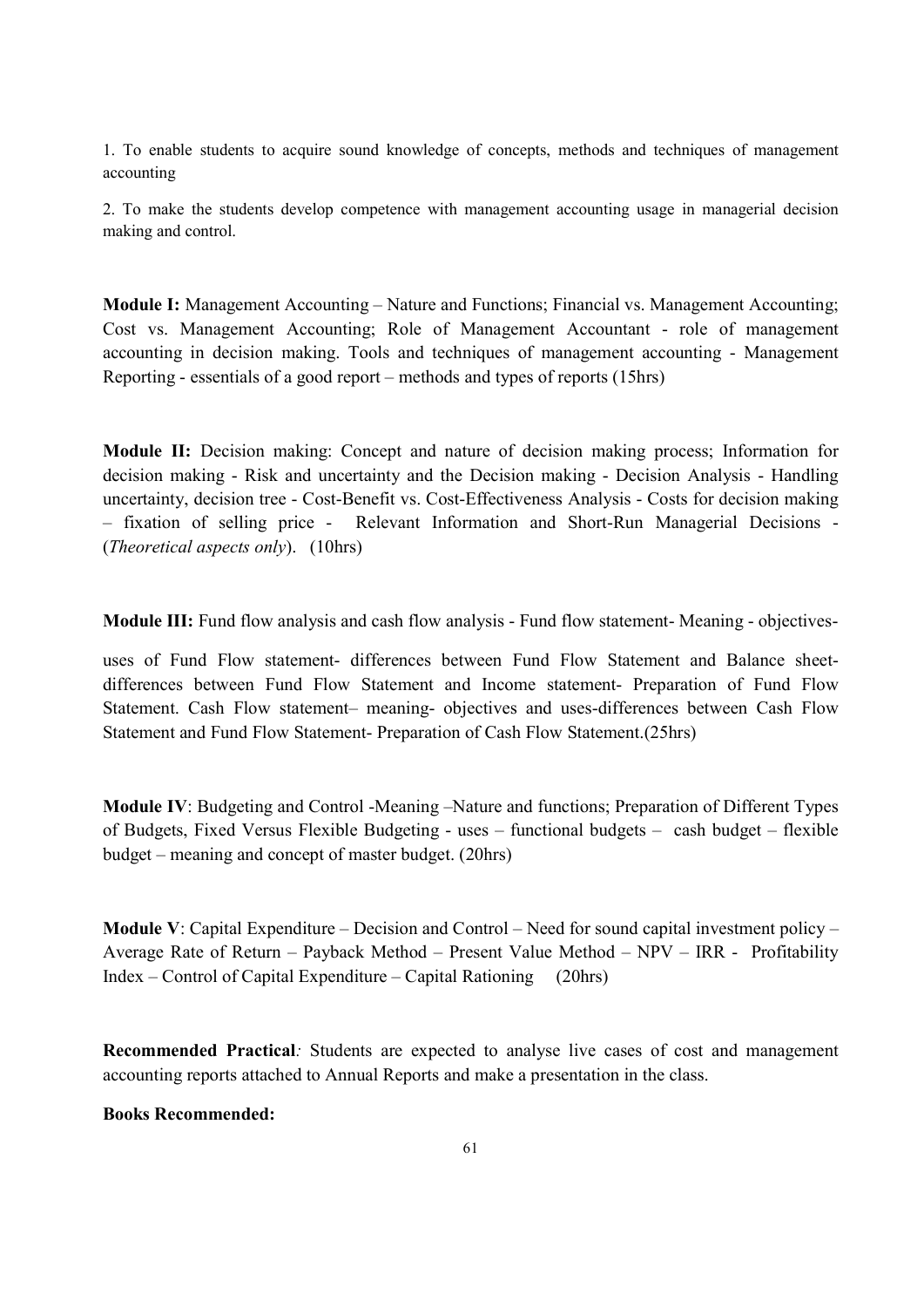- 1. Lal, Jawahar. Cost Accounting. Tata McGraw Hill Publishing Co., New Delhi.
- 2. Garrison H., Ray and Eric W. Noreen. Managerial Accounting, Tata McGraw Hill Co. New Delhi
- 3. Khan, M.Y. and P.K. Jain. Management Accounting. Tata McGraw Hill, PublishingCo., New Delhi.
- 4. Man Mohan, Goyal S.N. Principles of Management Accounting, SahityaBhawan Publications, Agra.
- 5. Shashi K.Gupta and Sharma R.K .Management Accounting, Kalyani Publishers, New Delhi.
- 6. Gupta S.P and Sharma R.K. Management Accounting, SahityaBhawan Publications, Agra.
- 7. Kulshustia and Ramanathan. Management Accounting, Sultan Chand & Sons, New Delhi.
- 8. Maheswari S.N. Management Accounting and Financial Control, Sultan Chand & Sons Delhi.
- 9. Shukla, M.C., T.S. Grewal and M.P. Gupta. Cost Accounting, Text and Problems. S. Chand & Co. Ltd., New Delhi.
- 10. Pandey I.M Principles of Management Accounting, Vikas Publishing House, New Delhi.
- 11. Khan M.Y & Jain P.K. Management Accounting, Tata McGraw-Hill Publishing Co. Ltd., New Delhi.
- 12. Revi M. Kishore. Management Accounting, Taxman Publications Pvt.Ltd., New Delhi.
- 13. Jain, S.P. and K.L. Narang. Cost Accounting, Principles and Methods. Kalyani Publishers, Jalandhar.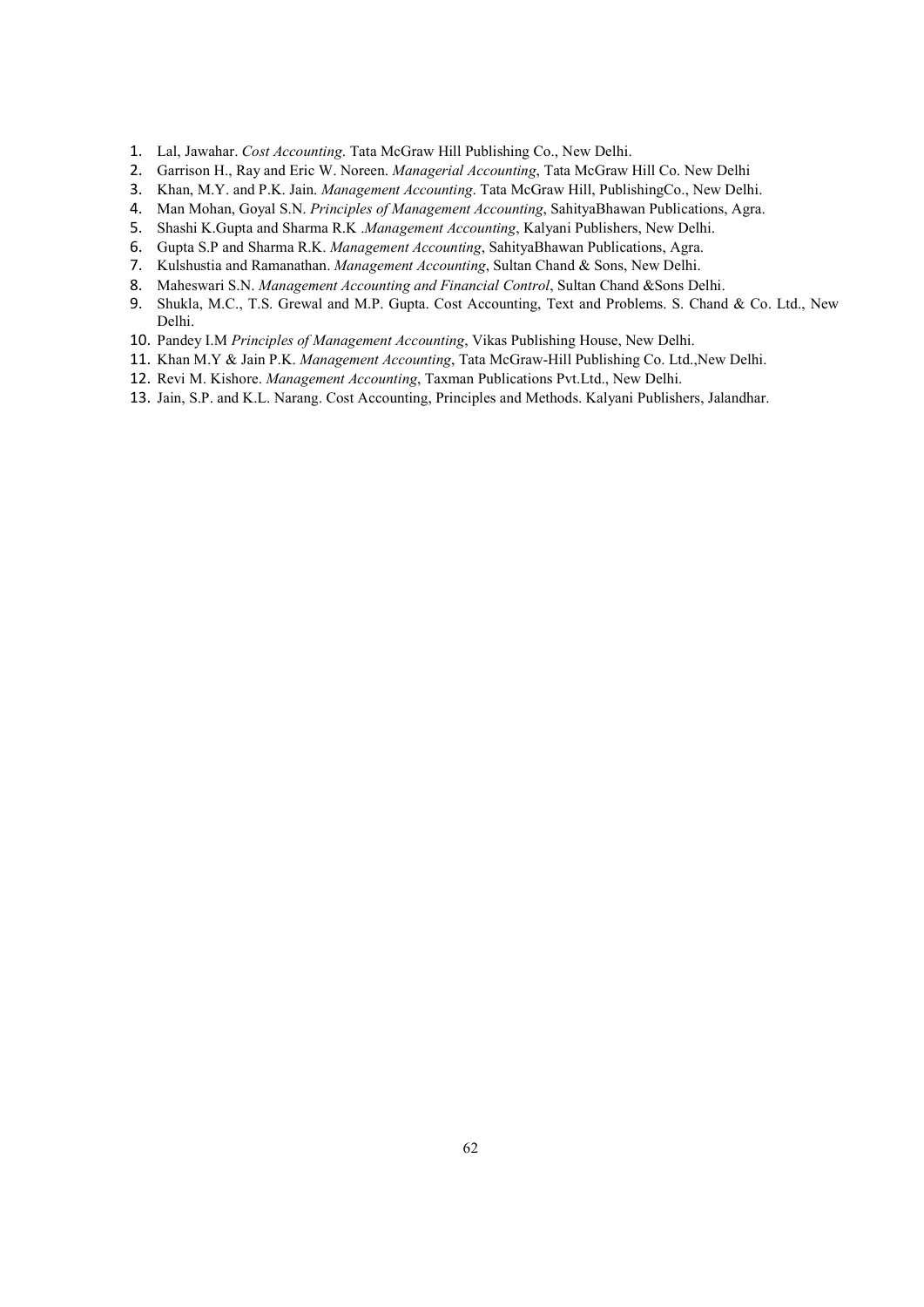# Open Course (For students from Department of Commerce)

# CX 1651.1 PRACTICAL ACCOUNTING

No of Instructional Hours -3(1 theory and 2 hours Practical) No. of credits: 2

# (Note – The college shall provide pre-printed accounting documents and register to enable the students to learn accounting through practicing)

Aim and Objectives:

1. To acquaint the students an overall idea of how accounts are maintained in a practical manner.

2. To enable the students to prepare final accounts and annual report in depth.

Module 1: Classification and Codification of Accounts - Classification of accounts – Expenses – Incomes – Assets – Liabilities – sub classification – element - wise – direct, indirect, current, fixed, short term and long- term classification – Codification of accounts and accounting nomenclature. (10 hrs)

Module 2: Account Manuals - Rules and procedures to be followed in accounting – Treatment of items in which the accountant is having discretion – disclosures to be made. (10 hrs)

Module 3: Preparation and maintenance of Vouchers, Journals, Cash Book and Ledgers. (Needs to provide the students with printed forms to do Practicals (10 hrs)

Module 4: Maintenance of Asset Registers - Preparation and maintenance of asset registers – computation of depreciation – capitalization/sale/disposal/scrappy of fixed assets – priced stores ledger – physical verification of assets, cash, stock and sub journal entries. (12 hrs)

Module 5: Preparation of Final Accounts - Trial Balance, Profit and loss account, balance sheet, notes to accounts, auditors' reports and replies thereof. (12 hrs)

## Recommended structure of question paper: Theory  $-30\%$  Practical  $-70\%$

### Recommended Books:

Advanced Accounts – M C Shukla & T S Grewal.

Advanced Accounts – P C Tulsian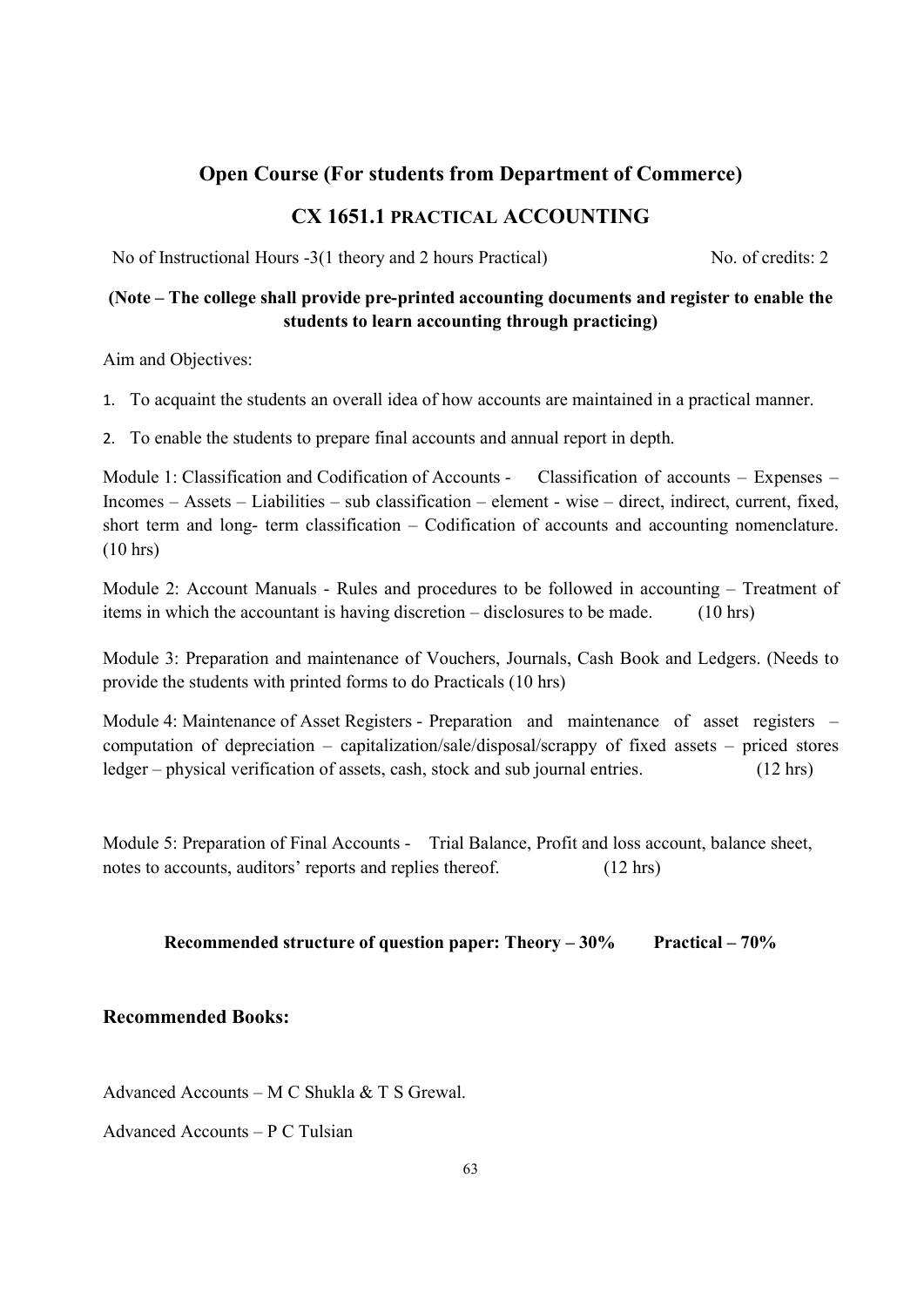Advanced Accounts – Jain and Narang.

# CX 1651.2 STRATEGIC MANAGEMENT

No. of instructional hours per week: 3 No of credits: 2

Aim of the course: To enhance the decision making abilities of students in situations of uncertainty and dynamic business environment.

#### Course Objectives:

- 1. To give basic understanding about the concepts related to strategic management.
- 2. To acquaint the students with the managerial tasks associated with implementing corporate strategy.

Module I: Introduction to strategic management: Introduction, Concept of strategy-Meaning and definition of strategy, need for strategy, characteristics of strategy, Strategy and Tactics, levels of strategy, strategic management, nature of strategic management, importance of strategic management, characteristics of strategic management, process of strategic management, participants in strategic management, advantages of strategic management, limitations of strategic management. (12 hrs)

Module II: Strategic Intent and Strategic Formulation: Strategic intent, Hierarchy of strategic intent-Vision-Mission-Goals- Objectives-Plans, Strategy formulation, Approaches to Strategy formulation, Strategic business unit, Types of strategy– Stability strategy-Growth strategy- Retrenchment strategy and Combination strategy. (10hrs)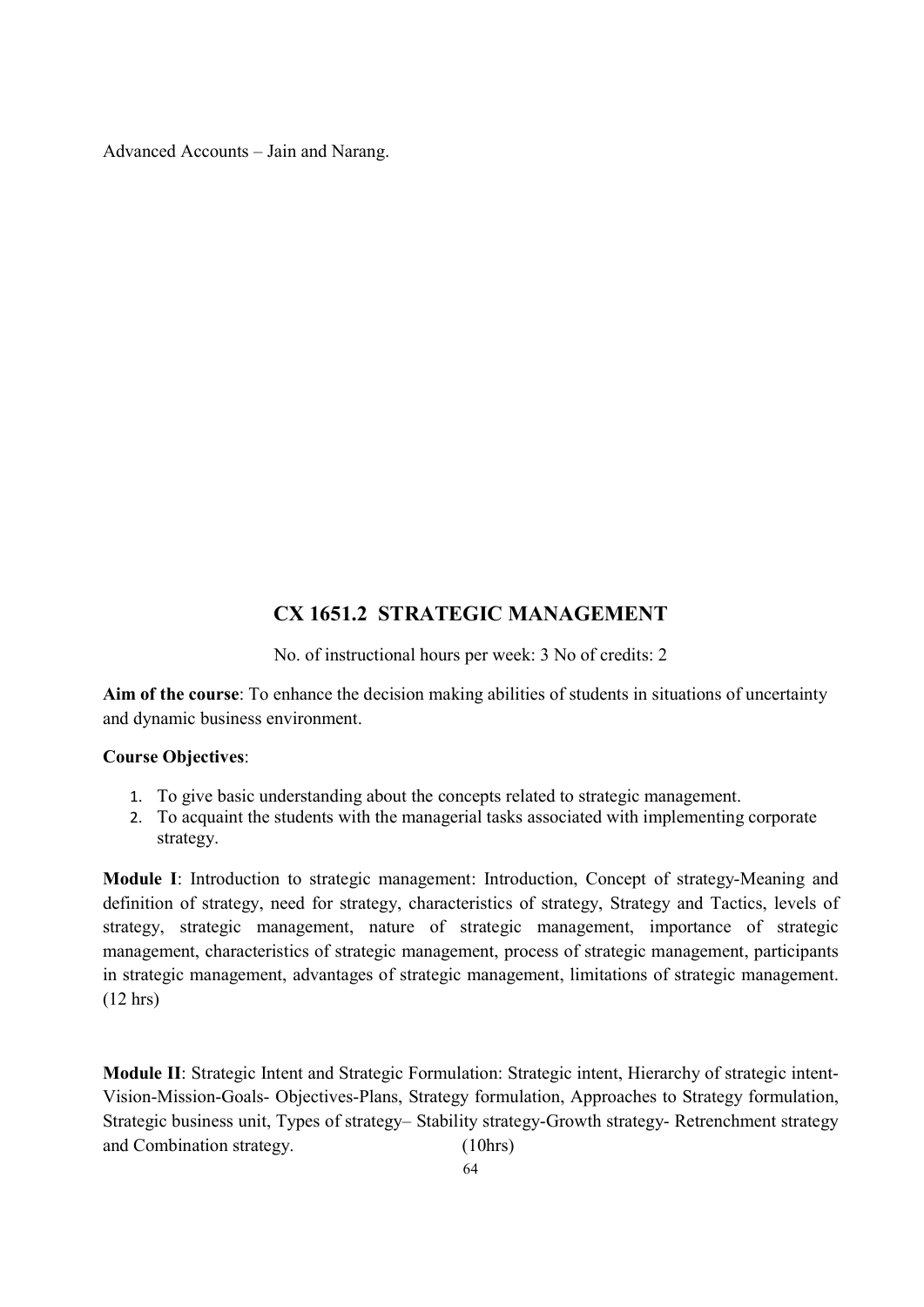Module III: Strategic Analysis: Strategic analysis, Environmental Threats and Opportunity Profile (ETOP), Organisational Capability Profile (OCP), Strategic Advantage Profile (SAP), Corporate Portfolio Analysis (CPA), BCG Growth Share Matrix, Synergy and Dyssynergy, SWOT and TOWS analysis, GAP analysis. (12hrs) (12hrs)

Module IV: Strategy Implementation: Strategy implementation, Approaches to strategy implementation, Inter-relationship between strategy formulation and implementation, Issues in strategy implementation, Resource allocation. (10hrs)

Module V: Strategic Evaluation and Control: Strategic evaluation, Strategic control, Techniques of strategic evaluation and Strategic control. (10hrs)

#### Books Recommended

- 1. SubhaRao P. Business Policy and Strategic Management. Himalaya Publishing House. Mumbai.
- 2. Prasad. L. M. Strategic Management. Sultan Chand & Sons. New Delhi.
- 3. Siva Ram Prasad R. Strategic Management. Students Helpline Publishing House. Hydrabad.
- 4. AzarKasmi. Business Policy and Strategic Management. Tata McGraw Hill Publishing Co. LTD. New Delhi.
- 5. Sharma R.A. Strategic Manangement in Indian Companies. Deep and Deep Publications Pvt. Ltd. New Delhi.
- 6. Ramaswamy and Namakumari.s. Strategic Planning Formulation of Corporate Startegies. Macmillan India Ltd. New Delhi.
- 7. Bhattachaya S.K and Venkataraman N. Managing Business Enterprises: Strategic Structure and System, Vikas Publishing House. New Delhi.
- 8. Vipin Gupta. Kamala Gollakota. R. Srinivasan. Business Policy and Strategic Management. Concepts and Applications. Prentice Hall of India, New Delhi.
- 9. Francis Cherunilam. Strategic Management. Himalaya Publishing House, Hyderabad.

# Open Course II: CX 1651.3 - MANAGEMENT OF FOREIGN TRADE

#### No. of instructional hours per week: 3 No. of credits: 2

Aim of the course: To expose the students to the overall management of foreign trade affecting International business.

#### Course objectives: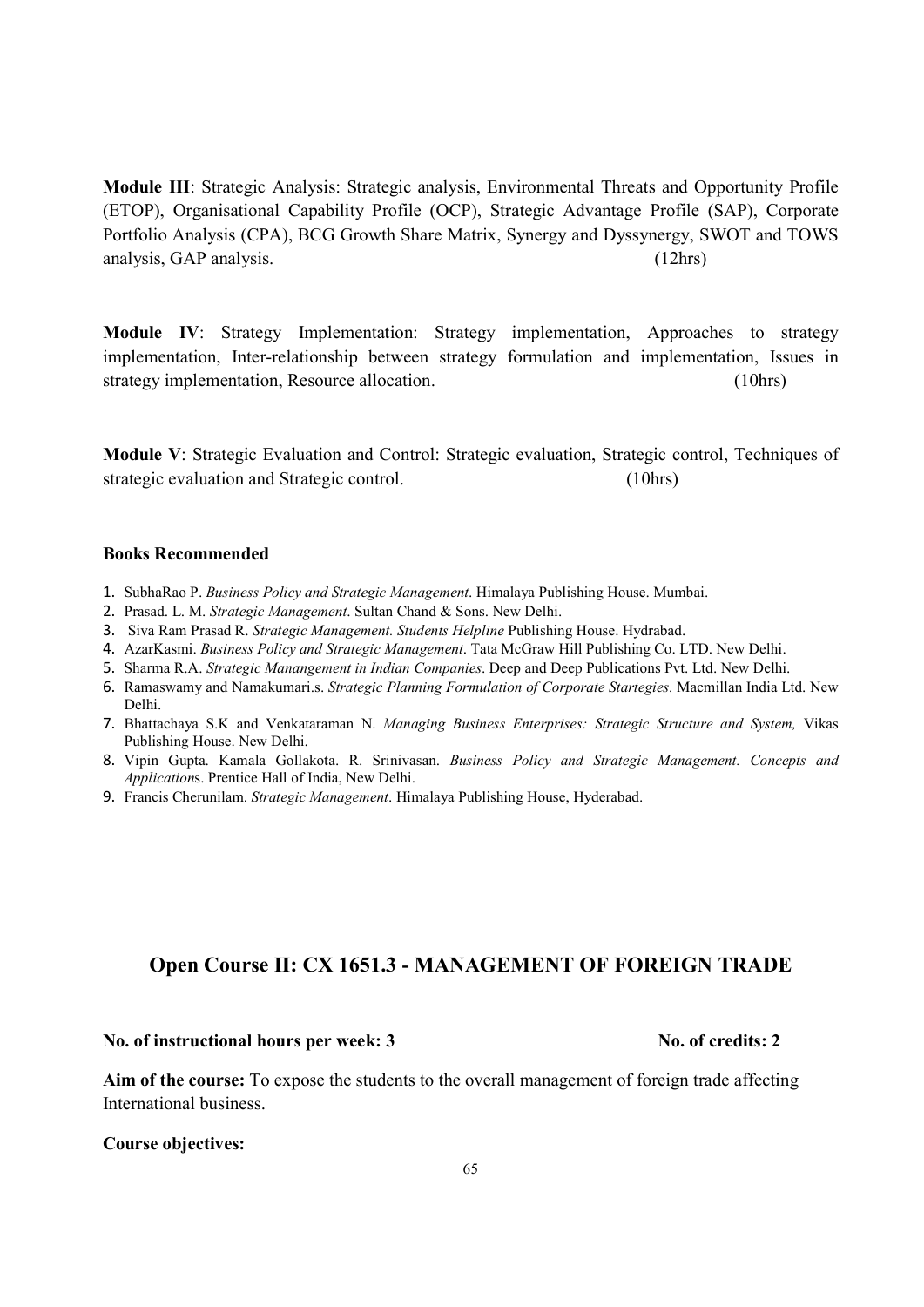- 1. To acquaint the students with India's foreign trade.
- 2. To familiarise the students with international trade and services.

Module I: Introduction to Foreign Trade – basis of foreign trade – terms of trade – balance of payments – economic development and foreign trade – India's foreign trade in global context.

(8 Hrs)

Module II: International Socio-Economic Environment and system – Regional economic groupings – GATT, UNCATD and WTO – bilateralism vs Multilateralism – commodity agreements and commodity markets (10 Hrs)

Module III: India's Foreign Trade-role of state trading in India's foreign trade; export-oriented units; export of projects and consultancy services; Free Trade Zones in India; foreign collaboration and joint ventures abroad; export-import financing institutions. (12hrs)

Module IV: Export and Import Procedures-central excise clearance-customs clearance-role of clearing and forwarding agents-shipment of export cargo-export credit-export credit guarantee and policies-forward exchange cover-finance for export on deferred payment terms -duty drawbacks .

(14 hrs)

Module V: Identification of Global Markets –sources of information-marketing strategy-agencies promoting and supporting foreign trade. (10hrs)

#### Book Recommended:

- 1. Verma M.L. Foreign Trade Management in India, Vikas Publishing House, New Delhi.
- 2. Mahajan V.S. *India's Foreign Trade and Balance of Payments*, Deep & Deep Publications Pvt. Ltd., New Delhi.
- 3. Varshney R.L. India's Foreign Trade,Kitab Mahal, Allahabad.
- 4. Sindhwani. The Global Business Game, Macmillan India Ltd., New Delhi.
- 5. Mithani D.M. International Economics: Theory and Practice, Himalaya Publishing House, Mumbai.
- 6. Chadha G.K. WTO and Indian Economy, Deep & Deep Publications Pvt. Ltd., New Deli.
- 7. Batra G.S. and Dangwal R.C. International Business: New Trends, Deep & Deep Publications Pvt. Ltd., New Delhi.
- 8. Warren J. Keegan. International Marketing, PHI, New Delhi.
- 9. John Payerwaether. International Marketing,PHI, New Delhi.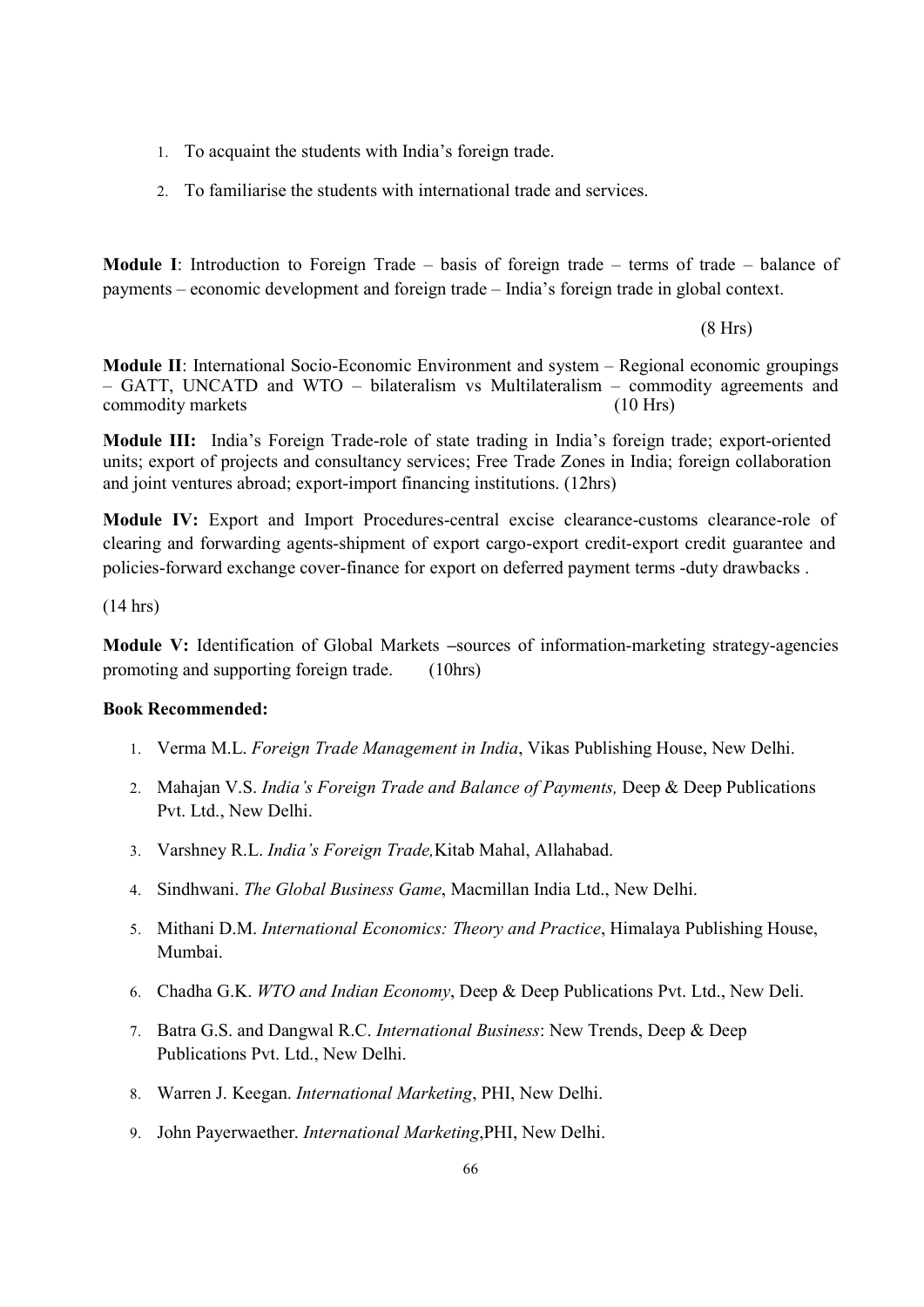10. IIFT Dictionary of Shipping and Chartering terms

11. IIFT Freight Tariffs and Practices of Shipping Conferences

#### VocationalCourseIX:CX1671-INCOMETAXPLANNING AND MANAGEMENT

# No.of instructionalhoursperweek:4 No.of credits:4

Aim of the course: To equip the students professionally competent to act as a tax practitioner.

#### Course objectives:

- 1. To familiarize the students with the concepts of tax planning.
- 2. To provide practical skills on applying various provisions of Income Tax Act for tax planning.

#### Module I

Tax Planning - Important Concepts – Tax Evasion – Tax Avoidance – Tax Management – Tax Planning. Tax Planning V/s Tax Evasion - Tax Planning V/s Tax Avoidance - Tax Planning V/s Tax Management - Tax Avoidance V/s Tax Evasion - Characteristics of tax planning - Need for Tax Planning – Limitations of Tax Planning.

(10 Hrs)

#### Module II

Tax Planning in relation to Residential Status –Tax planning for ordinarily resident - Tax planning for not-ordinarily resident -Tax planning for non-resident

(12 Hrs)

#### Module III

Tax planning in relation to Heads of Income –Tax Planning under the head Salaries– Tax Planning in Relation to Income from House Property –Tax Planning in relation to Profits and Gains of Business or Profession – Tax Planning in relation to Capital Gains – Tax Planning in Relation to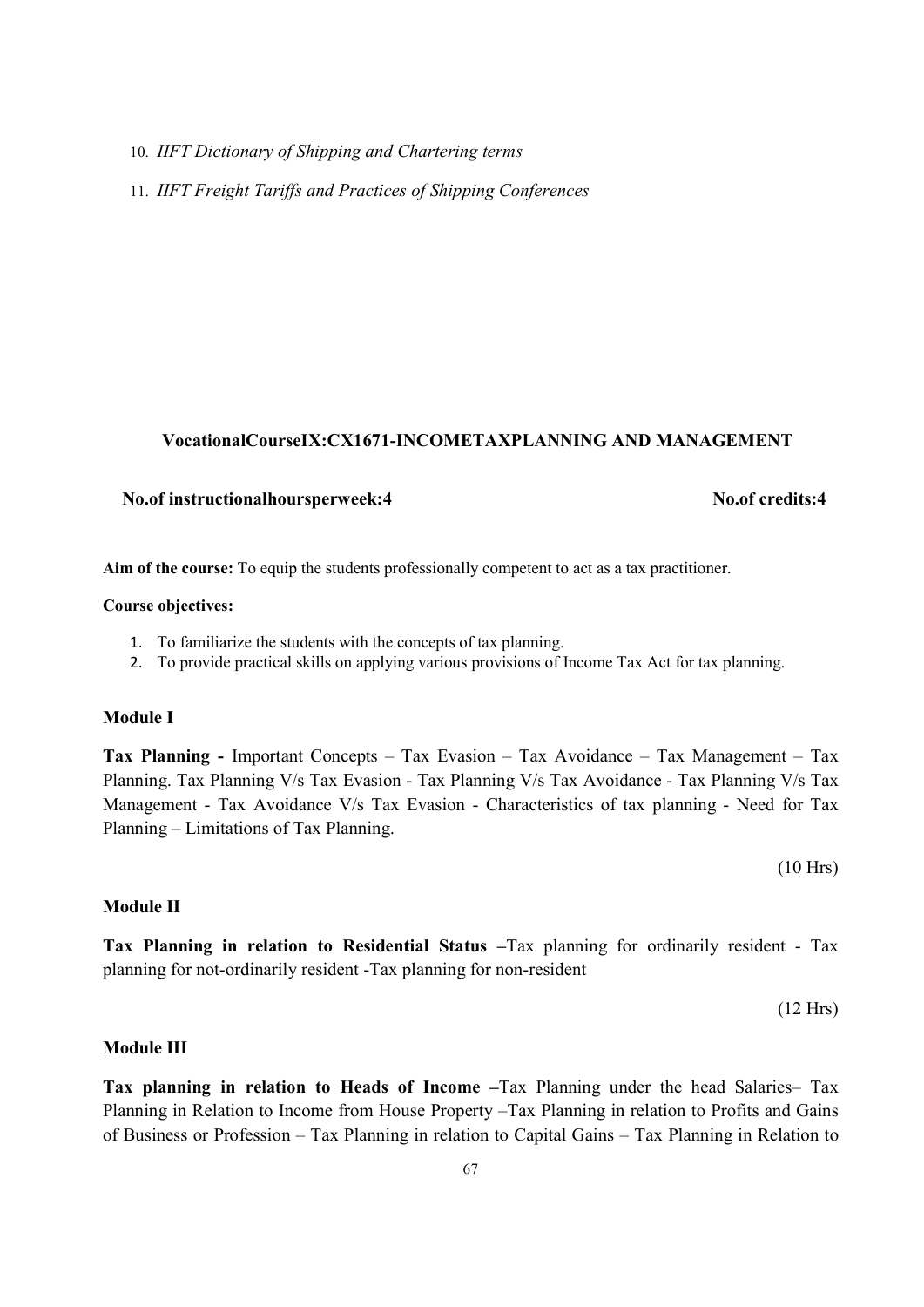Income from Other Sources – Tax Planning in Relation to Clubbing of Income.

$$
(20 \text{ Hrs})
$$

#### Module IV

Tax planning in relation to Persons and Employee Remuneration -Tax Planning in Relation to Individual – Tax Planning in Relation to HUF – Tax Planning in Relation to Partnership Firms –Tax Planning in Relation to Companies - Tax Planning and Employee Remuneration – Tax Planning for Employer – Tax Planning for Employee

(18 Hrs)

#### Module V

Tax Planning and Decision Making - Tax Planning in Relation to setting up of a new Business – Financial management decisions: capital structure, dividend policy, bonus shares – Specific management decisions: make or buy, own or lease, shut down or continue, foreign collaboration agreement, purchase by installment or hire – Amalgamation/merger.

(12 Hrs)

#### Books Recommended:

- 1. Direct Tax Law and Practice, GirishAhuja& Ravi Gupta, Bharat Law House Pvt.Ltd, New Delhi.
- 2. *Income Tax Law and Practice*, Vinod K. Sinhania& Monica Sinhania, TaxmannPublications Pvt. Ltd, New Delhi.
- 3. Taxation Planning, Mehtrotra&Goyal, Sahitya Bhavan Publication, Agra.
- 4. Direct Taxes, Lal B.B, Konark Publishing House, New Delhi.

# Vocational Course X: CX1672-GOODS AND SERVICES TAX

#### No. of instructional hours per week: 3 No. of Credits: 3

Aim of the course: To provide knowledge of the various provisions of Goods and Services Tax.

#### Course objectives:

- 1. To familiarize the students with the concept of Goods and Services Tax.
- 2. To equip the students with the knowledge of application of various GST models and tax structure.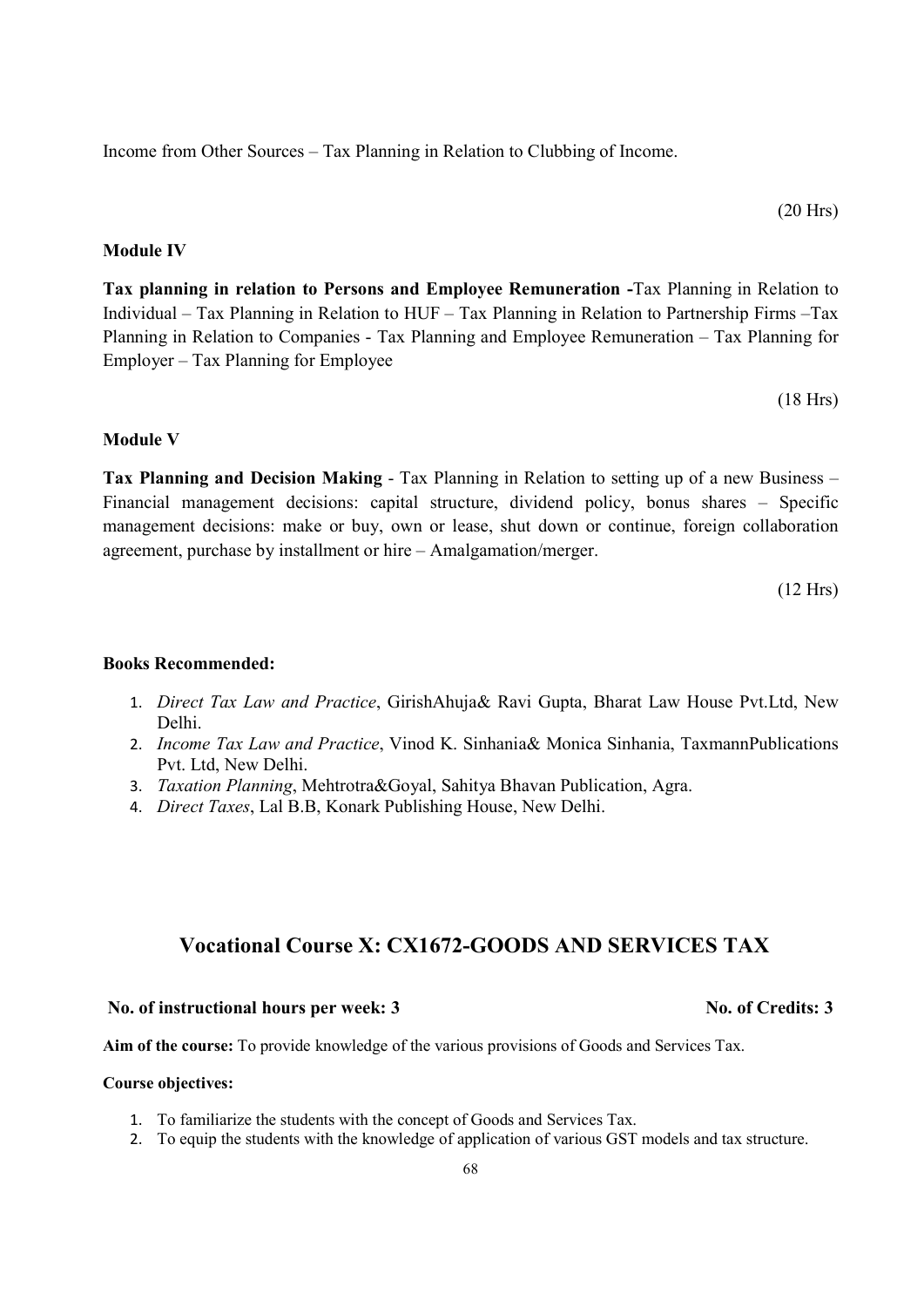# prominent Countries - GST on Imports - Special Industrial Area Scheme - Rates of Central GST and

Module V

GST in India –Benefits of GST to Business –to Government –to consumers- Features of GST - Supply Chain Monitoring under GST –Input Tax Credit- GST Registration – Procedure, Forms, Documents Required– Impact of GST in various sectors in India – Taxes Computation under GST

(10 hrs)

#### Books Recommended:

1. Abhishek, "Goods and Service Tax – New Face of Indirect Taxes in India,"- Govt. of India Edn., 2<sup>nd</sup>Edition, April 2009.

Advantage at the State Level on introduction of GST - Shortcomings at the State Level.

### Module II

Module I

Models of Goods and Service Tax - GST at Union Government Level only - GST at State Government Level only - GST at both levels- Centre and State - Comprehensive structure of the GST model – Australian Model – Canadian Model – Kelkar-Shah Model – Bagchi- Poddar Model – The Practical Model - Concurrent Dual GST.

Background of GST - Meaning - Process of introduction of VAT at the Centre and the States – Advantages and Limitations of VAT - Preparation for GST –Justification for Introduction of GST - Advantage at the Central Level on introduction of GST - Shortcomings at the Central Level -

#### Module III

Inter - State Goods and Service Tax - Major advantages of IGST Model – Inter - state Goods and Service Tax - Constitutional Amendments - Legislations and Rules for administration of CGST and SGST.

Module IV

State GST.

Taxes and Duties subsumed under GST - Central and State Taxes to be subsumed under GST - State Taxes proposed to be kept outside the preview of GST - GST Rate Structure– GST rates in

69

(10 hrs)

(12 hrs)

(7 hrs)

(15hrs)